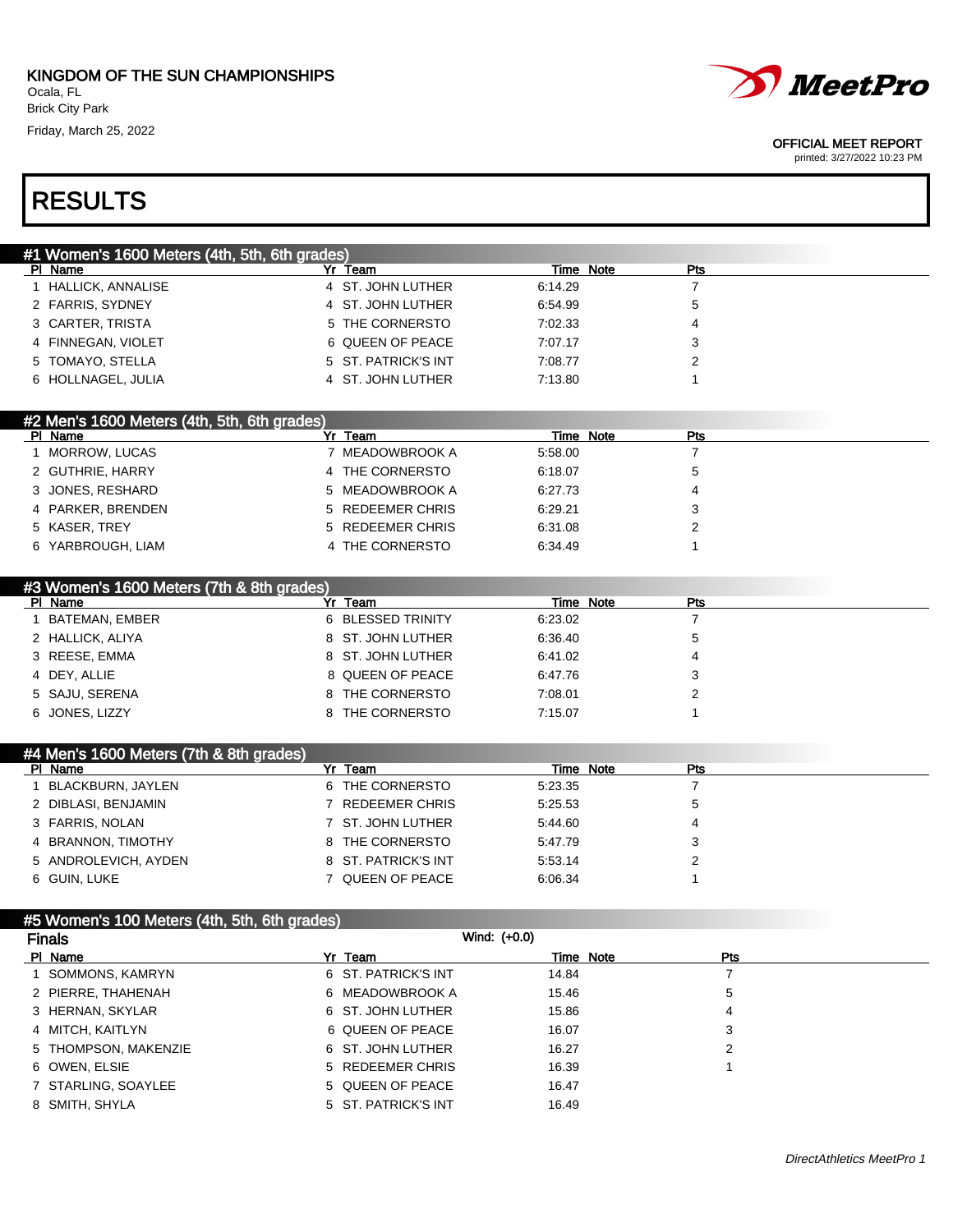

OFFICIAL MEET REPORT

printed: 3/27/2022 10:23 PM

| #5 Women's 100 Meters (4th, 5th, 6th grades) (cont'd) |                                |                            |       |  |  |
|-------------------------------------------------------|--------------------------------|----------------------------|-------|--|--|
| <b>Prelims</b>                                        |                                |                            |       |  |  |
| PI Name                                               | Yr Team                        | Time Note                  | H(PI) |  |  |
| SOMMONS, KAMRYN                                       | 6 ST. PATRICK'S INT            | (NW)<br>14.98 <sub>q</sub> | 4(1)  |  |  |
| 2 PIERRE, THAHENAH                                    | <b>MEADOWBROOK A</b><br>6      | (NW)<br>15.33q             | 4(2)  |  |  |
| 3 THOMPSON, MAKENZIE                                  | <b>ST. JOHN LUTHER</b><br>6    | (NW)<br>15.44 <sub>q</sub> | 2(1)  |  |  |
| 4 MITCH, KAITLYN                                      | 6 QUEEN OF PEACE               | (NW)<br>15.61q             | 2(2)  |  |  |
| 5 HERNAN, SKYLAR                                      | <b>ST. JOHN LUTHER</b><br>6    | (NW)<br>15.67 <sub>q</sub> | 2(3)  |  |  |
| 6 STARLING, SOAYLEE                                   | <b>QUEEN OF PEACE</b><br>5     | (NW)<br>15.94q             | 3(1)  |  |  |
| 7 OWEN, ELSIE                                         | <b>REDEEMER CHRIS</b><br>5     | (NW)<br>15.97q             | 1(1)  |  |  |
| 8 SMITH, SHYLA                                        | <b>ST. PATRICK'S INT</b><br>5. | (NW)<br>16.16q             | 2(4)  |  |  |
| CAYEA, BRIELLA                                        | <b>VILLAGE VIEW CH</b><br>6    | (NW)<br>16.22              | 1(2)  |  |  |
| 10 CURIEL, AMARIAH                                    | 4 MEADOWBROOK A                | (NW)<br>16.27              | 4(3)  |  |  |
| 11 ARNOLD, ABRIELLE                                   | THE CORNERSTO<br>5             | (NW)<br>16.51              | 3(2)  |  |  |
| 12 YANCY, RAILYNN                                     | <b>VILLAGE VIEW CH</b><br>6    | (NW)<br>16.76              | 3(3)  |  |  |
| 13 VER HAGE, EMILYN                                   | 4 VILLAGE VIEW CH              | (NW)<br>16.98              | 3(4)  |  |  |
| 14 NELSON, ATHALIANA                                  | THE CORNERSTO<br>5             | (NW)<br>17.18              | 3(5)  |  |  |
| 15 CRUZ, LIYANNA                                      | <b>ST. PATRICK'S INT</b><br>6  | (NW)<br>17.32              | 2(5)  |  |  |
| 16 SPAGNOL, ALLISON                                   | 4 GRACE CHRISTIAN              | (NW)<br>17.74              | 2(6)  |  |  |
| 17 TAYLOR, CHEIRSTYN                                  | <b>GRACE CHRISTIAN</b><br>6    | (NW)<br>17.78              | 2(7)  |  |  |
| 18 KAIL, CHARLOTTE                                    | <b>ST. JOHN LUTHER</b><br>5.   | (NW)<br>17.98              | 4(4)  |  |  |
| 19 REYNOLDS, LEILANI                                  | 4 GRACE CHRISTIAN              | (NW)<br>18.26              | 2(8)  |  |  |
| 20 MORAN, LEXI                                        | 5 QUEEN OF PEACE               | (NW)<br>18.42              | 1(3)  |  |  |
| 21 SNEED, CALLIE                                      | <b>BELLEVIEW CHRIS</b><br>5.   | (NW)<br>19.02              | 1(4)  |  |  |
| 22 RAD, ANABEL                                        | <b>BLESSED TRINITY</b><br>5    | (NW)<br>19.15              | 4(5)  |  |  |
| 23 TEMPLE, HAILEY                                     | <b>BLESSED TRINITY</b><br>5    | (NW)<br>22.47              | 4(6)  |  |  |
| 24 BROWN, TENIJAH                                     | <b>MEADOWBROOK A</b><br>6      | (NW)<br>29.81              | 4(7)  |  |  |

#### HEAT RESULTS

| <b>Prelims</b>       |                     |                    |
|----------------------|---------------------|--------------------|
| PI Name              | Yr Team             | Time Note          |
| Heat 1 of 4          | Wind: (NW)          |                    |
| 1 OWEN, ELSIE        | 5 REDEEMER CHRIS    | 15.97q             |
| 2 CAYEA, BRIELLA     | 6 VILLAGE VIEW CH   | 16.22              |
| 3 MORAN, LEXI        | 5 QUEEN OF PEACE    | 18.42              |
| 4 SNEED, CALLIE      | 5 BELLEVIEW CHRIS   | 19.02              |
| Heat 2 of 4          | Wind: (NW)          |                    |
| 1 THOMPSON, MAKENZIE | 6 ST. JOHN LUTHER   | 15.44q             |
| 2 MITCH, KAITLYN     | 6 QUEEN OF PEACE    | 15.61q             |
| 3 HERNAN, SKYLAR     | 6 ST. JOHN LUTHER   | 15.67q             |
| 4 SMITH, SHYLA       | 5 ST. PATRICK'S INT | 16.16 <sub>g</sub> |
| 5 CRUZ, LIYANNA      | 6 ST. PATRICK'S INT | 17.32              |
| 6 SPAGNOL, ALLISON   | 4 GRACE CHRISTIAN   | 17.74              |
| 7 TAYLOR, CHEIRSTYN  | 6 GRACE CHRISTIAN   | 17.78              |
| 8 REYNOLDS, LEILANI  | 4 GRACE CHRISTIAN   | 18.26              |
| Heat 3 of 4          | Wind: (NW)          |                    |
| 1 STARLING, SOAYLEE  | 5 QUEEN OF PEACE    | 15.94q             |
| 2 ARNOLD, ABRIELLE   | 5 THE CORNERSTO     | 16.51              |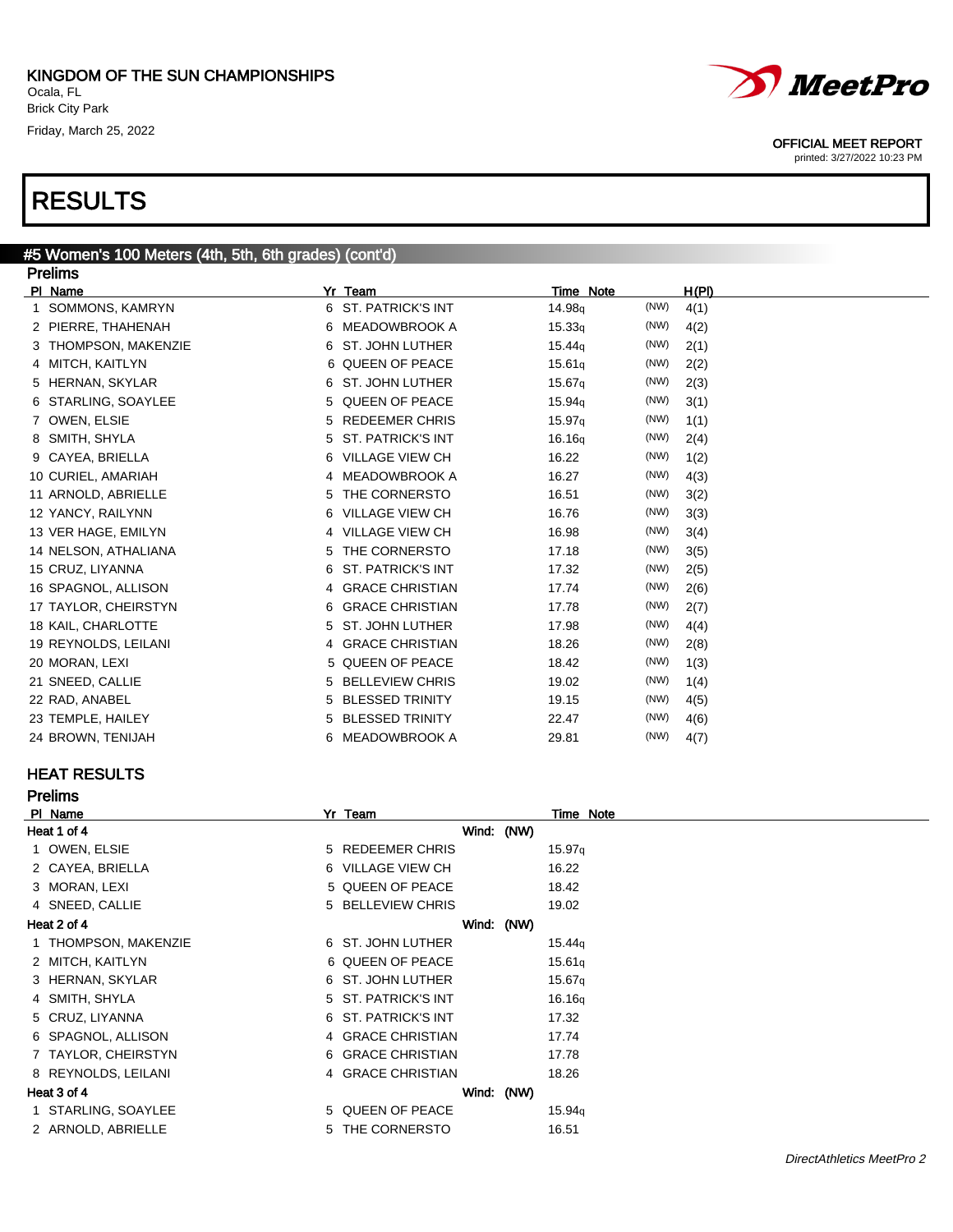

printed: 3/27/2022 10:23 PM

## RESULTS

#### #5 Women's 100 Meters (4th, 5th, 6th grades) (cont'd) **Dralims**

| <u>Figilis</u>      |                     |                    |
|---------------------|---------------------|--------------------|
| PI Name             | Yr Team             | Time Note          |
| 3 YANCY, RAILYNN    | 6 VILLAGE VIEW CH   | 16.76              |
| 4 VER HAGE, EMILYN  | 4 VILLAGE VIEW CH   | 16.98              |
| 5 NELSON, ATHALIANA | 5 THE CORNERSTO     | 17.18              |
| Heat 4 of 4         | Wind: (NW)          |                    |
| 1 SOMMONS, KAMRYN   | 6 ST. PATRICK'S INT | 14.98 <sub>g</sub> |
| 2 PIERRE, THAHENAH  | 6 MEADOWBROOK A     | 15.33q             |
| 3 CURIEL, AMARIAH   | 4 MEADOWBROOK A     | 16.27              |
| 4 KAIL, CHARLOTTE   | 5 ST. JOHN LUTHER   | 17.98              |
| 5 RAD, ANABEL       | 5 BLESSED TRINITY   | 19.15              |
| 6 TEMPLE, HAILEY    | 5 BLESSED TRINITY   | 22.47              |
| 7 BROWN, TENIJAH    | 6 MEADOWBROOK A     | 29.81              |
|                     |                     |                    |

#### #6 Men's 100 Meters (4th, 5th, 6th grades)

| <b>Finals</b>      | Wind: (+0.0)      |                  |  |
|--------------------|-------------------|------------------|--|
| PI Name            | Yr Team           | Time Note<br>Pts |  |
| WISE, BRADLEY      | 6 QUEEN OF PEACE  | 14.22            |  |
| 2 PARCHMENT, DEVYN | 6 MEADOWBROOK A   | 14.32<br>5       |  |
| 3 STONE, BRODEN    | 6 GRACE CHRISTIAN | 14.72<br>4       |  |
| 4 GUERRA, GRACEN   | 6 MEADOWBROOK A   | 3<br>14.81       |  |
| 5 PRESTON, NOAH    | 6 THE CORNERSTO   | 14.99            |  |
| 6 MORRISSEY, MAX   | 5 QUEEN OF PEACE  | 15.29            |  |
| 7 VAZQUEZ, JAYSON  | 6 BELLEVIEW CHRIS | 15.52            |  |
| 8 SPELLMAN, WILL   | 5 ST. JOHN LUTHER | 15.57            |  |

### Prelims

| PI Name             | Yr Team                   | Time Note                  | H(PI) |
|---------------------|---------------------------|----------------------------|-------|
| 1 PARCHMENT, DEVYN  | 6 MEADOWBROOK A           | (NW)<br>14.04g             | 4(1)  |
| 2 WISE, BRADLEY     | QUEEN OF PEACE<br>6       | (NW)<br>14.24 <sub>g</sub> | 4(2)  |
| 3 GUERRA, GRACEN    | <b>MEADOWBROOK A</b><br>6 | (NW)<br>14.44 <sub>g</sub> | 4(3)  |
| 4 STONE, BRODEN     | 6 GRACE CHRISTIAN         | (NW)<br>14.82q             | 4(4)  |
| 5 PRESTON, NOAH     | 6 THE CORNERSTO           | (NW)<br>15.06 <sub>g</sub> | 3(1)  |
| 6 MORRISSEY, MAX    | 5 QUEEN OF PEACE          | (NW)<br>15.08 <sub>g</sub> | 1(1)  |
| 7 VAZQUEZ, JAYSON   | 6 BELLEVIEW CHRIS         | (NW)<br>15.16q             | 1(2)  |
| 8 SPELLMAN, WILL    | 5 ST. JOHN LUTHER         | (NW)<br>15.46 <sub>g</sub> | 4(5)  |
| 9 KASER, TREY       | 5 REDEEMER CHRIS          | (NW)<br>15.63              | 2(1)  |
| 10 LAW, LIAM        | 6 THE CORNERSTO           | (NW)<br>15.66              | 1(3)  |
| 11 PLUNKETT, MARK   | THE CORNERSTO<br>6        | (NW)<br>15.73              | 3(2)  |
| 12 GLOVER, CORY     | 5 BLESSED TRINITY         | (NW)<br>15.84              | 4(6)  |
| 13 MANDERNACH, JOHN | 6 ST. PATRICK'S INT       | (NW)<br>16.08              | 1(4)  |
| 14 SHAW, TEAGAN     | 6 VILLAGE VIEW CH         | (NW)<br>16.13              | 2(2)  |
| 15 GARNER, AUBREY   | 6 GRACE CHRISTIAN         | (NW)<br>16.34              | 4(7)  |
| 16 GARCIA, ELIAS    | 6 ST. PATRICK'S INT       | (NW)<br>16.39              | 1(5)  |
| 17 RICHARDS, OWEN   | 5 QUEEN OF PEACE          | (NW)<br>16.42              | 2(3)  |
| 18 PATRICK, CASH    | 5 ST. JOHN LUTHER         | (NW)<br>16.45              | 3(3)  |
| 20 PALMER, NICHOLAS | 4 MEADOWBROOK A           | (NW)<br>16.58              | 1(7)  |
| 21 MACKABEN, TAIT   | 5 REDEEMER CHRIS          | (NW)<br>17.15              | 2(4)  |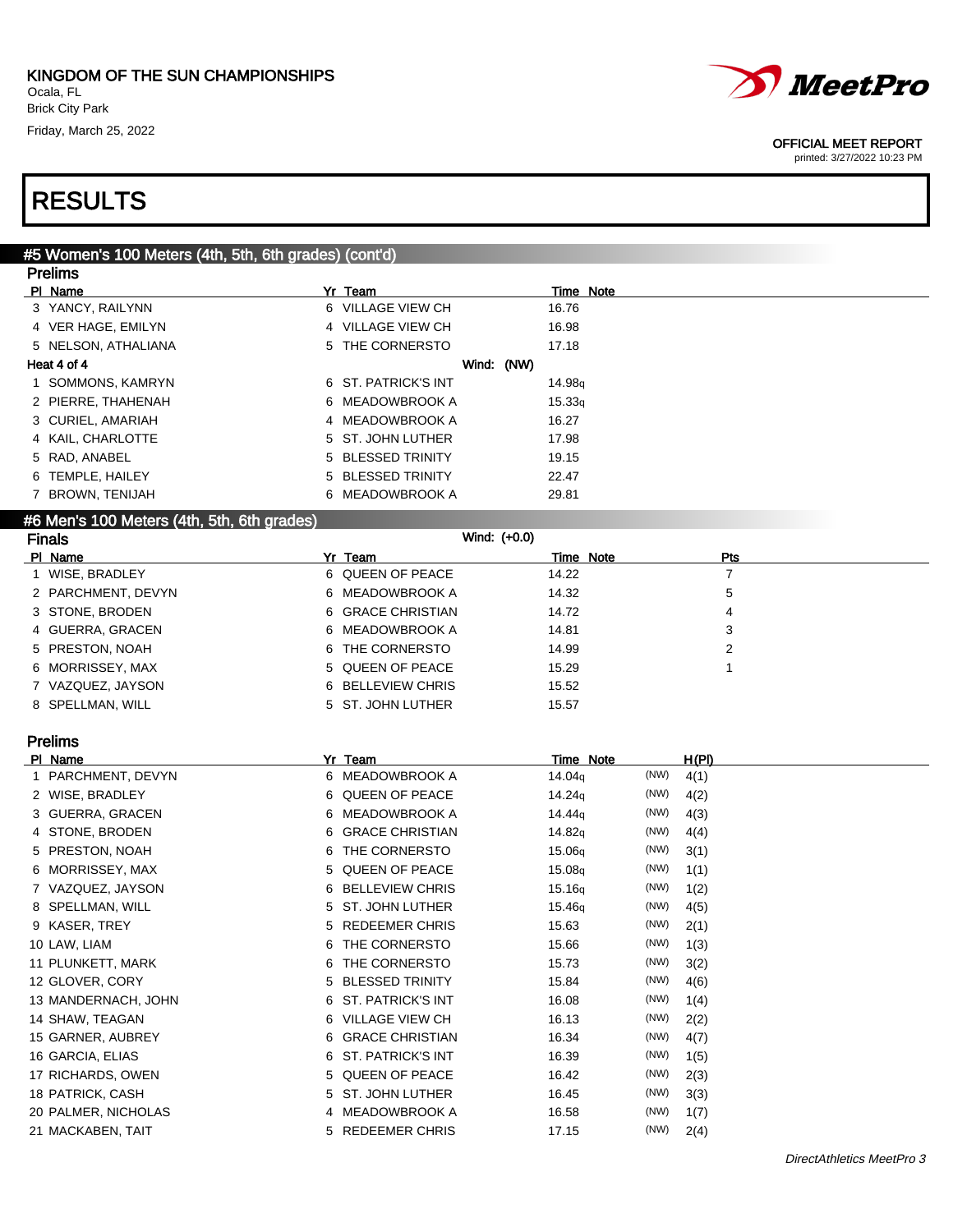

printed: 3/27/2022 10:23 PM

### RESULTS

#### #6 Men's 100 Meters (4th, 5th, 6th grades) (cont'd) **Dralims**

| гтыны                |                     |                      |       |
|----------------------|---------------------|----------------------|-------|
| PI Name              | Yr Team             | Time Note            | H(PI) |
| 22 ADAMS, CASH       | 4 ST. JOHN LUTHER   | (NW)<br>17.36        | 3(4)  |
| 23 NARBONNE, LEVI    | 4 VILLAGE VIEW CH   | (NW)<br>17.45        | 3(5)  |
| 24 ESPOSITO, AXTON   | 5 BLESSED TRINITY   | (NW)<br>17.49        | 4(8)  |
| 25 CALHOUN, WILLIAM  | 6 ST. PATRICK'S INT | (NW)<br>17.65 17.642 | 1(8)  |
| 26 INTRAVIA, DOMINIC | 5 REDEEMER CHRIS    | (NW)<br>17.65 17.647 | 2(5)  |
| 27 BYERS, LOGAN      | 5 VILLAGE VIEW CH   | (NW)<br>17.73        | 3(6)  |
|                      |                     |                      |       |

### HEAT RESULTS

|             | <b>Prelims</b>                                                |    |                          |  |                    |
|-------------|---------------------------------------------------------------|----|--------------------------|--|--------------------|
| PI Name     |                                                               |    | Yr Team                  |  | <b>Time Note</b>   |
|             | Heat 1 of 4                                                   |    | Wind: (NW)               |  |                    |
|             | 1 MORRISSEY, MAX                                              |    | 5 QUEEN OF PEACE         |  | 15.08g             |
|             | 2 VAZQUEZ, JAYSON                                             | 6  | <b>BELLEVIEW CHRIS</b>   |  | 15.16q             |
|             | 3 LAW, LIAM                                                   | 6  | THE CORNERSTO            |  | 15.66              |
|             | 4 MANDERNACH, JOHN                                            | 6  | <b>ST. PATRICK'S INT</b> |  | 16.08              |
|             | 5 GARCIA, ELIAS                                               |    | 6 ST. PATRICK'S INT      |  | 16.39              |
|             | 7 PALMER, NICHOLAS                                            |    | 4 MEADOWBROOK A          |  | 16.58              |
|             | 8 CALHOUN, WILLIAM                                            |    | 6 ST. PATRICK'S INT      |  | 17.65 17.642       |
|             | Heat 2 of 4                                                   |    | Wind: (NW)               |  |                    |
|             | 1 KASER, TREY                                                 |    | 5 REDEEMER CHRIS         |  | 15.63              |
|             | 2 SHAW, TEAGAN                                                |    | 6 VILLAGE VIEW CH        |  | 16.13              |
|             | 3 RICHARDS, OWEN                                              | 5. | QUEEN OF PEACE           |  | 16.42              |
|             | 4 MACKABEN, TAIT                                              |    | 5 REDEEMER CHRIS         |  | 17.15              |
|             | 5 INTRAVIA, DOMINIC                                           |    | 5 REDEEMER CHRIS         |  | 17.65 17.647       |
|             | Heat 3 of 4                                                   |    | Wind: (NW)               |  |                    |
|             | 1 PRESTON, NOAH                                               |    | 6 THE CORNERSTO          |  | 15.06g             |
|             | 2 PLUNKETT, MARK                                              | 6  | THE CORNERSTO            |  | 15.73              |
|             | 3 PATRICK, CASH                                               | 5. | <b>ST. JOHN LUTHER</b>   |  | 16.45              |
|             | 4 ADAMS, CASH                                                 |    | 4 ST. JOHN LUTHER        |  | 17.36              |
|             | 5 NARBONNE, LEVI                                              |    | 4 VILLAGE VIEW CH        |  | 17.45              |
|             | 6 BYERS, LOGAN                                                |    | 5 VILLAGE VIEW CH        |  | 17.73              |
| Heat 4 of 4 |                                                               |    | Wind: (NW)               |  |                    |
|             | 1 PARCHMENT, DEVYN                                            |    | 6 MEADOWBROOK A          |  | 14.04g             |
|             | 2 WISE, BRADLEY                                               |    | 6 QUEEN OF PEACE         |  | 14.24g             |
|             | 3 GUERRA, GRACEN                                              | 6  | MEADOWBROOK A            |  | 14.44 <sub>g</sub> |
|             | 4 STONE, BRODEN                                               | 6  | <b>GRACE CHRISTIAN</b>   |  | 14.82g             |
|             | 5 SPELLMAN, WILL                                              |    | 5 ST. JOHN LUTHER        |  | 15.46g             |
|             | 6 GLOVER, CORY                                                | 5. | <b>BLESSED TRINITY</b>   |  | 15.84              |
|             | 7 GARNER, AUBREY                                              | 6  | <b>GRACE CHRISTIAN</b>   |  | 16.34              |
|             | 8 ESPOSITO, AXTON<br>47 Waman's 100 Matars (7th & 8th aradas) |    | 5 BLESSED TRINITY        |  | 17.49              |

### #7 Women's 100 Meters (7th & 8th grades)

| <b>Finals</b>    | Wind: (+0.0)      |           |            |
|------------------|-------------------|-----------|------------|
| PI Name          | v.<br>Team        | Time Note | <b>Pts</b> |
| SMITH. GAVEENA   | 7 GRACE CHRISTIAN | 13.66     |            |
| 2 ASENCION, LUNA | 7 ST. JOHN LUTHER | 14.37     |            |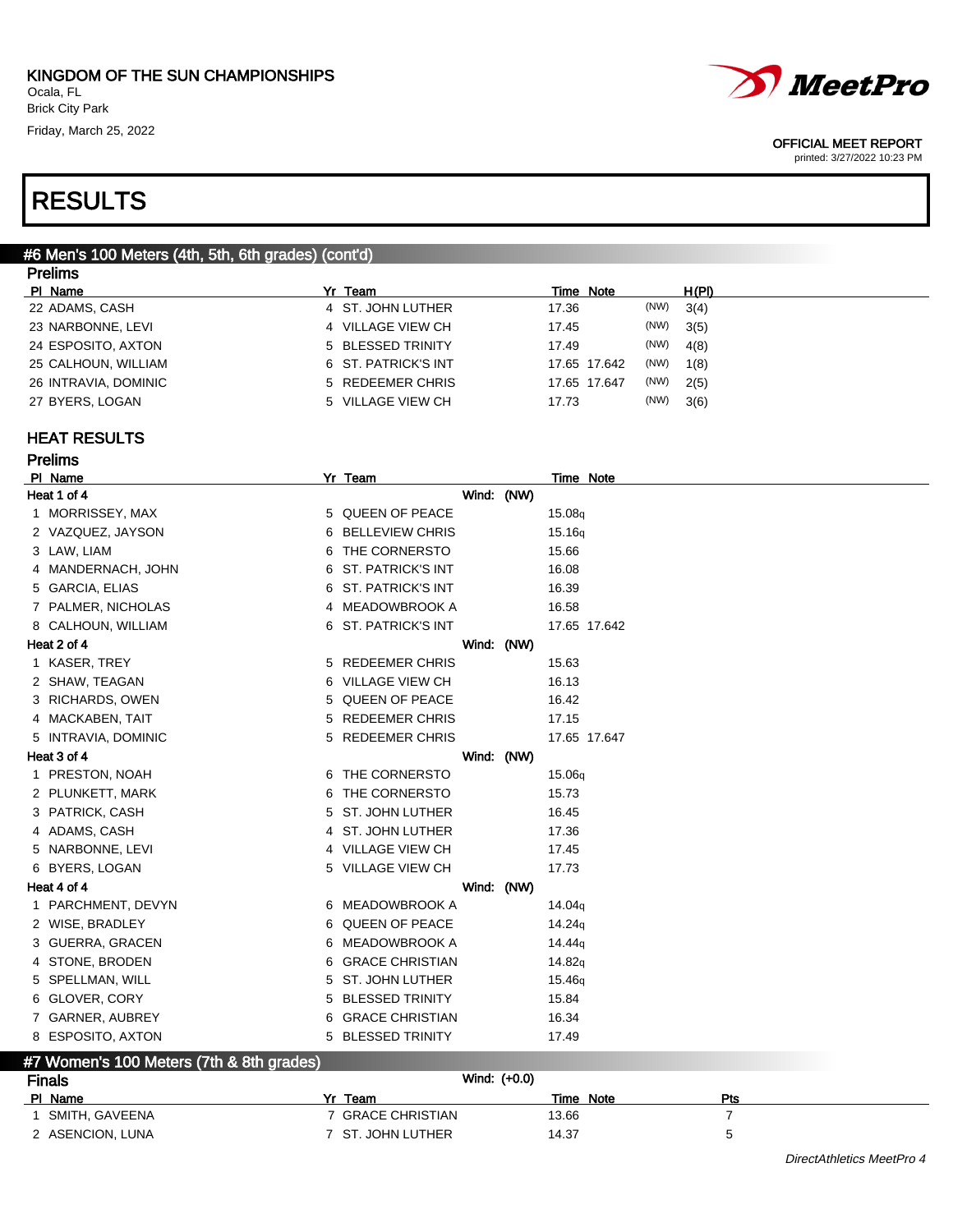

#### OFFICIAL MEET REPORT

printed: 3/27/2022 10:23 PM

| #7 Women's 100 Meters (7th & 8th grades) (cont'd) |                           |  |                     |              |           |     |  |
|---------------------------------------------------|---------------------------|--|---------------------|--------------|-----------|-----|--|
| <b>Finals</b>                                     |                           |  |                     | Wind: (+0.0) |           |     |  |
| PI Name                                           |                           |  | Yr Team             |              | Time Note | Pts |  |
|                                                   | 3 MUSALO, GABBY           |  | 7 ST. PATRICK'S INT | 14.91        |           | 4   |  |
|                                                   | 4 HERNAN, BROOKE          |  | 8 ST. JOHN LUTHER   | 15.19        |           | 3   |  |
|                                                   | 5 FERRERO, MILEY          |  | 8 ST. JOHN LUTHER   | 15.56        |           | 2   |  |
|                                                   | 6 MORALES-ROCHA, ISABELLA |  | 7 QUEEN OF PEACE    | 15.58        |           |     |  |
|                                                   | 7 OGLESBY, ALAINA         |  | 7 GRACE CHRISTIAN   | 15.59        |           |     |  |
|                                                   | 8 LAIZ, LLANIRA JUANITA   |  | 8 THE CORNERSTO     | 15.71        |           |     |  |

### Prelims

| PI Name                              |             | Yr Team                | Time Note          |      | <u>H(PI)</u> |
|--------------------------------------|-------------|------------------------|--------------------|------|--------------|
| 1 SMITH, GAVEENA                     |             | 7 GRACE CHRISTIAN      | 13.55q             | (NW) | 3(1)         |
| 2 ASENCION, LUNA                     |             | 7 ST. JOHN LUTHER      | 14.37q             | (NW) | 3(2)         |
| 3 HERNAN, BROOKE                     |             | 8 ST. JOHN LUTHER      | 14.68q             | (NW) | 1(1)         |
| 4 MUSALO, GABBY                      |             | 7 ST. PATRICK'S INT    | 14.90 <sub>g</sub> | (NW) | 3(3)         |
| 5 MORALES-ROCHA, ISABELLA            |             | 7 QUEEN OF PEACE       | 15.09 <sub>q</sub> | (NW) | 1(2)         |
| 6 LAIZ, LLANIRA JUANITA              | 8.          | THE CORNERSTO          | 15.41 <sub>g</sub> | (NW) | 1(3)         |
| 7 OGLESBY, ALAINA                    |             | 7 GRACE CHRISTIAN      | 15.45 <sub>g</sub> | (NW) | 3(4)         |
| 8 FERRERO, MILEY                     | 8           | ST. JOHN LUTHER        | 15.56g             | (NW) | 1(4)         |
| 9 WHISLER, AUDREY                    |             | 8 QUEEN OF PEACE       | 15.60              | (NW) | 1(5)         |
| 10 BALDEO, SAVITRIE                  |             | 8 VILLAGE VIEW CH      | 15.75              | (NW) | 1(6)         |
| 11 FABRICK, EVA                      |             | 7 ST. PATRICK'S INT    | 15.94              | (NW) | 3(5)         |
| 12 MILLANA, EMMA                     |             | 7 THE CORNERSTO        | 16.22              | (NW) | 2(1)         |
| 13 AMARIS SILVA, ISABELLA            | 8           | QUEEN OF PEACE         | 16.27              | (NW) | 2(2)         |
| 14 GUILLAUME, RAMYAH                 |             | 8 REDEEMER CHRIS       | 16.55              | (NW) | 4(1)         |
| 15 WILEY, KAYLONI                    |             | 6 GRACE CHRISTIAN      | 16.84              | (NW) | 3(6)         |
| 16 VELAZQUEZ, SOLEIL                 |             | 8 VILLAGE VIEW CH      | 16.85              | (NW) | 1(7)         |
| 17 GENERRO, EDEN                     |             | 7 BLESSED TRINITY      | 17.02              | (NW) | 3(7)         |
| 18 GUYTON, ZYNIA                     |             | 7 BELLEVIEW CHRIS      | 17.30              | (NW) | 4(2)         |
| 19 RUSSELL, ALYSSA                   |             | 7 THE CORNERSTO        | 17.78              | (NW) | 2(3)         |
| 20 THOMPSON, TARA                    | 5.          | <b>BLESSED TRINITY</b> | 17.97              | (NW) | 3(8)         |
| 21 REYES, HANNAH                     |             | 8 VILLAGE VIEW CH      | 18.23              | (NW) | 2(4)         |
| 22 VILLABONA GONZALEZ, ISABELLAGRACE |             | 5 BLESSED TRINITY      | 19.13              | (NW) | 4(3)         |
| 23 SOUTHARD, LYLA-FAY                | $7^{\circ}$ | <b>BELLEVIEW CHRIS</b> | 20.47              | (NW) | 4(4)         |

### HEAT RESULTS

| <b>Prelims</b>            |                   |                    |
|---------------------------|-------------------|--------------------|
| PI Name                   | Yr Team           | Time Note          |
| Heat 1 of 4               | Wind: (NW)        |                    |
| 1 HERNAN, BROOKE          | 8 ST. JOHN LUTHER | 14.68a             |
| 2 MORALES-ROCHA, ISABELLA | 7 QUEEN OF PEACE  | 15.09 <sub>q</sub> |
| 3 LAIZ, LLANIRA JUANITA   | 8 THE CORNERSTO   | 15.41q             |
| 4 FERRERO, MILEY          | 8 ST. JOHN LUTHER | 15.56q             |
| 5 WHISLER, AUDREY         | 8 QUEEN OF PEACE  | 15.60              |
| 6 BALDEO, SAVITRIE        | 8 VILLAGE VIEW CH | 15.75              |
| 7 VELAZQUEZ, SOLEIL       | 8 VILLAGE VIEW CH | 16.85              |
| Heat 2 of 4               | Wind: (NW)        |                    |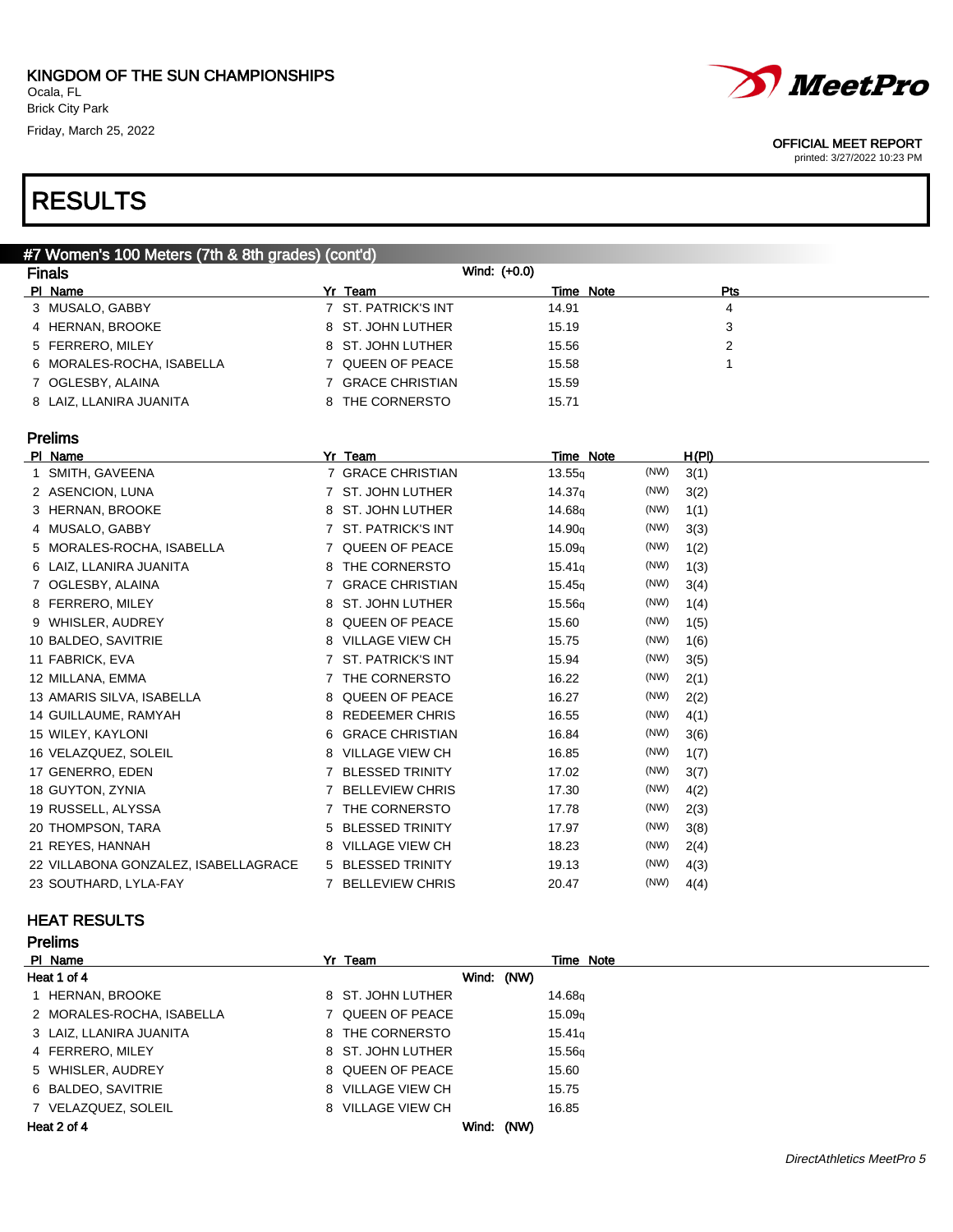

printed: 3/27/2022 10:23 PM

## RESULTS

### #7 Women's 100 Meters (7th & 8th grades) (cont'd) Prelims PI Name Time Note<br>1 MILLANA EMMA 7 THE CORNERSTO 16.22

| 1  | MILLANA, EMMA                       |              | 7 THE CORNERSTO          |            | 16.22              |
|----|-------------------------------------|--------------|--------------------------|------------|--------------------|
|    | 2 AMARIS SILVA, ISABELLA            | 8            | <b>QUEEN OF PEACE</b>    |            | 16.27              |
|    | 3 RUSSELL, ALYSSA                   | $7^{\circ}$  | THE CORNERSTO            |            | 17.78              |
|    | 4 REYES, HANNAH                     |              | 8 VILLAGE VIEW CH        |            | 18.23              |
|    | Heat 3 of 4                         |              |                          | Wind: (NW) |                    |
|    | 1 SMITH, GAVEENA                    |              | 7 GRACE CHRISTIAN        |            | 13.55q             |
|    | 2 ASENCION, LUNA                    |              | 7 ST. JOHN LUTHER        |            | 14.37q             |
|    | 3 MUSALO, GABBY                     |              | 7 ST. PATRICK'S INT      |            | 14.90 <sub>q</sub> |
|    | 4 OGLESBY, ALAINA                   | $7^{\circ}$  | <b>GRACE CHRISTIAN</b>   |            | 15.45q             |
|    | 5 FABRICK, EVA                      | $7^{\circ}$  | <b>ST. PATRICK'S INT</b> |            | 15.94              |
| 6. | WILEY, KAYLONI                      |              | 6 GRACE CHRISTIAN        |            | 16.84              |
|    | 7 GENERRO, EDEN                     | $\mathbf{7}$ | <b>BLESSED TRINITY</b>   |            | 17.02              |
| 8  | THOMPSON, TARA                      |              | 5 BLESSED TRINITY        |            | 17.97              |
|    | Heat 4 of 4                         |              |                          | Wind: (NW) |                    |
|    | 1 GUILLAUME, RAMYAH                 | 8            | <b>REDEEMER CHRIS</b>    |            | 16.55              |
|    | 2 GUYTON, ZYNIA                     | 7            | <b>BELLEVIEW CHRIS</b>   |            | 17.30              |
|    | 3 VILLABONA GONZALEZ, ISABELLAGRACE |              | 5 BLESSED TRINITY        |            | 19.13              |
|    | 4 SOUTHARD, LYLA-FAY                |              | <b>BELLEVIEW CHRIS</b>   |            | 20.47              |
|    |                                     |              |                          |            |                    |

### #8 Men's 100 Meters (7th & 8th grades)

| <b>Finals</b>       | Wind: (+0.0)        |       |                  |  |
|---------------------|---------------------|-------|------------------|--|
| PI Name             | Yr Team             |       | Time Note<br>Pts |  |
| 1 PAIGE, BRIAN      | 8 MEADOWBROOK A     | 12.80 |                  |  |
| 2 KAZBOUR, ADAM     | 7 ST. PATRICK'S INT | 12.90 | 5                |  |
| 3 RUDMAN, BRIAN     | 8 THE CORNERSTO     | 12.92 | 4                |  |
| 4 PAVICIC, GABRIEL  | 7 REDEEMER CHRIS    | 13.29 | 3                |  |
| 5 BELCHER, JACK     | 8 THE CORNERSTO     | 13.37 | 2                |  |
| 6 PATRICK, CAGE     | 7 ST. JOHN LUTHER   | 13.64 |                  |  |
| 7 TRAN, QUAN        | 8 QUEEN OF PEACE    | 13.94 |                  |  |
| 8 MORESCHI, DOMINIC | 7 QUEEN OF PEACE    | 13.99 |                  |  |

### Prelims

| PI Name               | Yr Team             | Time Note                 |      | H(PI) |
|-----------------------|---------------------|---------------------------|------|-------|
| 1 PAIGE, BRIAN        | 8 MEADOWBROOK A     | 12.72q                    | (NW) | 1(1)  |
| 2 KAZBOUR, ADAM       | 7 ST. PATRICK'S INT | 12.99q                    | (NW) | 1(2)  |
| 3 PAVICIC, GABRIEL    | 7 REDEEMER CHRIS    | 13.10q                    | (NW) | 2(1)  |
| 4 RUDMAN, BRIAN       | 8 THE CORNERSTO     | 13.13q                    | (NW) | 2(2)  |
| 5 BELCHER, JACK       | 8 THE CORNERSTO     | 13.37 <sub>q</sub>        | (NW) | 2(3)  |
| 6 PATRICK, CAGE       | 7 ST. JOHN LUTHER   | 13.68 <sub>g</sub>        | (NW) | 2(4)  |
| 7 MORESCHI, DOMINIC   | 7 QUEEN OF PEACE    | 13.70g 13.694             | (NW) | 2(5)  |
| 8 TRAN, QUAN          | 8 QUEEN OF PEACE    | 13.70 <sub>9</sub> 13.700 | (NW) | 1(3)  |
| 9 SIEG, LUCAS         | 7 THE CORNERSTO     | 13.88                     | (NW) | 3(1)  |
| 10 THOMAS, ASHER      | 8 REDEEMER CHRIS    | 14.45                     | (NW) | 2(6)  |
| 11 DICKERSON, BRAYLON | 7 MEADOWBROOK A     | 14.51                     | (NW) | 1(4)  |
| 12 MEEKS, JAYDEN      | 7 VILLAGE VIEW CH   | 14.75                     | (NW) | 3(2)  |
| 13 SCROGGIE, GRADY    | 8 ST. JOHN LUTHER   | 14.80                     | (NW) | 2(7)  |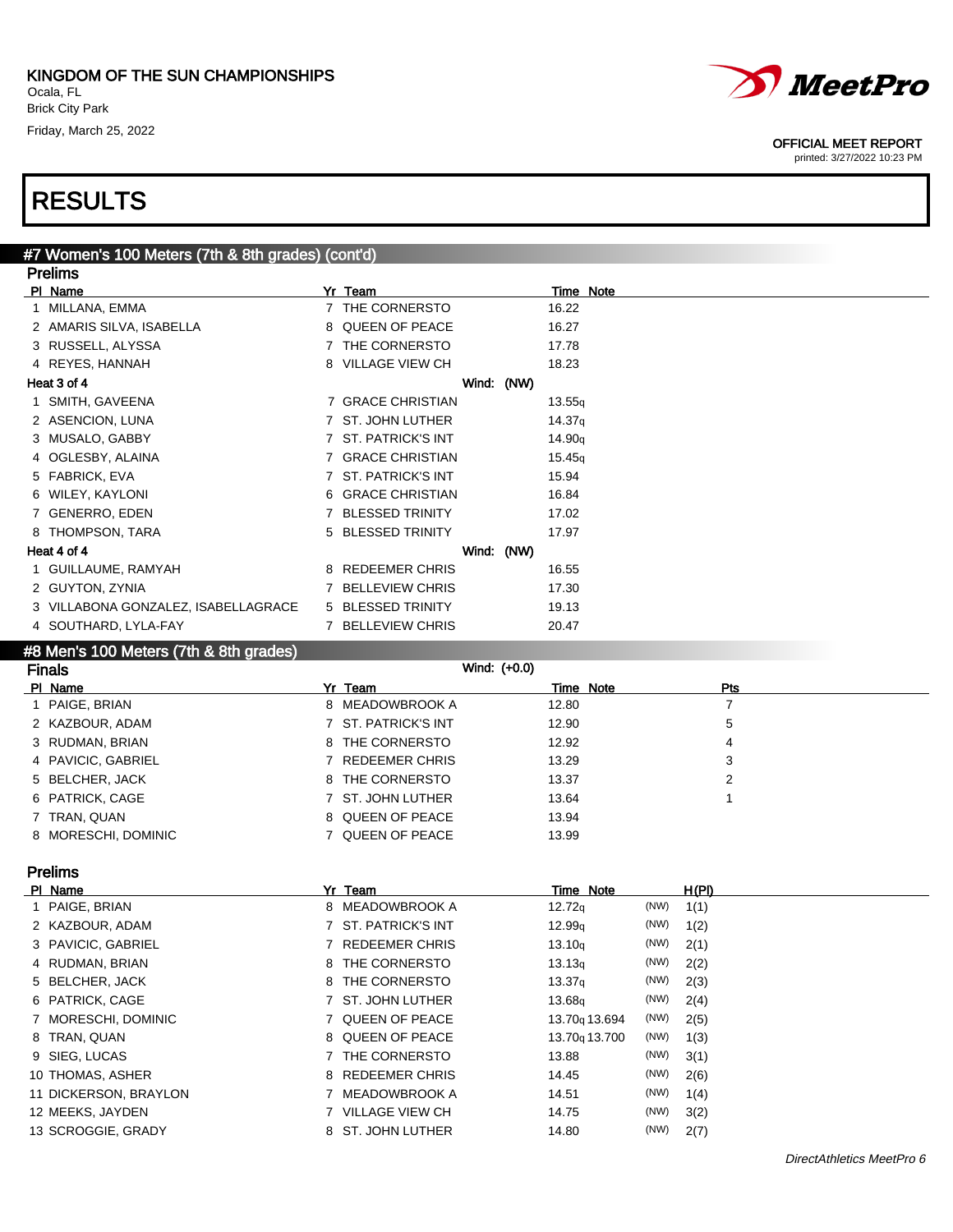#### #8 Men's 100 Meters (7th & 8th grades) (cont'd) Prelims

| .                            |                     |               |       |
|------------------------------|---------------------|---------------|-------|
| PI Name                      | Yr Team             | Time Note     | H(PI) |
| 14 JAMES, JOSHUA             | 8 ST. PATRICK'S INT | (NW)<br>14.82 | 1(5)  |
| 15 ROSS, ZACHARY             | 7 MEADOWBROOK A     | (NW)<br>15.19 | 1(6)  |
| 16 FORGETTE, LOGAN           | 8 BLESSED TRINITY   | (NW)<br>15.22 | 1(7)  |
| 17 STEPP, GABRIEL            | 7 BELLEVIEW CHRIS   | (NW)<br>15.57 | 3(3)  |
| 18 LARIZ-MCDANIEL, CHRISTIAN | 7 QUEEN OF PEACE    | (NW)<br>15.72 | 2(8)  |
| 19 BRACERO-BORDERS, SEAN     | 7 ST. PATRICK'S INT | (NW)<br>15.84 | 3(4)  |
| 20 BYERS, TAYLOR             | 7 VILLAGE VIEW CH   | (NW)<br>15.95 | 3(5)  |
| 21 PEREZ, MIGUEL             | 5 BLESSED TRINITY   | (NW)<br>16.12 | 3(6)  |
| 22 NUNEZ, MICHAEL            | 8 BLESSED TRINITY   | (NW)<br>16.82 | 1(8)  |
| 23 FARMER, JOSHUA            | 8 VILLAGE VIEW CH   | (NW)<br>17.19 | 3(7)  |
| 24 GANGELHOFF, JETT          | 8 ST. JOHN LUTHER   | (NW)<br>17.22 | 3(8)  |
|                              |                     |               |       |

### HEAT RESULTS

Prelims

|                                                                                                                                                                                                                                                                                                                                                                                                                                                                                                                                                                  |                                                                                                                                                                                                                                                                                                                                                                                                                                                                                                                      | <b>Time Note</b>                       |
|------------------------------------------------------------------------------------------------------------------------------------------------------------------------------------------------------------------------------------------------------------------------------------------------------------------------------------------------------------------------------------------------------------------------------------------------------------------------------------------------------------------------------------------------------------------|----------------------------------------------------------------------------------------------------------------------------------------------------------------------------------------------------------------------------------------------------------------------------------------------------------------------------------------------------------------------------------------------------------------------------------------------------------------------------------------------------------------------|----------------------------------------|
|                                                                                                                                                                                                                                                                                                                                                                                                                                                                                                                                                                  |                                                                                                                                                                                                                                                                                                                                                                                                                                                                                                                      |                                        |
|                                                                                                                                                                                                                                                                                                                                                                                                                                                                                                                                                                  |                                                                                                                                                                                                                                                                                                                                                                                                                                                                                                                      | 12.72q                                 |
|                                                                                                                                                                                                                                                                                                                                                                                                                                                                                                                                                                  |                                                                                                                                                                                                                                                                                                                                                                                                                                                                                                                      | 12.99q                                 |
|                                                                                                                                                                                                                                                                                                                                                                                                                                                                                                                                                                  |                                                                                                                                                                                                                                                                                                                                                                                                                                                                                                                      | 13.70 <sub>9</sub> 13.700              |
|                                                                                                                                                                                                                                                                                                                                                                                                                                                                                                                                                                  |                                                                                                                                                                                                                                                                                                                                                                                                                                                                                                                      | 14.51                                  |
|                                                                                                                                                                                                                                                                                                                                                                                                                                                                                                                                                                  |                                                                                                                                                                                                                                                                                                                                                                                                                                                                                                                      | 14.82                                  |
|                                                                                                                                                                                                                                                                                                                                                                                                                                                                                                                                                                  |                                                                                                                                                                                                                                                                                                                                                                                                                                                                                                                      | 15.19                                  |
|                                                                                                                                                                                                                                                                                                                                                                                                                                                                                                                                                                  |                                                                                                                                                                                                                                                                                                                                                                                                                                                                                                                      | 15.22                                  |
|                                                                                                                                                                                                                                                                                                                                                                                                                                                                                                                                                                  |                                                                                                                                                                                                                                                                                                                                                                                                                                                                                                                      | 16.82                                  |
|                                                                                                                                                                                                                                                                                                                                                                                                                                                                                                                                                                  |                                                                                                                                                                                                                                                                                                                                                                                                                                                                                                                      |                                        |
|                                                                                                                                                                                                                                                                                                                                                                                                                                                                                                                                                                  |                                                                                                                                                                                                                                                                                                                                                                                                                                                                                                                      | 13.10q                                 |
|                                                                                                                                                                                                                                                                                                                                                                                                                                                                                                                                                                  |                                                                                                                                                                                                                                                                                                                                                                                                                                                                                                                      | 13.13q                                 |
|                                                                                                                                                                                                                                                                                                                                                                                                                                                                                                                                                                  |                                                                                                                                                                                                                                                                                                                                                                                                                                                                                                                      | 13.37 <sub>q</sub>                     |
|                                                                                                                                                                                                                                                                                                                                                                                                                                                                                                                                                                  |                                                                                                                                                                                                                                                                                                                                                                                                                                                                                                                      | 13.68q                                 |
|                                                                                                                                                                                                                                                                                                                                                                                                                                                                                                                                                                  |                                                                                                                                                                                                                                                                                                                                                                                                                                                                                                                      | 13.70g 13.694                          |
|                                                                                                                                                                                                                                                                                                                                                                                                                                                                                                                                                                  |                                                                                                                                                                                                                                                                                                                                                                                                                                                                                                                      | 14.45                                  |
|                                                                                                                                                                                                                                                                                                                                                                                                                                                                                                                                                                  |                                                                                                                                                                                                                                                                                                                                                                                                                                                                                                                      | 14.80                                  |
|                                                                                                                                                                                                                                                                                                                                                                                                                                                                                                                                                                  |                                                                                                                                                                                                                                                                                                                                                                                                                                                                                                                      | 15.72                                  |
|                                                                                                                                                                                                                                                                                                                                                                                                                                                                                                                                                                  |                                                                                                                                                                                                                                                                                                                                                                                                                                                                                                                      |                                        |
|                                                                                                                                                                                                                                                                                                                                                                                                                                                                                                                                                                  |                                                                                                                                                                                                                                                                                                                                                                                                                                                                                                                      | 13.88                                  |
|                                                                                                                                                                                                                                                                                                                                                                                                                                                                                                                                                                  |                                                                                                                                                                                                                                                                                                                                                                                                                                                                                                                      | 14.75                                  |
|                                                                                                                                                                                                                                                                                                                                                                                                                                                                                                                                                                  |                                                                                                                                                                                                                                                                                                                                                                                                                                                                                                                      | 15.57                                  |
|                                                                                                                                                                                                                                                                                                                                                                                                                                                                                                                                                                  |                                                                                                                                                                                                                                                                                                                                                                                                                                                                                                                      | 15.84                                  |
|                                                                                                                                                                                                                                                                                                                                                                                                                                                                                                                                                                  |                                                                                                                                                                                                                                                                                                                                                                                                                                                                                                                      | 15.95                                  |
|                                                                                                                                                                                                                                                                                                                                                                                                                                                                                                                                                                  |                                                                                                                                                                                                                                                                                                                                                                                                                                                                                                                      | 16.12                                  |
|                                                                                                                                                                                                                                                                                                                                                                                                                                                                                                                                                                  |                                                                                                                                                                                                                                                                                                                                                                                                                                                                                                                      | 17.19                                  |
|                                                                                                                                                                                                                                                                                                                                                                                                                                                                                                                                                                  |                                                                                                                                                                                                                                                                                                                                                                                                                                                                                                                      | 17.22                                  |
| PI Name<br>Heat 1 of 3<br>1 PAIGE, BRIAN<br>2 KAZBOUR, ADAM<br>3 TRAN, QUAN<br>4 DICKERSON, BRAYLON<br>5 JAMES, JOSHUA<br>6 ROSS, ZACHARY<br>7 FORGETTE, LOGAN<br>8 NUNEZ, MICHAEL<br>Heat 2 of 3<br>1 PAVICIC, GABRIEL<br>2 RUDMAN, BRIAN<br>3 BELCHER, JACK<br>4 PATRICK, CAGE<br>5 MORESCHI, DOMINIC<br>6 THOMAS, ASHER<br>7 SCROGGIE, GRADY<br>8 LARIZ-MCDANIEL, CHRISTIAN<br>Heat 3 of 3<br>1 SIEG, LUCAS<br>2 MEEKS, JAYDEN<br>3 STEPP, GABRIEL<br>4 BRACERO-BORDERS, SEAN<br>5 BYERS, TAYLOR<br>6 PEREZ, MIGUEL<br>7 FARMER, JOSHUA<br>8 GANGELHOFF, JETT | Yr Team<br>8 MEADOWBROOK A<br>7 ST. PATRICK'S INT<br>8 QUEEN OF PEACE<br>7 MEADOWBROOK A<br>8 ST. PATRICK'S INT<br>7 MEADOWBROOK A<br>8 BLESSED TRINITY<br>8 BLESSED TRINITY<br>7 REDEEMER CHRIS<br>8 THE CORNERSTO<br>8 THE CORNERSTO<br>7 ST. JOHN LUTHER<br>7 QUEEN OF PEACE<br>8 REDEEMER CHRIS<br>8 ST. JOHN LUTHER<br>7 QUEEN OF PEACE<br>7 THE CORNERSTO<br>7 VILLAGE VIEW CH<br>7 BELLEVIEW CHRIS<br>7 ST. PATRICK'S INT<br>7 VILLAGE VIEW CH<br>5 BLESSED TRINITY<br>8 VILLAGE VIEW CH<br>8 ST. JOHN LUTHER | Wind: (NW)<br>Wind: (NW)<br>Wind: (NW) |



### OFFICIAL MEET REPORT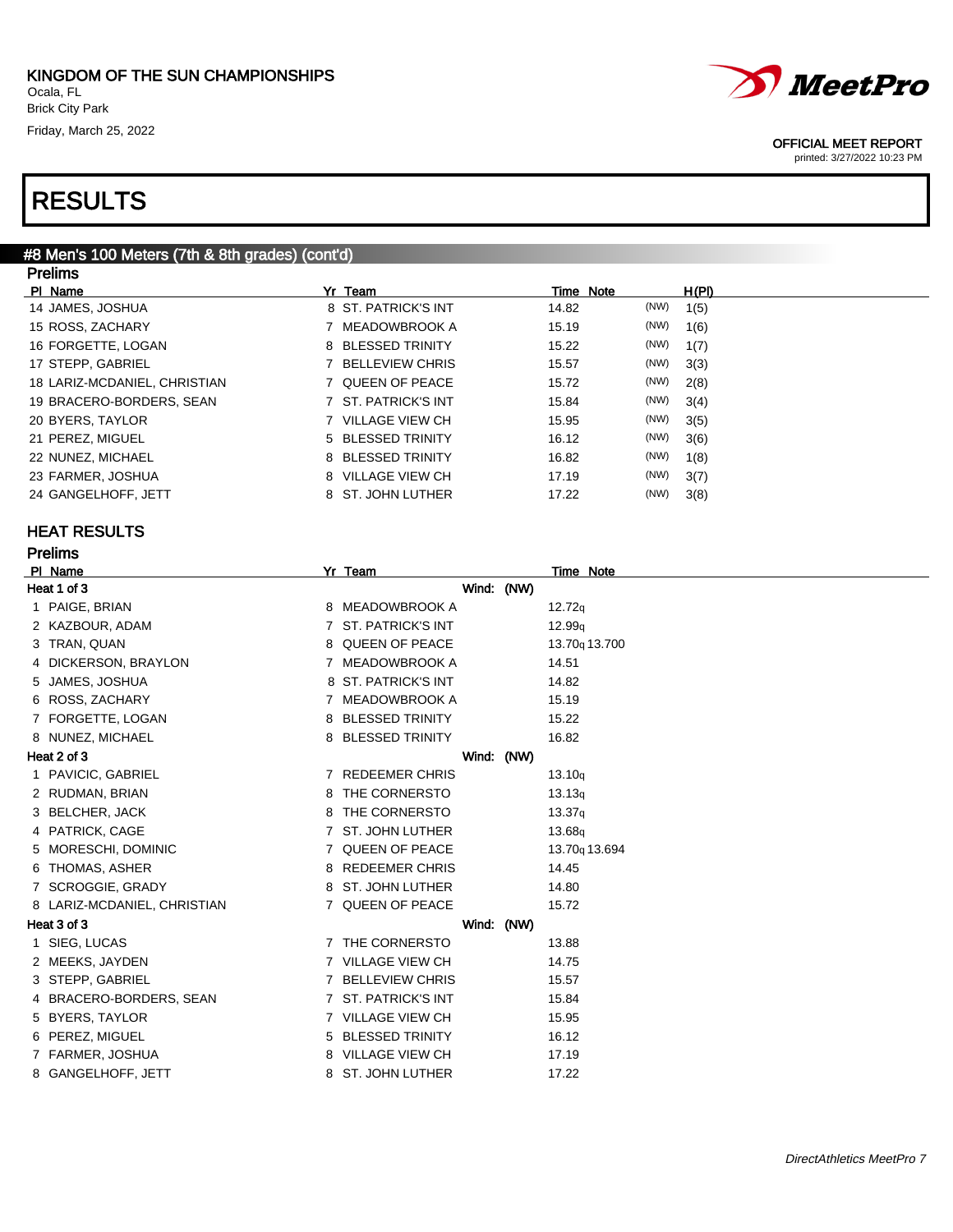

printed: 3/27/2022 10:23 PM

# RESULTS

| #9 Women's 4 x 100m Relay (4th, 5th, 6th grades) |                              |           |                                  |  |
|--------------------------------------------------|------------------------------|-----------|----------------------------------|--|
| PI Team                                          |                              | Time Note | $H(PI)$ Pts                      |  |
| 1 ST. JOHN LUTHERAN SCHOOL (A)                   |                              | 1:02.29   | 1(1)<br>10                       |  |
| 2 MEADOWBROOK ACADEMY (A)                        |                              | 1:02.50   | 1(2)<br>-8                       |  |
| 1) BROWN, TENIJAH 6                              | 2) CURIEL, AMARIAH 4         |           |                                  |  |
| 3) HOLDER, JISELLE 5                             | 4) PIERRE, THAHENAH 6        |           |                                  |  |
| 3 THE CORNERSTONE SCHOOL (A)                     |                              | 1:06.44   | 2(1) 6                           |  |
| 1) ARNOLD, ABRIELLE 5                            | 2) FREY, RILEY 6             |           |                                  |  |
| 3) ROBERTS, ANSLEY 6                             | 4) QUINN, RYANN 5            |           |                                  |  |
| 4 REDEEMER CHRISTIAN SCHOOL (A)                  |                              | 1:07.04   | 1(3)<br>$\overline{4}$           |  |
| 1) OWEN, ELSIE 5                                 | 2) WILLIAMS, TAHIRA 5        |           |                                  |  |
| 3) BRUMALE, JESSE 5                              | 4) MACDONALD, KALLIE 6       |           |                                  |  |
| 5 BLESSED TRINITY CATHOLIC SCHOOL (A)            |                              | 1:08.21   | 1(4)<br>$\overline{2}$           |  |
| 1) LORENZO, GIANNA 5                             | 2) BUSTILLO, VALENTINA 6     |           |                                  |  |
| 3) O'CONNOR, LILY 5                              | 4) SUAREZ, JAY 5             |           |                                  |  |
| 6 VILLAGE VIEW CHRISTIAN ACADEMY (A)             |                              | 1:08.25   | 2(2)<br>$\overline{\phantom{1}}$ |  |
| 1) CAYEA, BRIELLA 6                              | 2) YANCY, RAILYNN 6          |           |                                  |  |
| 3) VER HAGE, EMILYN 4                            | 4) DOWNER, MAKENZIE 4        |           |                                  |  |
| 7 QUEEN OF PEACE ACADEMY (A)                     |                              | 1:08.44   | 1(5)                             |  |
| 1) MCDANIEL, GRACE 5                             | 2) ESPINAL, LIDIA CHANELLE 6 |           |                                  |  |
| 3) MORAN, LEXI 5                                 | 4) WILLIAMS, OLIVIA 5        |           |                                  |  |
| 8 BELLEVIEW CHRISTIAN ACADEMY (A)                |                              | 1:14.24   | 2(3)                             |  |
| 1) SNEED, ISABELLA 6                             | 2) BLANCHARD, ZAYA 4         |           |                                  |  |
| 3) SNEED, CALLIE 5                               | 4) ROPER, NAILAH 5           |           |                                  |  |
| 9 GRACE CHRISTIAN SCHOOL (A)                     |                              | 1:16.56   | 2(4)                             |  |
| 1) SHEFFIELD, ALAYNA 6                           | 2) BRADISH, LILLY 4          |           |                                  |  |
| 3) SAVINO, LEXI 5                                | 4) REYNOLDS, LEILANI 4       |           |                                  |  |
| ST. PATRICK'S INTERPARISH SCHOOL (A)             |                              | <b>NT</b> | $\overline{c}$                   |  |
| 1) TOMAYO, STELLA 5                              | 2) CLEMENS, KINLEY 5         |           |                                  |  |
| 3) SMITH, SHYLA 5                                | 4) SOMMONS, KAMRYN 6         |           |                                  |  |
|                                                  |                              |           |                                  |  |

### SECTION RESULTS

| PI Team                               |                          | Time Note |  |
|---------------------------------------|--------------------------|-----------|--|
| Section 1 of 2                        |                          |           |  |
| 1 ST. JOHN LUTHERAN SCHOOL (A)        |                          | 1:02.29   |  |
| 2 MEADOWBROOK ACADEMY (A)             |                          | 1:02.50   |  |
| 1) BROWN, TENIJAH 6                   | 2) CURIEL, AMARIAH 4     |           |  |
| 3) HOLDER, JISELLE 5                  | 4) PIERRE, THAHENAH 6    |           |  |
| 3 REDEEMER CHRISTIAN SCHOOL (A)       |                          | 1:07.04   |  |
| 1) OWEN, ELSIE 5                      | 2) WILLIAMS, TAHIRA 5    |           |  |
| 3) BRUMALE, JESSE 5                   | 4) MACDONALD, KALLIE 6   |           |  |
| 4 BLESSED TRINITY CATHOLIC SCHOOL (A) |                          | 1:08.21   |  |
| 1) LORENZO, GIANNA 5                  | 2) BUSTILLO, VALENTINA 6 |           |  |
| 3) O'CONNOR, LILY 5                   | 4) SUAREZ, JAY 5         |           |  |
|                                       |                          |           |  |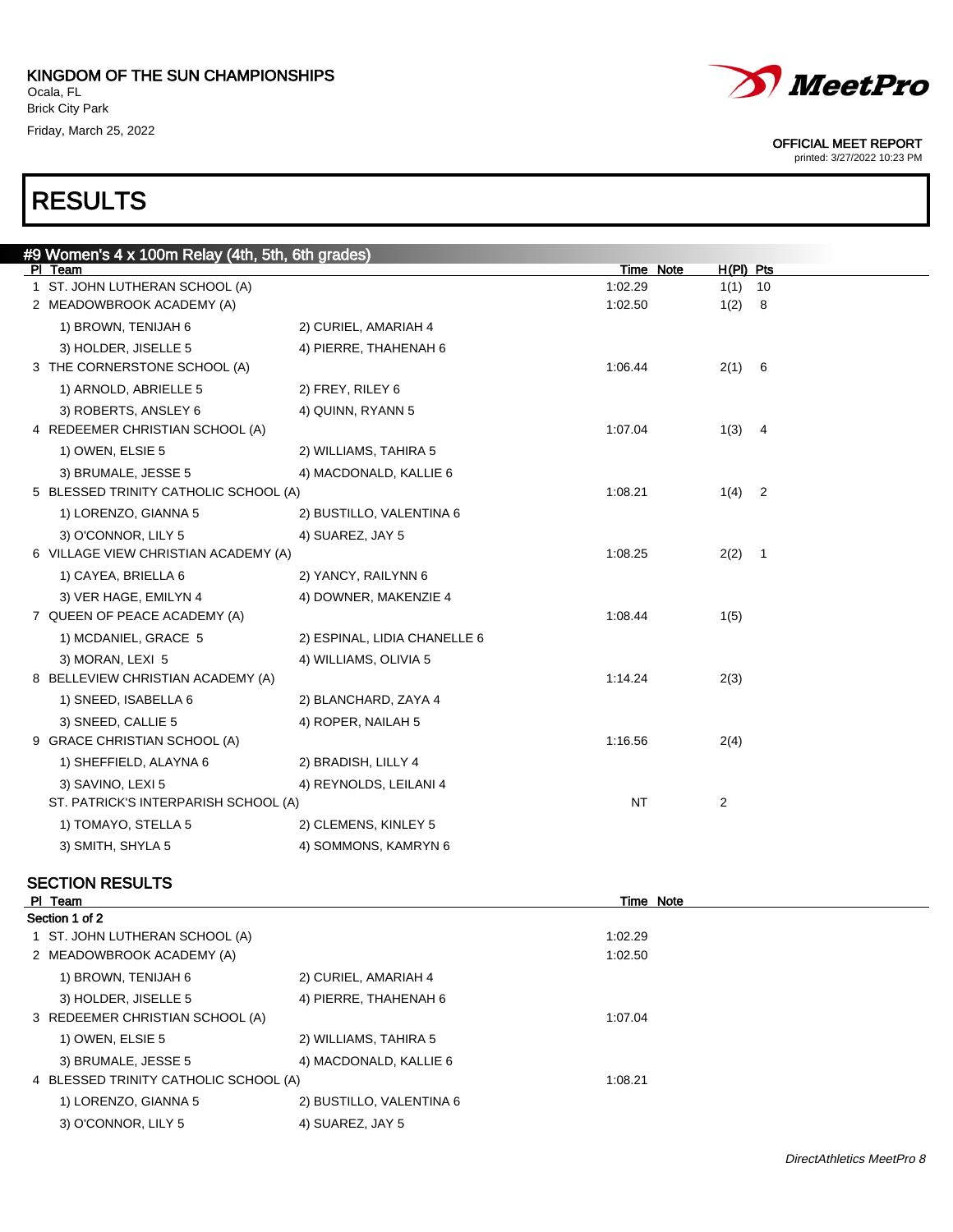

printed: 3/27/2022 10:23 PM

# RESULTS

| #9 Women's 4 x 100m Relay (4th, 5th, 6th grades) (cont'd)    |                              |           |             |
|--------------------------------------------------------------|------------------------------|-----------|-------------|
| PI Team                                                      |                              | Time Note |             |
| 5 QUEEN OF PEACE ACADEMY (A)                                 |                              | 1:08.44   |             |
| 1) MCDANIEL, GRACE 5                                         | 2) ESPINAL, LIDIA CHANELLE 6 |           |             |
| 3) MORAN, LEXI 5<br>Section 2 of 2                           | 4) WILLIAMS, OLIVIA 5        |           |             |
| 1 THE CORNERSTONE SCHOOL (A)                                 |                              | 1:06.44   |             |
|                                                              |                              |           |             |
| 1) ARNOLD, ABRIELLE 5                                        | 2) FREY, RILEY 6             |           |             |
| 3) ROBERTS, ANSLEY 6<br>2 VILLAGE VIEW CHRISTIAN ACADEMY (A) | 4) QUINN, RYANN 5            | 1:08.25   |             |
| 1) CAYEA, BRIELLA 6                                          | 2) YANCY, RAILYNN 6          |           |             |
|                                                              |                              |           |             |
| 3) VER HAGE, EMILYN 4<br>3 BELLEVIEW CHRISTIAN ACADEMY (A)   | 4) DOWNER, MAKENZIE 4        | 1:14.24   |             |
| 1) SNEED, ISABELLA 6                                         | 2) BLANCHARD, ZAYA 4         |           |             |
| 3) SNEED, CALLIE 5                                           | 4) ROPER, NAILAH 5           |           |             |
| 4 GRACE CHRISTIAN SCHOOL (A)                                 |                              | 1:16.56   |             |
| 1) SHEFFIELD, ALAYNA 6                                       | 2) BRADISH, LILLY 4          |           |             |
| 3) SAVINO, LEXI 5                                            | 4) REYNOLDS, LEILANI 4       |           |             |
| ST. PATRICK'S INTERPARISH SCHOOL (A)                         |                              | NT        |             |
| 1) TOMAYO, STELLA 5                                          | 2) CLEMENS, KINLEY 5         |           |             |
| 3) SMITH, SHYLA 5                                            | 4) SOMMONS, KAMRYN 6         |           |             |
|                                                              |                              |           |             |
|                                                              |                              |           |             |
| #10 Men's 4 x 100m Relay (4th, 5th, 6th grades)<br>PI Team   |                              | Time Note | $H(PI)$ Pts |
| 1 MEADOWBROOK ACADEMY (A)                                    |                              | 59.75     | $1(1)$ 10   |
| 1) GUERRA, GRACEN 6                                          | 2) SAVINO, URIAH 4           |           |             |
| 3) JONES, RESHARD 5                                          | 4) PARCHMENT, DEVYN 6        |           |             |
| 2 REDEEMER CHRISTIAN SCHOOL (A)                              |                              | 1:00.50   | 2(1) 8      |
| 1) ROE, STELLAN 6                                            | 2) SCHWAB, CALEB 6           |           |             |
| 3) JOYCE, LUCAS 6                                            | 4) HISE, BRANTLEY 6          |           |             |
| 3 THE CORNERSTONE SCHOOL (A)                                 |                              | 1:00.84   | 2(2)<br>- 6 |
| 1) SCHUCK, KYLE 6                                            | 2) PLUNKETT, MARK 6          |           |             |
| 3) PRESTON, NOAH 6                                           | 4) LAW, LIAM 6               |           |             |
| 4 ST. PATRICK'S INTERPARISH SCHOOL (A)                       |                              | 1:02.12   | 2(3)<br>- 4 |
| 1) PEREZ, FABRIZZIO 6                                        | 2) MANDERNACH, JOHN 6        |           |             |
| 3) GARCIA, ELIAS 6                                           | 4) JANELLE, ANDY 6           |           |             |
| 5 GRACE CHRISTIAN SCHOOL (A)                                 |                              | 1:04.35   | $1(2)$ 2    |
| 1) COOMES, ZACH 6                                            | 2) PATEL, SHY 6              |           |             |
| 3) GARNER, AUBREY 6                                          | 4) STONE, BRODEN 6           |           |             |
| 6 ST. JOHN LUTHERAN SCHOOL (A)                               |                              | 1:05.43   | $2(4)$ 1    |
| 7 BLESSED TRINITY CATHOLIC SCHOOL (A)                        |                              | 1:05.59   | 1(3)        |

3) TOOMEY, CHRISTOPHER 5 4) THOMAS, JOHN 5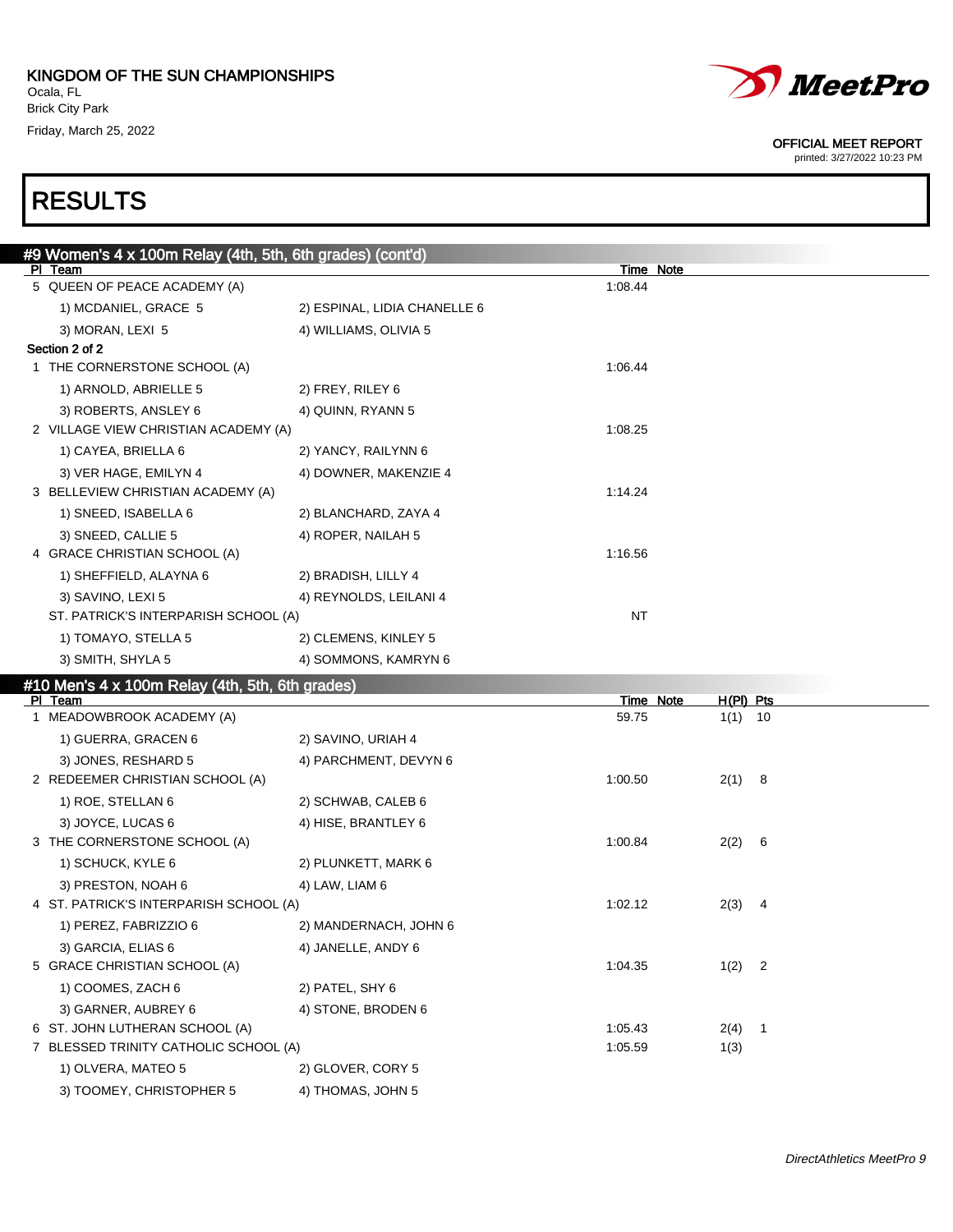

printed: 3/27/2022 10:23 PM

| #10 Men's 4 x 100m Relay (4th, 5th, 6th grades) (cont'd) |                       |                  |             |
|----------------------------------------------------------|-----------------------|------------------|-------------|
| PI Team                                                  |                       | <b>Time Note</b> | $H(PI)$ Pts |
| 8 QUEEN OF PEACE ACADEMY (A)                             |                       | 1:07.87          | 1(4)        |
| 1) MOSES, TURNER 5                                       | 2) CASTILLO, AIDAN 5  |                  |             |
| 3) SANTAMARINA, ANDRES "AJ" 6                            | 4) KLODELL, COLLIN 6  |                  |             |
| 9 VILLAGE VIEW CHRISTIAN ACADEMY (A)                     |                       | 1:12.22          | 2(5)        |
| 1) BYERS, LOGAN 5                                        | 2) SHAW, TEAGAN 6     |                  |             |
| 3) NARBONNE, LEVI 4                                      | 4) MILLS, BLAKE 5     |                  |             |
| 10 BELLEVIEW CHRISTIAN ACADEMY (A)                       |                       | 1:17.36          | 1(5)        |
| 1) WEAVING, JACKSON 5                                    | 2) BURKE, SHANE 6     |                  |             |
| 3) LOWREY, LIAM 4                                        | 4) VAZQUEZ, JAYSON 6  |                  |             |
| <b>SECTION RESULTS</b>                                   |                       |                  |             |
| PI Team                                                  |                       | <b>Time Note</b> |             |
| Section 1 of 2                                           |                       |                  |             |
| 1 MEADOWBROOK ACADEMY (A)                                |                       | 59.75            |             |
| 1) GUERRA, GRACEN 6                                      | 2) SAVINO, URIAH 4    |                  |             |
| 3) JONES, RESHARD 5                                      | 4) PARCHMENT, DEVYN 6 |                  |             |
| 2 GRACE CHRISTIAN SCHOOL (A)                             |                       | 1:04.35          |             |
| 1) COOMES, ZACH 6                                        | 2) PATEL, SHY 6       |                  |             |
| 3) GARNER, AUBREY 6                                      | 4) STONE, BRODEN 6    |                  |             |
| 3 BLESSED TRINITY CATHOLIC SCHOOL (A)                    |                       | 1:05.59          |             |
| 1) OLVERA, MATEO 5                                       | 2) GLOVER, CORY 5     |                  |             |
| 3) TOOMEY, CHRISTOPHER 5                                 | 4) THOMAS, JOHN 5     |                  |             |
| 4 QUEEN OF PEACE ACADEMY (A)                             |                       | 1:07.87          |             |
| 1) MOSES, TURNER 5                                       | 2) CASTILLO, AIDAN 5  |                  |             |
| 3) SANTAMARINA, ANDRES "AJ" 6                            | 4) KLODELL, COLLIN 6  |                  |             |
| 5 BELLEVIEW CHRISTIAN ACADEMY (A)                        |                       | 1:17.36          |             |
| 1) WEAVING, JACKSON 5                                    | 2) BURKE, SHANE 6     |                  |             |
| 3) LOWREY, LIAM 4                                        | 4) VAZQUEZ, JAYSON 6  |                  |             |
| Section 2 of 2                                           |                       |                  |             |
| 1 REDEEMER CHRISTIAN SCHOOL (A)                          |                       | 1:00.50          |             |
| 1) ROE, STELLAN 6                                        | 2) SCHWAB, CALEB 6    |                  |             |
| 3) JOYCE, LUCAS 6                                        | 4) HISE, BRANTLEY 6   |                  |             |
| 2 THE CORNERSTONE SCHOOL (A)                             |                       | 1:00.84          |             |
| 1) SCHUCK, KYLE 6                                        | 2) PLUNKETT, MARK 6   |                  |             |
| 3) PRESTON, NOAH 6                                       | 4) LAW, LIAM 6        |                  |             |
| 3 ST. PATRICK'S INTERPARISH SCHOOL (A)                   |                       | 1:02.12          |             |
| 1) PEREZ, FABRIZZIO 6                                    | 2) MANDERNACH, JOHN 6 |                  |             |
| 3) GARCIA, ELIAS 6                                       | 4) JANELLE, ANDY 6    |                  |             |
| 4 ST. JOHN LUTHERAN SCHOOL (A)                           |                       | 1:05.43          |             |
| 5 VILLAGE VIEW CHRISTIAN ACADEMY (A)                     |                       | 1:12.22          |             |
| 1) BYERS, LOGAN 5                                        | 2) SHAW, TEAGAN 6     |                  |             |
| 3) NARBONNE, LEVI 4                                      | 4) MILLS, BLAKE 5     |                  |             |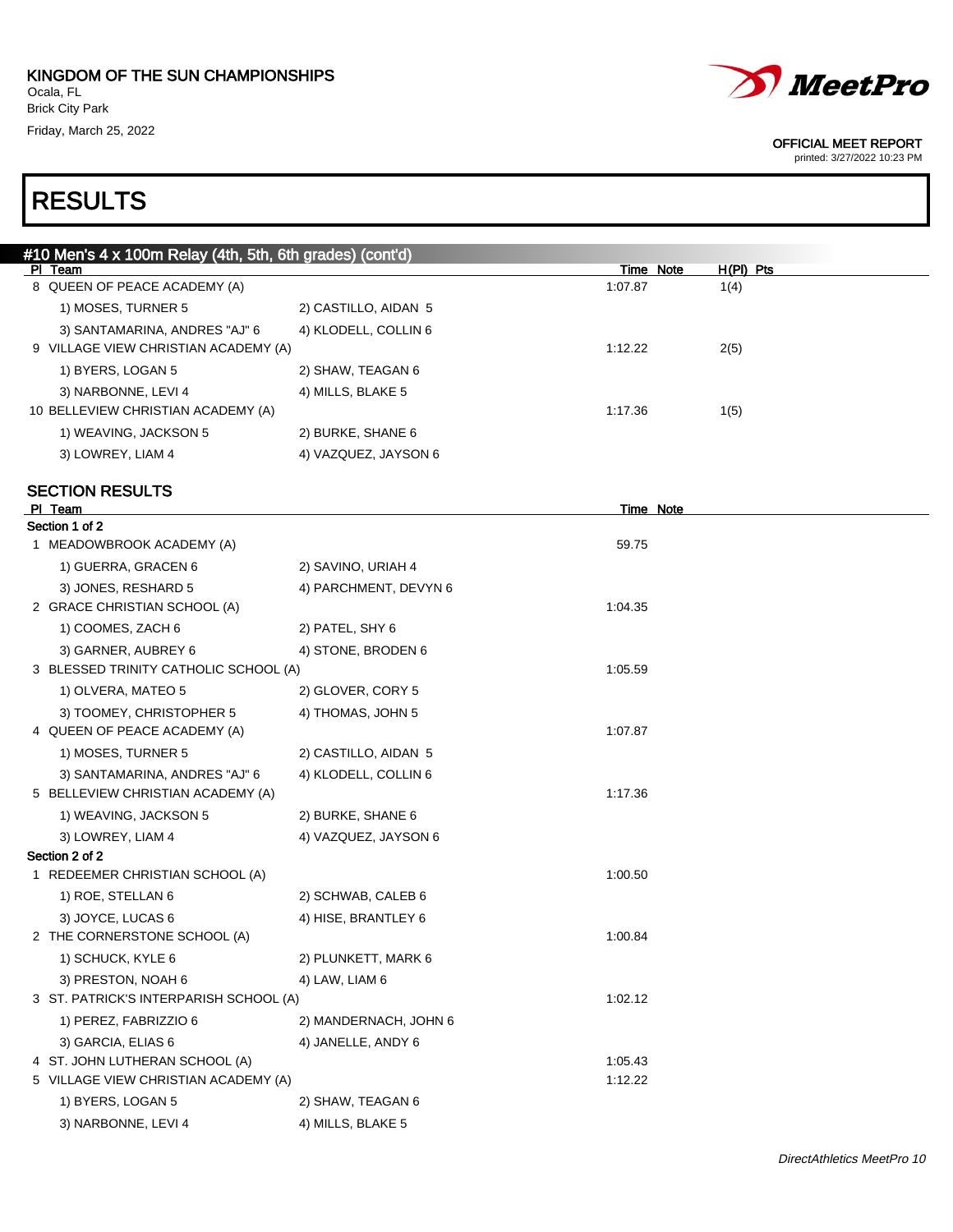

printed: 3/27/2022 10:23 PM

| #11 Women's 4 x 100m Relay (7th & 8th grades) |                             |         |                  |  |
|-----------------------------------------------|-----------------------------|---------|------------------|--|
| PI Team                                       |                             |         | Time Note<br>Pts |  |
| 1 ST. JOHN LUTHERAN SCHOOL (A)                |                             | 59.12   | 10               |  |
| 2 ST. PATRICK'S INTERPARISH SCHOOL (A)        |                             | 1:01.24 | 8                |  |
| 1) MUSALO, GABBY 7                            | 2) GRIFFIN, AMALIA 7        |         |                  |  |
| 3) FABRICK, EVA 7                             | 4) COX, KALISSA 7           |         |                  |  |
| 3 THE CORNERSTONE SCHOOL (A)                  |                             | 1:01.81 | 6                |  |
| 1) LAIZ, LLANIRA JUANITA 8                    | 2) FEINMAN, AUBREY 8        |         |                  |  |
| 3) MILLANA, EMMA 7                            | 4) WALKER, NICOLETTE 7      |         |                  |  |
| 4 GRACE CHRISTIAN SCHOOL (A)                  |                             | 1:03.69 | 4                |  |
| 1) OGLESBY, ALAINA 7                          | 2) WILEY, KAYLONI 6         |         |                  |  |
| 3) SPAGNOL, ALLISON 4                         | 4) SMITH, GAVEENA 7         |         |                  |  |
| 5 QUEEN OF PEACE ACADEMY (A)                  |                             | 1:04.24 | 2                |  |
| 1) THOMAS, JORDAN 8                           | 2) FARIBORZIAN, FAITH 7     |         |                  |  |
| 3) CZYZ, EMILY 8                              | 4) AMARIS SILVA, ISABELLA 8 |         |                  |  |
| 6 BLESSED TRINITY CATHOLIC SCHOOL (A)         |                             | 1:05.06 |                  |  |
| 1) RAD, ISABEL 7                              | 2) GENERRO, EDEN 7          |         |                  |  |
| 3) ARCE, KAYLEE 7                             | 4) SANTA, KARINA 8          |         |                  |  |
|                                               |                             |         |                  |  |

| #12 Men's 4 x 100m Relay (7th & 8th grades) |                        |         |           |     |
|---------------------------------------------|------------------------|---------|-----------|-----|
| PI Team                                     |                        |         | Time Note | Pts |
| 1 THE CORNERSTONE SCHOOL (A)                |                        | 54.95   |           | 10  |
| 1) DESANTIS, DYLAN 8                        | 2) SCUDDER, RYDER 8    |         |           |     |
| 3) BELCHER, JACK 8                          | 4) RUDMAN, BRIAN 8     |         |           |     |
| 2 REDEEMER CHRISTIAN SCHOOL (A)             |                        | 55.49   |           | 8   |
| 1) JOHNSON, JOSHUA 8                        | 2) DIBLASI, BENJAMIN 7 |         |           |     |
| 3) THOMAS, ASHER 8                          | 4) PAVICIC, GABRIEL 7  |         |           |     |
| 3 MEADOWBROOK ACADEMY (A)                   |                        | 55.54   |           | 6   |
| 1) GLOVER, SYMARI 8                         | 2) ROSS, ZACHARY 7     |         |           |     |
| 3) DICKERSON, BRAYLON 7                     | 4) PAIGE, BRIAN 8      |         |           |     |
| 4 ST. PATRICK'S INTERPARISH SCHOOL (A)      |                        | 55.72   |           | 4   |
| 1) CARRINTON, DEVIN 7                       | 2) BOSKO, WILL 7       |         |           |     |
| 3) ANDROLEVICH, AYDEN 8                     | 4) KAZBOUR, ADAM 7     |         |           |     |
| 5 ST. JOHN LUTHERAN SCHOOL (A)              |                        | 56.89   |           | 2   |
| 6 BLESSED TRINITY CATHOLIC SCHOOL (A)       |                        | 59.77   |           |     |
| 1) CLEMENTE, SEBASTIAN 8                    | 2) FORGETTE, LOGAN 8   |         |           |     |
| 3) VAZQUEZ, LUIS 7                          | 4) PEREZ, MIGUEL 5     |         |           |     |
| 7 QUEEN OF PEACE ACADEMY (A)                |                        | 1:05.76 |           |     |
| 1) DU, ALEXANDER 8                          | 2) DUTERTE, GABRIEL 7  |         |           |     |
| 3) SABILE, CAMERON 8                        | 4) FINNEGAN, OLIVER 8  |         |           |     |
|                                             |                        |         |           |     |

| #13 Women's 400 Meters (4th, 5th, 6th grades) |                   |              |             |  |
|-----------------------------------------------|-------------------|--------------|-------------|--|
| PI Name                                       | Yr<br>Team        | Note<br>Time | $H(PI)$ Pts |  |
| MCDANIEL, GRACE                               | 5 QUEEN OF PEACE  | 09.69. ا     | 1(1)        |  |
| 2 MURPHY, LAUREN                              | 6 ST. JOHN LUTHER | 1:09.91      | 2(1)        |  |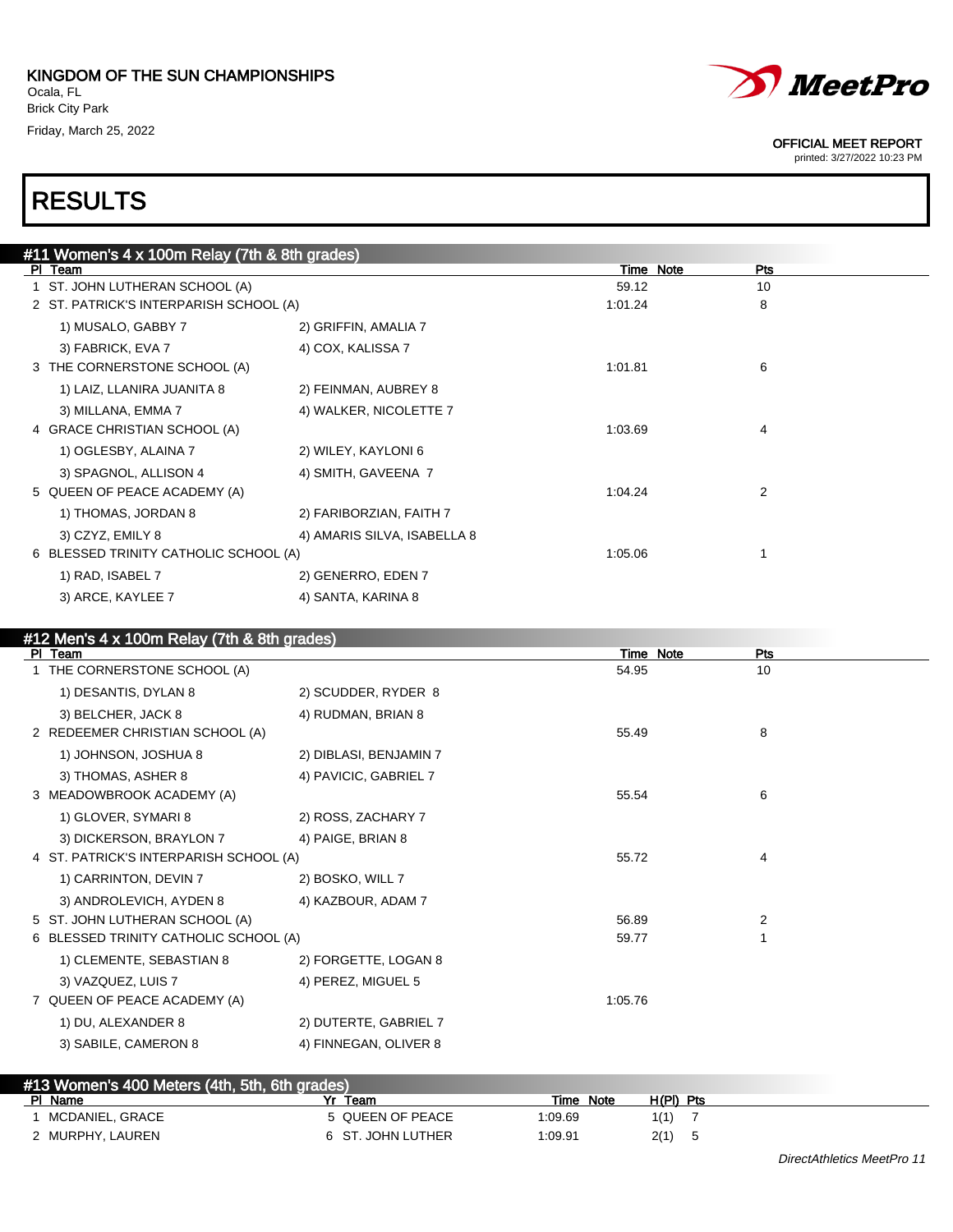

printed: 3/27/2022 10:23 PM

| #13 Women's 400 Meters (4th, 5th, 6th grades) (cont'd) |    |                        |                  |                        |
|--------------------------------------------------------|----|------------------------|------------------|------------------------|
| PI Name                                                |    | Yr Team                | Time Note        | H(PI) Pts              |
| 3 HOLDER, JISELLE                                      |    | 5 MEADOWBROOK A        | 1:15.47          | 2(2)<br>4              |
| 4 GOULBOURNE, TIA                                      |    | 4 ST. JOHN LUTHER      | 1:17.10          | 2(3)<br>3              |
| 5 MACDONALD, KALLIE                                    | 6  | <b>REDEEMER CHRIS</b>  | 1:19.49          | 2<br>2(4)              |
| 6 QUINN, RYANN                                         |    | 5 THE CORNERSTO        | 1:19.84          | 2(5)<br>1              |
|                                                        |    |                        |                  |                        |
| <b>SECTION RESULTS</b>                                 |    |                        |                  |                        |
| PI Name                                                |    | Yr Team                | <b>Time Note</b> |                        |
| Section 1 of 2                                         |    |                        |                  |                        |
| 1 MCDANIEL, GRACE                                      |    | 5 QUEEN OF PEACE       | 1:09.69          |                        |
| Section 2 of 2                                         |    |                        |                  |                        |
| 1 MURPHY, LAUREN                                       |    | 6 ST. JOHN LUTHER      | 1:09.91          |                        |
| 2 HOLDER, JISELLE                                      | 5. | <b>MEADOWBROOK A</b>   | 1:15.47          |                        |
| 3 GOULBOURNE, TIA                                      | 4  | ST. JOHN LUTHER        | 1:17.10          |                        |
| 4 MACDONALD, KALLIE                                    | 6  | <b>REDEEMER CHRIS</b>  | 1:19.49          |                        |
| 5 QUINN, RYANN                                         |    | 5 THE CORNERSTO        | 1:19.84          |                        |
| #14 Men's 400 Meters (4th, 5th, 6th grades)            |    |                        |                  |                        |
| PI Name                                                |    | Yr Team                | Time Note        | $H(PI)$ Pts            |
| 1 PEREZ, FABRIZZIO                                     |    | 6 ST. PATRICK'S INT    | 1:11.78          | $\overline{7}$<br>1(1) |
| 2 BEASER, BRADY                                        |    | 6 ST. JOHN LUTHER      | 1:12.73          | 5<br>1(2)              |
| 3 OLVERA, MATEO                                        | 5  | <b>BLESSED TRINITY</b> | 1:12.95          | 1(3)<br>4              |
| 4 BRYNIARSKI, LACHLAN                                  | 5  | <b>REDEEMER CHRIS</b>  | 1:14.05          | 3<br>1(4)              |
| 5 HISE, BRANTLEY                                       | 6. | <b>REDEEMER CHRIS</b>  | 1:14.07          | 1(5)<br>2              |
| 6 WISE, BRADLEY                                        | 6. | QUEEN OF PEACE         | 1:17.97          | 1(6)<br>1              |
| 7 SAVINO, URIAH                                        |    | 4 MEADOWBROOK A        | 1:18.57          | 2(1)                   |
| 8 ROE, STELLAN                                         | 6. | <b>REDEEMER CHRIS</b>  | 1:19.59          | 2(2)                   |
| 9 KAIL, LINCOLN                                        |    | 5 ST. JOHN LUTHER      | 1:20.96          | 1(7)                   |
| 10 SPIWAK, PARKER                                      | 6. | QUEEN OF PEACE         | 1:21.29          | 2(3)                   |
| 11 GUTHRIE, HARRY                                      |    | 4 THE CORNERSTO        | 1:25.01          | 2(4)                   |
| 12 THOMAS, KNOX                                        |    | 4 ST. JOHN LUTHER      | 1:25.56          | 2(5)                   |
|                                                        |    |                        |                  |                        |
| <b>SECTION RESULTS</b>                                 |    |                        |                  |                        |
| PI Name                                                |    | Yr Team                | Time Note        |                        |
| Section 1 of 2                                         |    |                        |                  |                        |
| 1 PEREZ, FABRIZZIO                                     |    | 6 ST. PATRICK'S INT    | 1:11.78          |                        |
| 2 BEASER, BRADY                                        |    | 6 ST. JOHN LUTHER      | 1:12.73          |                        |
| 3 OLVERA, MATEO                                        |    | 5 BLESSED TRINITY      | 1:12.95          |                        |
| 4 BRYNIARSKI, LACHLAN                                  |    | 5 REDEEMER CHRIS       | 1:14.05          |                        |
| 5 HISE, BRANTLEY                                       |    | 6 REDEEMER CHRIS       | 1:14.07          |                        |
| 6 WISE, BRADLEY                                        |    | 6 QUEEN OF PEACE       | 1:17.97          |                        |
| 7 KAIL, LINCOLN                                        |    | 5 ST. JOHN LUTHER      | 1:20.96          |                        |
| Section 2 of 2                                         |    |                        |                  |                        |
| 1 SAVINO, URIAH                                        |    | 4 MEADOWBROOK A        | 1:18.57          |                        |
| 2 ROE, STELLAN                                         |    | 6 REDEEMER CHRIS       | 1:19.59          |                        |
| 3 SPIWAK, PARKER                                       |    | 6 QUEEN OF PEACE       | 1:21.29          |                        |
| 4 GUTHRIE, HARRY                                       |    | 4 THE CORNERSTO        | 1:25.01          |                        |
| 5 THOMAS, KNOX                                         |    | 4 ST. JOHN LUTHER      | 1:25.56          |                        |
|                                                        |    |                        |                  |                        |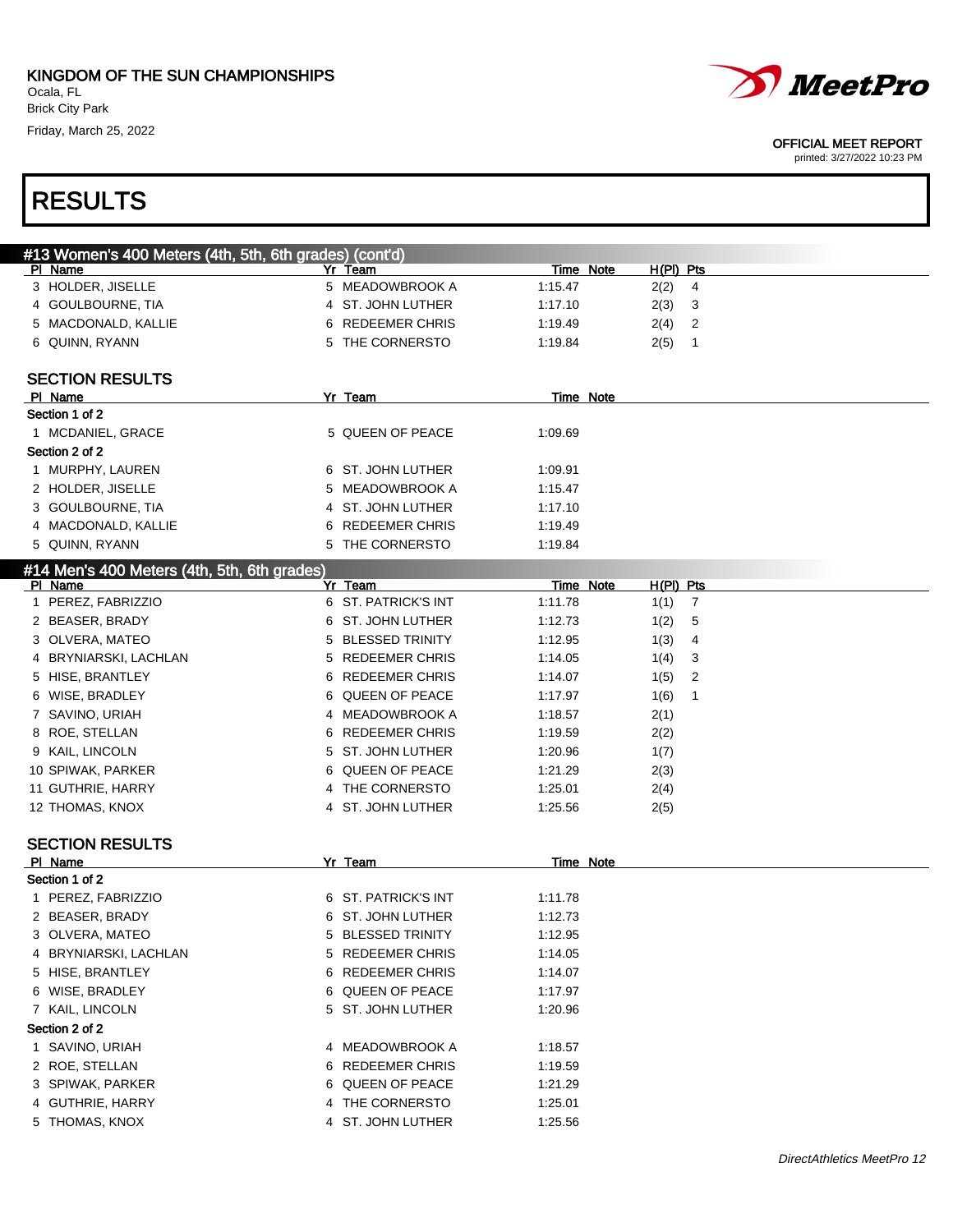

#### OFFICIAL MEET REPORT

| #15 Women's 400 Meters (7th & 8th grades) |                     |                                   |                            |
|-------------------------------------------|---------------------|-----------------------------------|----------------------------|
| PI Name                                   | Yr Team             | Time Note<br>$H(PI)$ Pts          |                            |
| 1 COLLANTE, ESTELLA                       | 8 QUEEN OF PEACE    | 1:07.99<br>1(1)<br>$\overline{7}$ |                            |
| 2 QUINONES, MELIAH                        | 7 ST. JOHN LUTHER   | 1:08.30<br>1(2)<br>5              |                            |
| 3 CUPIT, KARLY                            | 8 BLESSED TRINITY   | 1(3)<br>1:10.99<br>4              |                            |
| 4 BEASER, REESE                           | 8 ST. JOHN LUTHER   | 1:12.36<br>1(4)<br>3              |                            |
| 5 DEY, ALLIE                              | 8 QUEEN OF PEACE    | 1:13.02<br>1(5)<br>2              |                            |
| 6 FABRICK, EVA                            | 7 ST. PATRICK'S INT | 1(6)<br>1<br>1:15.76              |                            |
| 7 HALLICK, ASHLYN                         | 7 ST. JOHN LUTHER   | 2(1)<br>1:16.71                   |                            |
| 8 GUTHRIE, EMILIA                         | 8 THE CORNERSTO     | 1:18.59<br>2(2)                   |                            |
| 9 EMRICK, DELANEY                         | 8 THE CORNERSTO     | 2(3)<br>1:21.56                   |                            |
| 10 CASE, AVERY                            | 8 REDEEMER CHRIS    | 2(4)<br>1:25.56                   |                            |
| 11 VAN VORST, OLIVIA                      | 8 QUEEN OF PEACE    | 1:26.25<br>2(5)                   |                            |
| 12 GOODNIGHT, AVERYONNA                   | 7 THE CORNERSTO     | 1:28.33<br>2(6)                   |                            |
|                                           |                     |                                   |                            |
| <b>SECTION RESULTS</b>                    |                     |                                   |                            |
| PI Name                                   | Yr Team             | Time Note                         |                            |
| Section 1 of 2                            |                     |                                   |                            |
| 1 COLLANTE, ESTELLA                       | 8 QUEEN OF PEACE    | 1:07.99                           |                            |
| 2 QUINONES, MELIAH                        | 7 ST. JOHN LUTHER   | 1:08.30                           |                            |
| 3 CUPIT, KARLY                            | 8 BLESSED TRINITY   | 1:10.99                           |                            |
| 4 BEASER, REESE                           | 8 ST. JOHN LUTHER   | 1:12.36                           |                            |
| 5 DEY, ALLIE                              | 8 QUEEN OF PEACE    | 1:13.02                           |                            |
| 6 FABRICK, EVA                            | 7 ST. PATRICK'S INT | 1:15.76                           |                            |
| Section 2 of 2                            |                     |                                   |                            |
| 1 HALLICK, ASHLYN                         | 7 ST. JOHN LUTHER   | 1:16.71                           |                            |
| 2 GUTHRIE, EMILIA                         | 8 THE CORNERSTO     | 1:18.59                           |                            |
| 3 EMRICK, DELANEY                         | 8 THE CORNERSTO     | 1:21.56                           |                            |
| 4 CASE, AVERY                             | 8 REDEEMER CHRIS    | 1:25.56                           |                            |
| 5 VAN VORST, OLIVIA                       | 8 QUEEN OF PEACE    | 1:26.25                           |                            |
| 6 GOODNIGHT, AVERYONNA                    | 7 THE CORNERSTO     | 1:28.33                           |                            |
| #16 Men's 400 Meters (7th & 8th grades)   |                     |                                   |                            |
| PI Name                                   | Yr Team             | Time Note<br>H(PI) Pts            |                            |
| 1 JONES, ISAAC                            | 8 ST. JOHN LUTHER   | 1:02.92<br>1(1)<br>$\overline{7}$ |                            |
| 2 NORTH, WYATT                            | 7 ST. JOHN LUTHER   | 2(1)<br>5<br>1:09.85              |                            |
| 3 PERRIN, JACKSON                         | 8 BLESSED TRINITY   | 4<br>1:10.36<br>1(2)              |                            |
| 4 GREATHOUSE, GAVIN                       | 7 ST. JOHN LUTHER   | 2(2)<br>3<br>1:10.70              |                            |
| 5 DICKERSON, BRAYLON                      | 7 MEADOWBROOK A     | 2<br>2(3)<br>1:12.25              |                            |
| 6 LUKOWE, RYAN                            | 7 ST. PATRICK'S INT | 1:13.33<br>1(3)<br>$\overline{1}$ |                            |
| 7 MUNSON, CHASE                           | 7 QUEEN OF PEACE    | 2(4)<br>1:14.27                   |                            |
| 8 FINNEGAN, OLIVER                        | 8 QUEEN OF PEACE    | 2(5)<br>1:14.95                   |                            |
| 9 BYERS, TAYLOR                           | 7 VILLAGE VIEW CH   | 1(4)<br>1:17.67                   |                            |
| 10 WEECH, AIZIK                           | 8 BLESSED TRINITY   | 1:17.85<br>1(5)                   |                            |
| 11 YOUMANS, VICTOR                        | 7 MEADOWBROOK A     | 1:28.68<br>1(6)                   |                            |
| <b>SECTION RESULTS</b>                    |                     |                                   |                            |
| PI Name                                   | Yr Team             | Time Note                         |                            |
| Section 1 of 2                            |                     |                                   |                            |
| 1 JONES, ISAAC                            | 8 ST. JOHN LUTHER   | 1:02.92                           |                            |
|                                           |                     |                                   | DirectAthletics MeetPro 13 |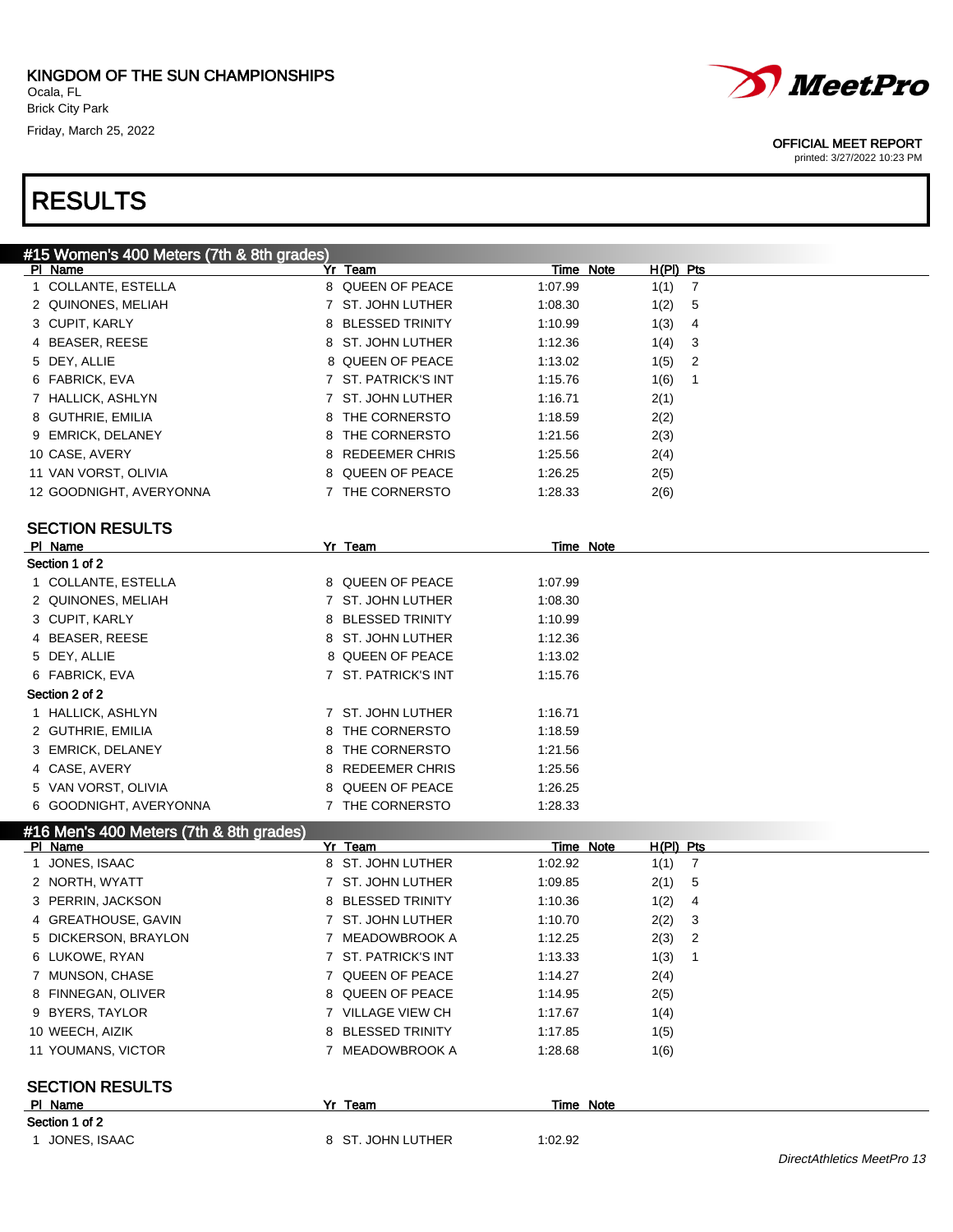

#### OFFICIAL MEET REPORT

| #16 Men's 400 Meters (7th & 8th grades) (cont'd) |                               |                     |      |                        |  |
|--------------------------------------------------|-------------------------------|---------------------|------|------------------------|--|
| PI Name                                          | Yr Team                       | Time Note           |      |                        |  |
| 2 PERRIN, JACKSON                                | 8 BLESSED TRINITY             | 1:10.36             |      |                        |  |
| 3 LUKOWE, RYAN                                   | 7 ST. PATRICK'S INT           | 1:13.33             |      |                        |  |
| 4 BYERS, TAYLOR                                  | 7 VILLAGE VIEW CH             | 1:17.67             |      |                        |  |
| 5 WEECH, AIZIK                                   | <b>BLESSED TRINITY</b><br>8   | 1:17.85             |      |                        |  |
| 6 YOUMANS, VICTOR                                | 7 MEADOWBROOK A               | 1:28.68             |      |                        |  |
| Section 2 of 2                                   |                               |                     |      |                        |  |
| 1 NORTH, WYATT                                   | 7 ST. JOHN LUTHER             | 1:09.85             |      |                        |  |
| 2 GREATHOUSE, GAVIN                              | 7 ST. JOHN LUTHER             | 1:10.70             |      |                        |  |
| 3 DICKERSON, BRAYLON                             | 7 MEADOWBROOK A               | 1:12.25             |      |                        |  |
| 4 MUNSON, CHASE                                  | 7 QUEEN OF PEACE              | 1:14.27             |      |                        |  |
| 5 FINNEGAN, OLIVER                               | 8 QUEEN OF PEACE              | 1:14.95             |      |                        |  |
| #17 Women's 200 Meters (4th, 5th, 6th grades)    |                               |                     |      |                        |  |
| PI Name                                          | Yr Team                       | <b>Time Note</b>    |      | H(PI) Pts              |  |
| 1 MURPHY, LAUREN                                 | 6 ST. JOHN LUTHER             | 31.71               | (NW) | 2(1)<br>$\overline{7}$ |  |
| 2 PIERRE, THAHENAH                               | MEADOWBROOK A<br>6            | 32.60               | (NW) | 1(1)<br>5              |  |
| 3 GRANT, SYANIA                                  | <b>ST. JOHN LUTHER</b><br>5   | 33.07               | (NW) | 2(2)<br>4              |  |
| 4 HOLDER, JISELLE                                | MEADOWBROOK A<br>5            | 33.55               | (NW) | 4(1)<br>3              |  |
| 5 BROWN, TENIJAH                                 | <b>MEADOWBROOK A</b><br>6     | 33.64               | (NW) | 2(3)<br>2              |  |
| THOMPSON, MAKENZIE<br>6                          | <b>ST. JOHN LUTHER</b><br>6   | 34.16               | (NW) | 2(4)<br>$\mathbf 1$    |  |
| 7 LORENZO, GIANNA                                | <b>BLESSED TRINITY</b><br>5   | 34.26               | (NW) | 3(1)                   |  |
| 8 FREY, RILEY                                    | THE CORNERSTO<br>6            | 34.76               | (NW) | 4(2)                   |  |
| ROPER, NAILAH<br>9                               | <b>BELLEVIEW CHRIS</b><br>5   | 35.05               | (NW) | 3(2)                   |  |
| 10 STARLING, SOAYLEE                             | QUEEN OF PEACE<br>5           | 35.33 35.328        | (NW) | 3(3)                   |  |
| 11 CAYEA, BRIELLA                                | <b>VILLAGE VIEW CH</b><br>6   | 35.33               | (NW) | 1(2)                   |  |
| 12 BRUMALE, JESSE                                | <b>REDEEMER CHRIS</b><br>5    | 36.05               | (NW) | 1(3)                   |  |
| 13 SUAREZ, JAY                                   | <b>BLESSED TRINITY</b><br>5   | 36.35               | (NW) | 3(4)                   |  |
| 14 YANCY, RAILYNN                                | <b>VILLAGE VIEW CH</b><br>6   | 36.77               | (NW) | 1(4)                   |  |
| 15 POSER-WIPKE, JUNE                             | QUEEN OF PEACE<br>5           | 36.87               | (NW) | 3(5)                   |  |
| 16 O'CONNOR, ROSE                                | <b>BLESSED TRINITY</b><br>5   | 36.93               | (NW) | 3(6)                   |  |
| 17 NELSON, ATHALIANA                             | THE CORNERSTO<br>5            | 37.69               | (NW) | 4(3)                   |  |
| 18 TAYLOR, CHEIRSTYN                             | <b>GRACE CHRISTIAN</b><br>6   | 38.61               | (NW) | 4(4)                   |  |
| 19 GINN, ELLIE                                   | <b>REDEEMER CHRIS</b><br>5    | 38.68               | (NW) | 4(5)                   |  |
| 20 WILLIAMS, OLIVIA                              | QUEEN OF PEACE<br>5           | 38.92               | (NW) | 3(7)                   |  |
| 21 DOWNER, MAKENZIE                              | 4 VILLAGE VIEW CH             | 39.20               | (NW) | 1(5)                   |  |
| 22 BUGOS, RACHEL                                 | <b>ST. PATRICK'S INT</b><br>6 | 40.20               | (NW) | 2(5)                   |  |
| 23 SPAGNOL, ALLISON                              | <b>GRACE CHRISTIAN</b>        | 42.23               | (NW) | 2(6)                   |  |
| 24 BRADISH, LILLY                                | 4 GRACE CHRISTIAN             | 44.54               | (NW) | 2(7)                   |  |
| 25 PENUEL, JACKIE                                | 4 BELLEVIEW CHRIS             | 48.08               | (NW) | 3(8)                   |  |
|                                                  |                               |                     |      |                        |  |
| <b>SECTION RESULTS</b>                           |                               |                     |      |                        |  |
| PI Name                                          | Yr Team                       | Time Note           |      |                        |  |
| Section 1 of 4<br>1 PIERRE THAHENAH              | 6 MEADOWRROOK A               | Wind: (NW)<br>32.60 |      |                        |  |
|                                                  |                               |                     |      |                        |  |

| Section 1 of 4   | Wind: (NW)        |       |
|------------------|-------------------|-------|
| PIERRE, THAHENAH | 6 MEADOWBROOK A   | 32.60 |
| 2 CAYEA, BRIELLA | 6 VILLAGE VIEW CH | 35.33 |
| 3 BRUMALE, JESSE | 5 REDEEMER CHRIS  | 36.05 |
| 4 YANCY, RAILYNN | 6 VILLAGE VIEW CH | 36.77 |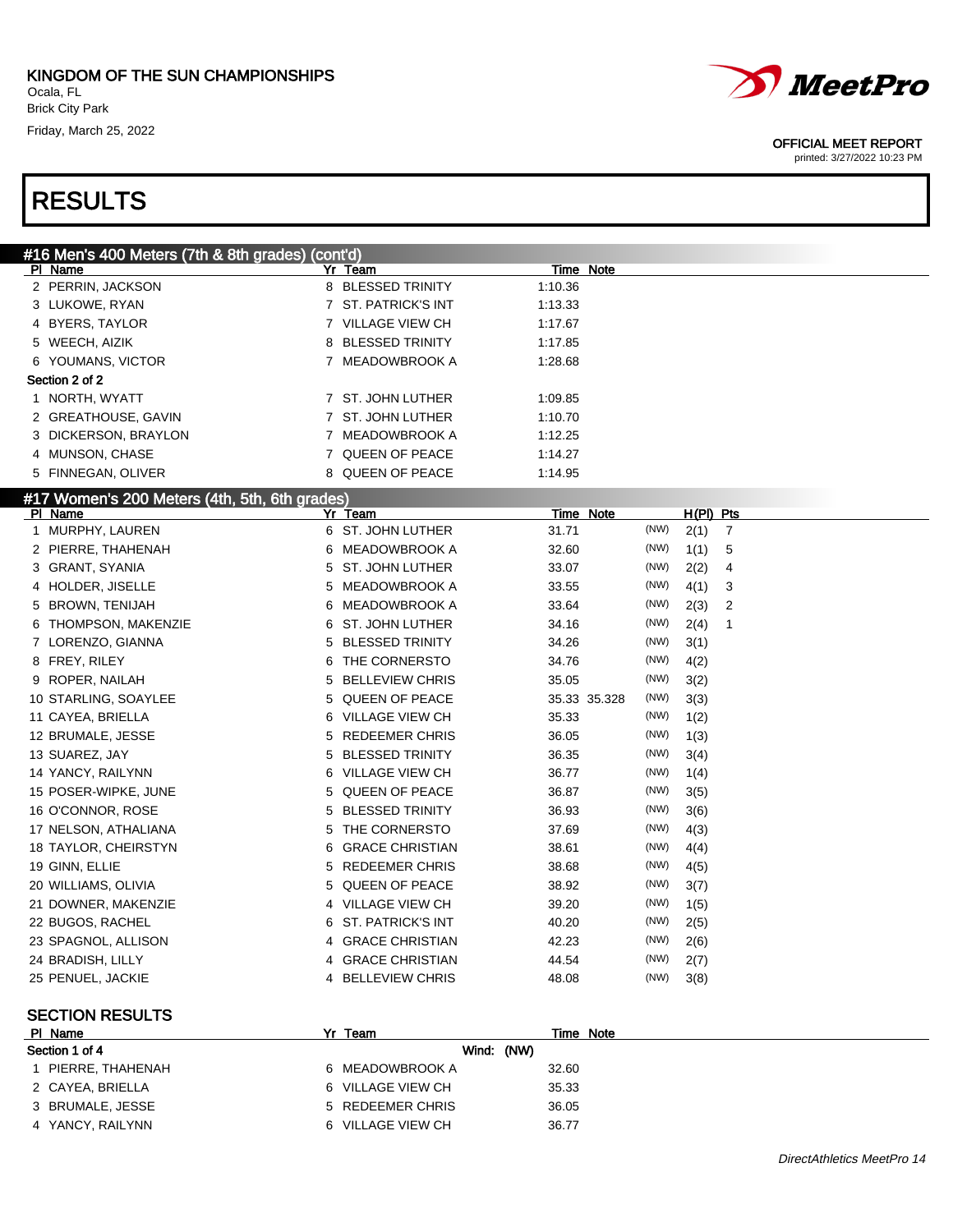

# *MeetPro*

#### OFFICIAL MEET REPORT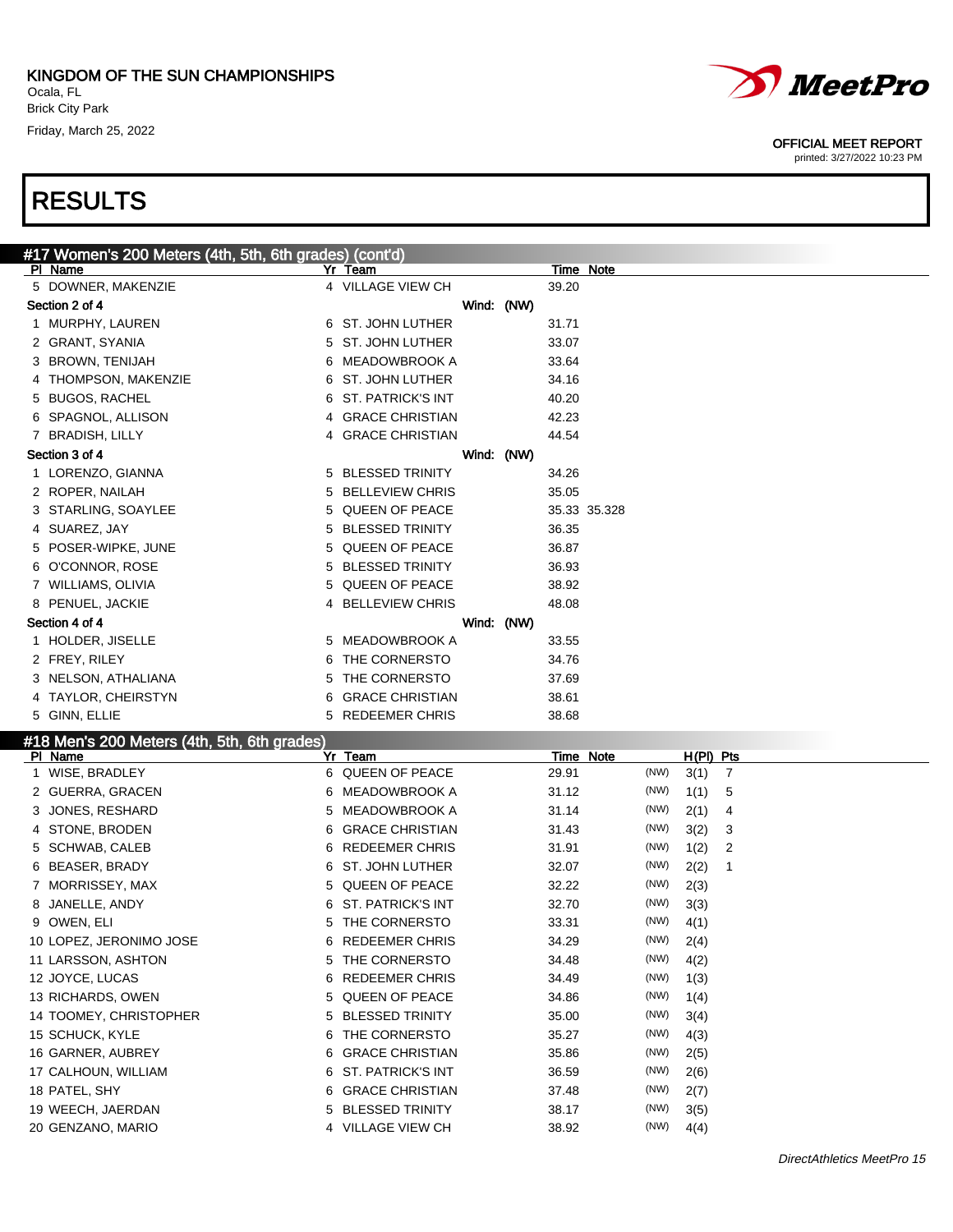

#### OFFICIAL MEET REPORT

| #18 Men's 200 Meters (4th, 5th, 6th grades) (cont'd) |   |                          |            |                  |           |      |             |                |
|------------------------------------------------------|---|--------------------------|------------|------------------|-----------|------|-------------|----------------|
| PI Name                                              |   | Yr Team                  |            | Time Note        |           |      | H(PI) Pts   |                |
| 21 ADAMS, CASH                                       |   | 4 ST. JOHN LUTHER        |            | 39.03            |           | (NW) | 1(5)        |                |
| 22 ESPOSITO, AXTON                                   |   | 5 BLESSED TRINITY        |            | 40.07            |           | (NW) | 3(6)        |                |
| 23 MILLS, BLAKE                                      | 5 | VILLAGE VIEW CH          |            | 43.27            |           | (NW) | 4(5)        |                |
| 24 ANDERSON, JAYCE                                   |   | 5 ST. JOHN LUTHER        |            | 44.87            |           | (NW) | 1(6)        |                |
| 25 IVERSON, RYAN                                     |   | 4 VILLAGE VIEW CH        |            | 45.53            |           | (NW) | 4(6)        |                |
| 26 PEEPLES, AARON                                    |   | 4 BELLEVIEW CHRIS        |            | 47.96            |           | (NW) | 3(7)        |                |
| 27 BURKE, SHANE                                      |   | 6 BELLEVIEW CHRIS        |            | 59.04            |           | (NW) | 3(8)        |                |
|                                                      |   |                          |            |                  |           |      |             |                |
| <b>SECTION RESULTS</b>                               |   |                          |            |                  |           |      |             |                |
| PI Name                                              |   | Yr Team                  |            |                  | Time Note |      |             |                |
| Section 1 of 4                                       |   |                          | Wind: (NW) |                  |           |      |             |                |
| 1 GUERRA, GRACEN                                     |   | 6 MEADOWBROOK A          |            | 31.12            |           |      |             |                |
| 2 SCHWAB, CALEB                                      |   | 6 REDEEMER CHRIS         |            | 31.91            |           |      |             |                |
| 3 JOYCE, LUCAS                                       | 6 | REDEEMER CHRIS           |            | 34.49            |           |      |             |                |
| 4 RICHARDS, OWEN                                     |   | 5 QUEEN OF PEACE         |            | 34.86            |           |      |             |                |
| 5 ADAMS, CASH                                        |   | 4 ST. JOHN LUTHER        |            | 39.03            |           |      |             |                |
| 6 ANDERSON, JAYCE                                    |   | 5 ST. JOHN LUTHER        |            | 44.87            |           |      |             |                |
| Section 2 of 4                                       |   |                          | Wind: (NW) |                  |           |      |             |                |
| 1 JONES, RESHARD                                     |   | 5 MEADOWBROOK A          |            | 31.14            |           |      |             |                |
| 2 BEASER, BRADY                                      |   | 6 ST. JOHN LUTHER        |            | 32.07            |           |      |             |                |
| 3 MORRISSEY, MAX                                     |   | 5 QUEEN OF PEACE         |            | 32.22            |           |      |             |                |
| 4 LOPEZ, JERONIMO JOSE                               |   | 6 REDEEMER CHRIS         |            | 34.29            |           |      |             |                |
| 5 GARNER, AUBREY                                     |   | 6 GRACE CHRISTIAN        |            | 35.86            |           |      |             |                |
| 6 CALHOUN, WILLIAM                                   |   | 6 ST. PATRICK'S INT      |            | 36.59            |           |      |             |                |
| 7 PATEL, SHY                                         |   | 6 GRACE CHRISTIAN        |            | 37.48            |           |      |             |                |
| Section 3 of 4                                       |   |                          | Wind: (NW) |                  |           |      |             |                |
| 1 WISE, BRADLEY                                      |   | 6 QUEEN OF PEACE         |            | 29.91            |           |      |             |                |
| 2 STONE, BRODEN                                      |   | 6 GRACE CHRISTIAN        |            | 31.43            |           |      |             |                |
| 3 JANELLE, ANDY                                      |   | 6 ST. PATRICK'S INT      |            | 32.70            |           |      |             |                |
| 4 TOOMEY, CHRISTOPHER                                | 5 | <b>BLESSED TRINITY</b>   |            | 35.00            |           |      |             |                |
| 5 WEECH, JAERDAN                                     | 5 | <b>BLESSED TRINITY</b>   |            | 38.17            |           |      |             |                |
| 6 ESPOSITO, AXTON                                    | 5 | <b>BLESSED TRINITY</b>   |            | 40.07            |           |      |             |                |
| 7 PEEPLES, AARON                                     |   | 4 BELLEVIEW CHRIS        |            | 47.96            |           |      |             |                |
| 8 BURKE, SHANE                                       |   | <b>6 BELLEVIEW CHRIS</b> |            | 59.04            |           |      |             |                |
|                                                      |   |                          |            |                  |           |      |             |                |
| Section 4 of 4                                       |   |                          | Wind: (NW) |                  |           |      |             |                |
| 1 OWEN, ELI                                          |   | 5 THE CORNERSTO          |            | 33.31            |           |      |             |                |
| 2 LARSSON, ASHTON                                    |   | 5 THE CORNERSTO          |            | 34.48            |           |      |             |                |
| 3 SCHUCK, KYLE                                       |   | 6 THE CORNERSTO          |            | 35.27            |           |      |             |                |
| 4 GENZANO, MARIO                                     |   | 4 VILLAGE VIEW CH        |            | 38.92            |           |      |             |                |
| 5 MILLS, BLAKE                                       |   | 5 VILLAGE VIEW CH        |            | 43.27            |           |      |             |                |
| 6 IVERSON, RYAN                                      |   | 4 VILLAGE VIEW CH        |            | 45.53            |           |      |             |                |
| #19 Women's 200 Meters (7th & 8th grades)            |   |                          |            |                  |           |      |             |                |
| PI Name                                              |   | Yr Team                  |            | <b>Time Note</b> |           | (NW) | $H(PI)$ Pts |                |
| 1 SMITH, GAVEENA                                     |   | 7 GRACE CHRISTIAN        |            | 28.11            |           |      | 2(1)        | $\overline{7}$ |
| 2 ASENCION, LUNA                                     |   | 7 ST. JOHN LUTHER        |            | 29.53            |           | (NW) | 2(2)        | 5              |
| 3 O'FARRELL, MARGARET                                |   | 7 BLESSED TRINITY        |            | 31.86            |           | (NW) | 2(3)        | 4              |
|                                                      |   |                          |            |                  |           |      |             |                |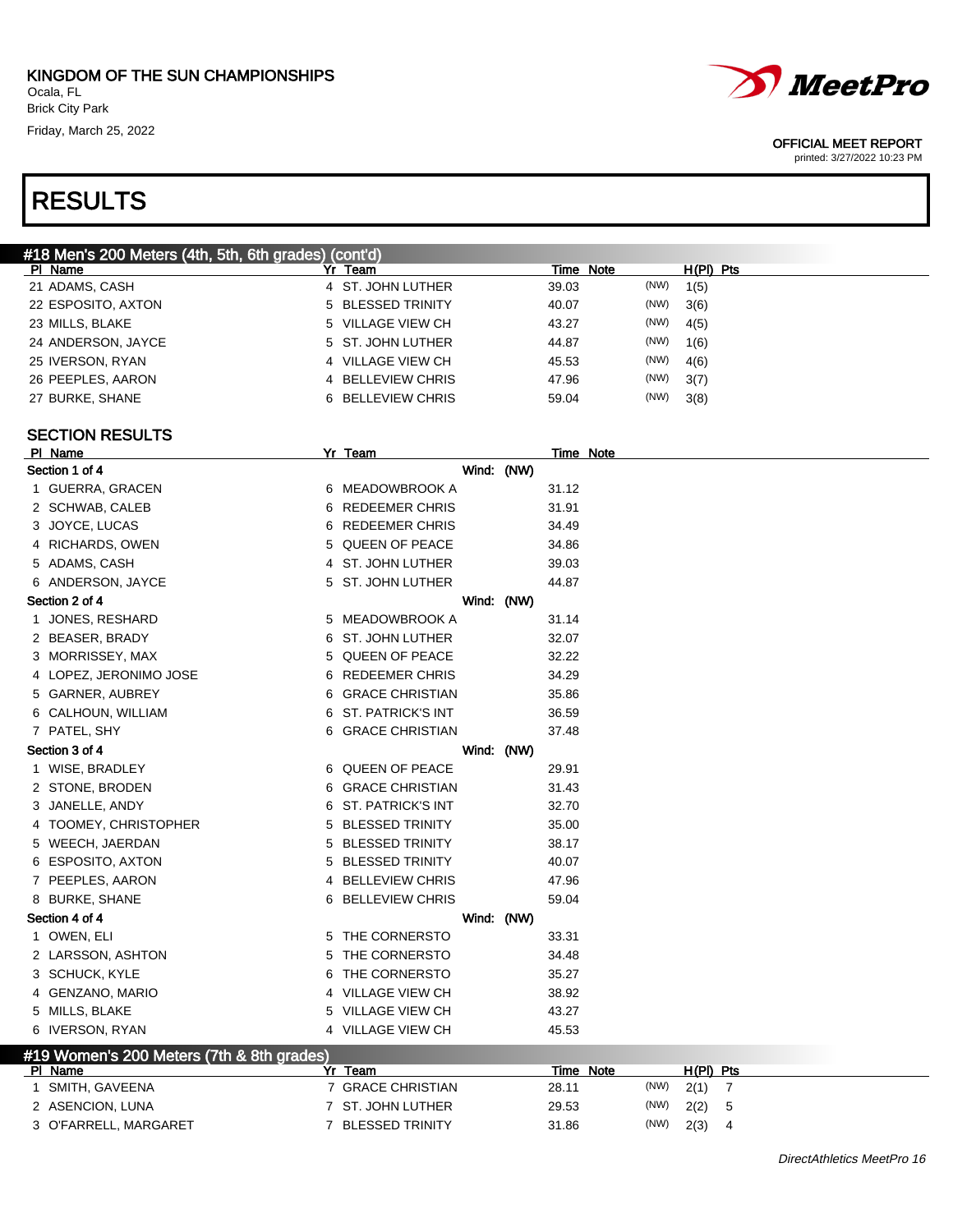

#### OFFICIAL MEET REPORT

printed: 3/27/2022 10:23 PM

| #19 Women's 200 Meters (7th & 8th grades) (cont'd) |                             |               |           |
|----------------------------------------------------|-----------------------------|---------------|-----------|
| PI Name                                            | Yr Team                     | Time Note     | H(PI) Pts |
| 4 OGLESBY, ALAINA                                  | <b>GRACE CHRISTIAN</b>      | (NW)<br>32.23 | 1(1)<br>3 |
| 5 WHISLER, AUDREY                                  | <b>QUEEN OF PEACE</b><br>8  | 32.67<br>(NW) | 4(1)<br>2 |
| 6 MORALES-ROCHA, ISABELLA                          | 7 QUEEN OF PEACE            | (NW)<br>33.02 | 3(1)<br>1 |
| 7 COX, KALISSA                                     | <b>ST. PATRICK'S INT</b>    | (NW)<br>33.35 | 1(2)      |
| 8 BALDEO, SAVITRIE                                 | <b>VILLAGE VIEW CH</b><br>8 | (NW)<br>33.50 | 1(3)      |
| <b>WILLIAMS, BROOKE</b><br>9                       | ST. JOHN LUTHER<br>8        | (NW)<br>34.58 | 1(4)      |
| 10 THOMAS, JORDAN                                  | <b>QUEEN OF PEACE</b><br>8  | (NW)<br>35.01 | 1(5)      |
| 11 CHITUMALLA, AVANI JOSEPHINE                     | <b>REDEEMER CHRIS</b>       | (NW)<br>35.11 | 1(6)      |
| 12 LAIZ, LLANIRA JUANITA                           | THE CORNERSTO               | (NW)<br>35.26 | 4(2)      |
| 13 ARCE, KAYLEE                                    | <b>BLESSED TRINITY</b>      | (NW)<br>35.63 | 2(4)      |
| 14 FEINMAN, AUBREY                                 | THE CORNERSTO<br>8          | (NW)<br>35.69 | 3(2)      |
| 15 GRIFFIN, AMALIA                                 | <b>ST. PATRICK'S INT</b>    | (NW)<br>36.35 | 1(7)      |
| 16 SANTA, KARINA                                   | <b>BLESSED TRINITY</b><br>8 | (NW)<br>36.82 | 2(5)      |
| 17 WILEY, KAYLONI                                  | <b>GRACE CHRISTIAN</b><br>6 | (NW)<br>36.88 | 3(3)      |
| 18 CASE, AVERY                                     | <b>REDEEMER CHRIS</b><br>8  | (NW)<br>38.11 | 3(4)      |
| 19 MCCLAIN, WHITNEY                                | <b>VILLAGE VIEW CH</b>      | (NW)<br>42.37 | 4(3)      |
| 20 SNEED, TRICITY                                  | <b>BELLEVIEW CHRIS</b>      | (NW)<br>43.17 | 2(6)      |
| 21 GUYTON, ZYIONA                                  | <b>BELLEVIEW CHRIS</b>      | (NW)<br>43.47 | 2(7)      |
| 22 BENITEZ, ALEXIS                                 | <b>VILLAGE VIEW CH</b><br>8 | (NW)<br>44.63 | 4(4)      |

### SECTION RESULTS

| PI Name                       |    | Yr Team                |            | Time Note |
|-------------------------------|----|------------------------|------------|-----------|
| Section 1 of 4                |    |                        | Wind: (NW) |           |
| 1 OGLESBY, ALAINA             |    | 7 GRACE CHRISTIAN      |            | 32.23     |
| 2 COX, KALISSA                |    | 7 ST. PATRICK'S INT    |            | 33.35     |
| 3 BALDEO, SAVITRIE            | 8  | <b>VILLAGE VIEW CH</b> |            | 33.50     |
| 4 WILLIAMS, BROOKE            |    | 8 ST. JOHN LUTHER      |            | 34.58     |
| 5 THOMAS, JORDAN              | 8. | QUEEN OF PEACE         |            | 35.01     |
| 6 CHITUMALLA, AVANI JOSEPHINE |    | 7 REDEEMER CHRIS       |            | 35.11     |
| 7 GRIFFIN, AMALIA             |    | 7 ST. PATRICK'S INT    |            | 36.35     |
| Section 2 of 4                |    |                        | Wind: (NW) |           |
| 1 SMITH, GAVEENA              |    | 7 GRACE CHRISTIAN      |            | 28.11     |
| 2 ASENCION, LUNA              |    | 7 ST. JOHN LUTHER      |            | 29.53     |
| 3 O'FARRELL, MARGARET         |    | 7 BLESSED TRINITY      |            | 31.86     |
| 4 ARCE, KAYLEE                |    | <b>BLESSED TRINITY</b> |            | 35.63     |
| 5 SANTA, KARINA               |    | 8 BLESSED TRINITY      |            | 36.82     |
| 6 SNEED, TRICITY              |    | 7 BELLEVIEW CHRIS      |            | 43.17     |
| 7 GUYTON, ZYIONA              |    | 7 BELLEVIEW CHRIS      |            | 43.47     |
| Section 3 of 4                |    |                        | Wind: (NW) |           |
| 1 MORALES-ROCHA, ISABELLA     |    | 7 QUEEN OF PEACE       |            | 33.02     |
| 2 FEINMAN, AUBREY             |    | 8 THE CORNERSTO        |            | 35.69     |
| 3 WILEY, KAYLONI              |    | 6 GRACE CHRISTIAN      |            | 36.88     |
| 4 CASE, AVERY                 |    | 8 REDEEMER CHRIS       |            | 38.11     |
| Section 4 of 4                |    |                        | Wind: (NW) |           |
| 1 WHISLER, AUDREY             |    | 8 QUEEN OF PEACE       |            | 32.67     |
| 2 LAIZ. LLANIRA JUANITA       | 8  | THE CORNERSTO          |            | 35.26     |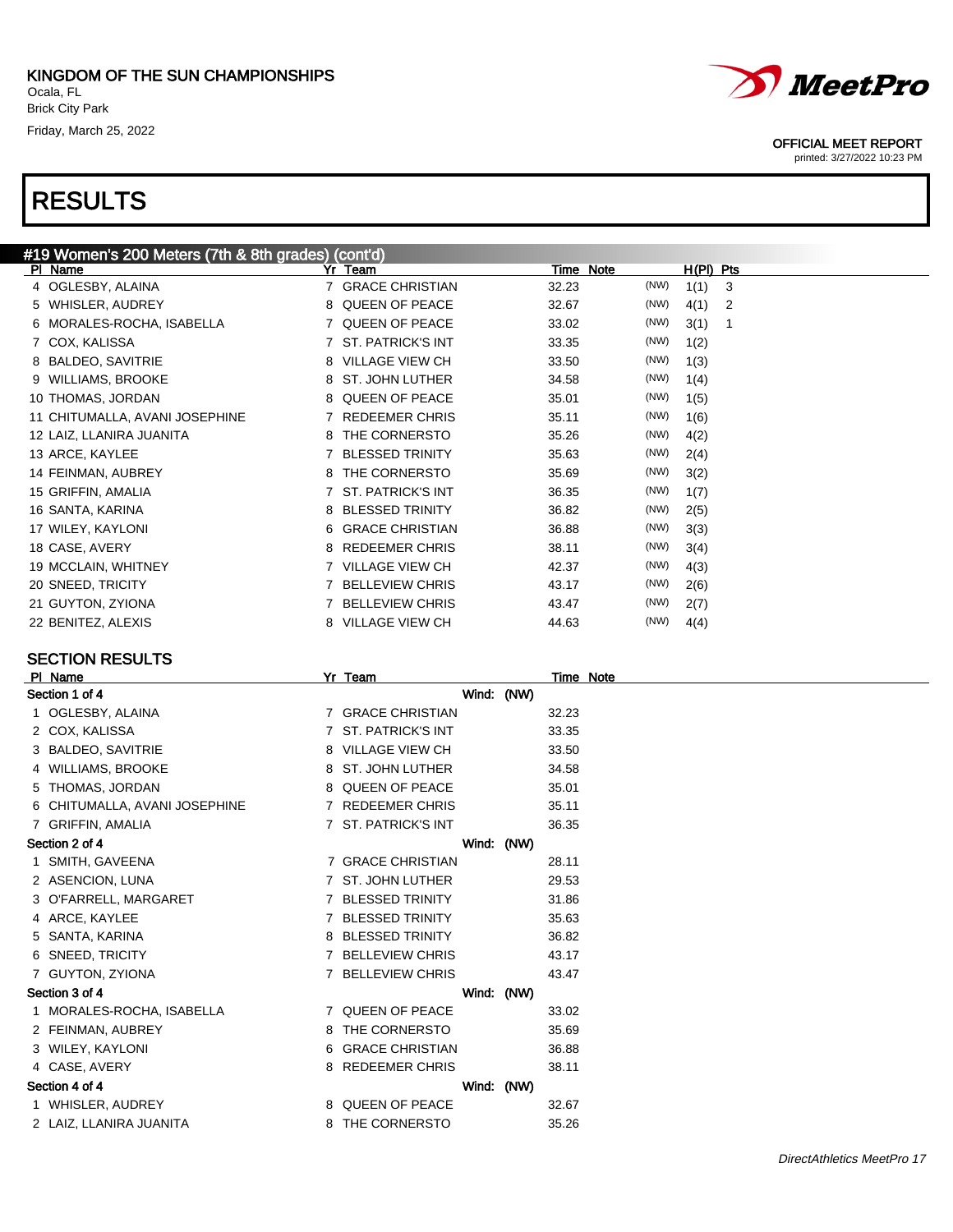

| PI Name                     | Yr Team             | Time Note |
|-----------------------------|---------------------|-----------|
| Section 1 of 3              | Wind: (NW)          |           |
| 1 PAIGE, BRIAN              | 8 MEADOWBROOK A     | 25.65     |
| 2 JONES, ISAAC              | 8 ST. JOHN LUTHER   | 28.47     |
| 3 CLEMENTE, SEBASTIAN       | 8 BLESSED TRINITY   | 28.60     |
| 4 MORESCHI, DOMINIC         | 7 QUEEN OF PEACE    | 28.70     |
| 5 LILES, CASH               | 7 ST. JOHN LUTHER   | 30.04     |
| 6 BARBOSA, JHEREMIE         | 7 BLESSED TRINITY   | 32.14     |
| 7 LARIZ-MCDANIEL, CHRISTIAN | 7 QUEEN OF PEACE    | 34.03     |
| 8 NUNEZ, MICHAEL            | 8 BLESSED TRINITY   | 35.03     |
| Section 2 of 3              | Wind: (NW)          |           |
| 1 TRAN, QUAN                | 8 QUEEN OF PEACE    | 28.55     |
| 2 THOMAS, ASHER             | 8 REDEEMER CHRIS    | 30.34     |
| 3 JOHNSON, JOSHUA           | 8 REDEEMER CHRIS    | 30.40     |
| 4 DIAZ, ADAM                | 8 MEADOWBROOK A     | 30.97     |
| 5 GLOVER, SYMARI            | 8 MEADOWBROOK A     | 31.24     |
| 6 BOSKO, WILL               | 7 ST. PATRICK'S INT | 31.74     |
| 7 BRACERO-BORDERS, SEAN     | 7 ST. PATRICK'S INT | 34.26     |



### OFFICIAL MEET REPORT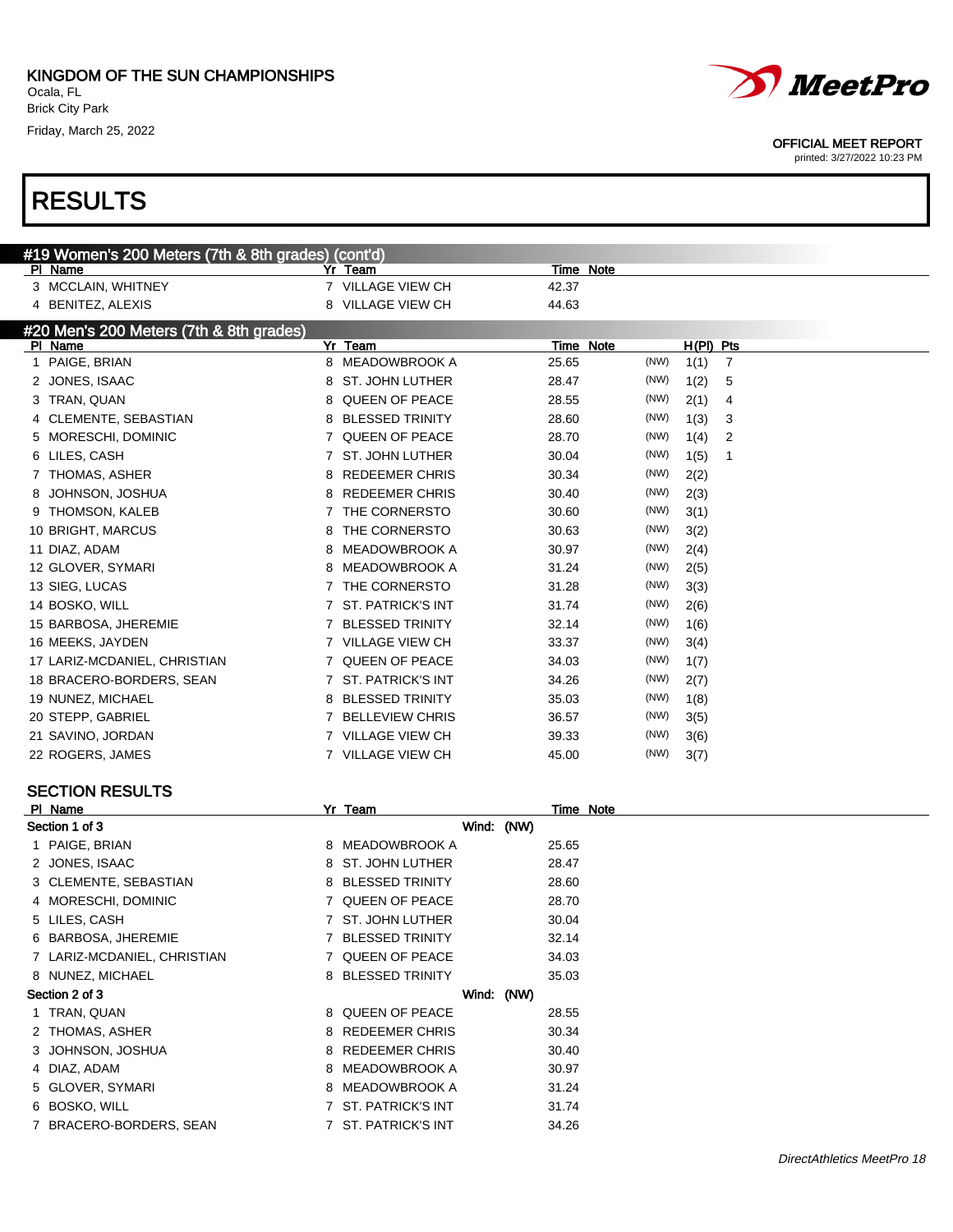

printed: 3/27/2022 10:23 PM

| #20 Men's 200 Meters (7th & 8th grades) (cont'd)         |                                        |                  |                |  |
|----------------------------------------------------------|----------------------------------------|------------------|----------------|--|
| PI Name                                                  | Yr Team                                | Time Note        |                |  |
| Section 3 of 3                                           |                                        | Wind: (NW)       |                |  |
| 1 THOMSON, KALEB                                         | 7 THE CORNERSTO                        | 30.60            |                |  |
| 2 BRIGHT, MARCUS                                         | THE CORNERSTO<br>8                     | 30.63            |                |  |
| 3 SIEG, LUCAS                                            | THE CORNERSTO<br>7                     | 31.28            |                |  |
| 4 MEEKS, JAYDEN                                          | 7 VILLAGE VIEW CH                      | 33.37            |                |  |
| 5 STEPP, GABRIEL                                         | <b>BELLEVIEW CHRIS</b><br>$\mathbf{7}$ | 36.57            |                |  |
| 6 SAVINO, JORDAN                                         | 7 VILLAGE VIEW CH                      | 39.33            |                |  |
| 7 ROGERS, JAMES                                          | 7 VILLAGE VIEW CH                      | 45.00            |                |  |
| #21 Men's 800 Meters (7th & 8th grades)                  |                                        |                  |                |  |
| PI Name                                                  | Yr Team                                | <b>Time Note</b> | Pts            |  |
| 1 BLACKBURN, JAYLEN                                      | 6 THE CORNERSTO                        | 2:34.59          | $\overline{7}$ |  |
| 2 SCUDDER, RYDER                                         | 8 THE CORNERSTO                        | 2:38.16          | 5              |  |
| 3 FARRIS, NOLAN                                          | ST. JOHN LUTHER<br>7                   | 2:42.63          | 4              |  |
| 4 BRANNON, TIMOTHY                                       | THE CORNERSTO<br>8                     | 2:44.15          | 3              |  |
| 5 GRAVANTE, BRODY                                        | ST. JOHN LUTHER<br>8                   | 2:50.17          | 2              |  |
| 6 GUIN, LUKE                                             | 7 QUEEN OF PEACE                       | 2:51.94          | 1              |  |
|                                                          |                                        |                  |                |  |
| #22 Women's 800 Meters (4th, 5th, 6th grades)<br>PI Name | Yr Team                                | Time Note        | Pts            |  |
| 1 HALLICK, ANNALISE                                      | 4 ST. JOHN LUTHER                      | 2:50.63          | $\overline{7}$ |  |
| 2 ROBERTS, ANSLEY                                        | 6 THE CORNERSTO                        | 2:54.60          | 5              |  |
| 3 FINNEGAN, VIOLET                                       | 6 QUEEN OF PEACE                       | 3:11.86          | 4              |  |
| 4 FARRIS, SYDNEY                                         | 4 ST. JOHN LUTHER                      | 3:12.96          | 3              |  |
| 5 CARTER, TRISTA                                         | THE CORNERSTO<br>5.                    | 3:13.35          | 2              |  |
| 6 STUART, ALEXIS                                         | 6 GRACE CHRISTIAN                      | 3:13.45          | 1              |  |
|                                                          |                                        |                  |                |  |
| #23 Men's 800 Meters (4th, 5th, 6th grades)              |                                        |                  |                |  |
| PI Name                                                  | Yr Team                                | <b>Time Note</b> | <b>Pts</b>     |  |
| 1 MORROW, LUCAS                                          | 7 MEADOWBROOK A                        | 2:50.71          | $\overline{7}$ |  |
| 2 PARKER, BRENDEN                                        | <b>REDEEMER CHRIS</b><br>5             | 3:09.28          | 5              |  |
| 3 SCUDDER, ROWAN                                         | THE CORNERSTO<br>5                     | 3:16.86          | 4              |  |
| 4 SPIWAK, PARKER                                         | <b>QUEEN OF PEACE</b><br>6             | 3:20.23          | 3              |  |
| 5 PALACIOS, JAKE                                         | 2 THE CORNERSTO                        | 3:21.68          | $\overline{2}$ |  |
| 6 MIKELL, SAM                                            | 6 QUEEN OF PEACE                       | 3:21.98          | 1              |  |
|                                                          |                                        |                  |                |  |

| #24 Women's 800 Meters (7th & 8th grades) |                   |         |                  |  |
|-------------------------------------------|-------------------|---------|------------------|--|
| PI Name                                   | Yr Team           |         | Time Note<br>Pts |  |
| 1 CUPIT, KARLY                            | 8 BLESSED TRINITY | 2:59.47 |                  |  |
| 2 BATEMAN, EMBER                          | 6 BLESSED TRINITY | 3:00.45 |                  |  |
| 3 HALLICK, ALIYA                          | 8 ST. JOHN LUTHER | 3:01.70 |                  |  |
| 4 COLLANTE, ESTELLA                       | 8 QUEEN OF PEACE  | 3:02.10 |                  |  |
| 5 REESE, EMMA                             | 8 ST. JOHN LUTHER | 3:05.15 |                  |  |
| 6 CRAWFORD, ABBIE                         | 7 ST. JOHN LUTHER | 3:07.44 |                  |  |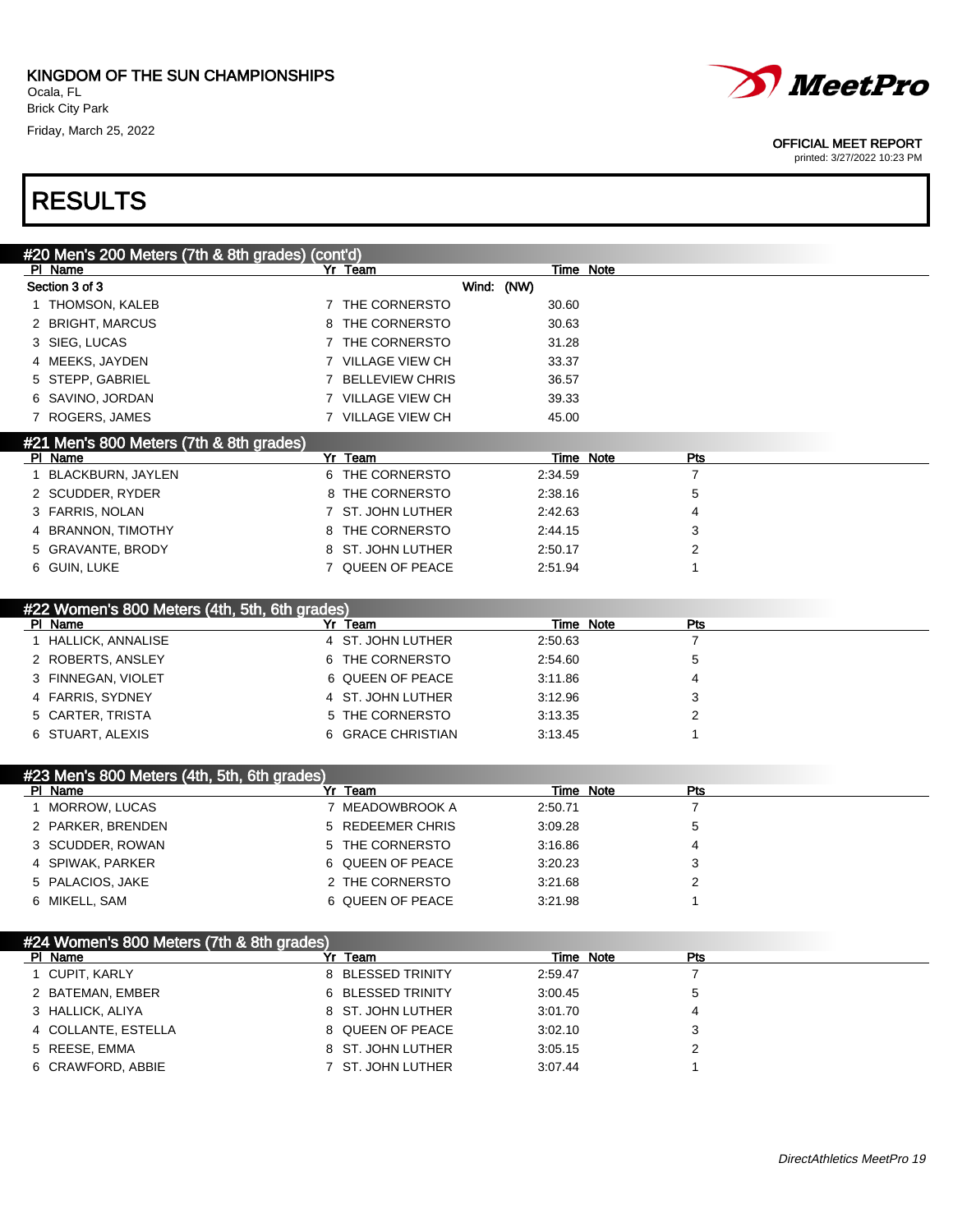

printed: 3/27/2022 10:23 PM

# RESULTS

| #25 Women's 800m SMR (4th, 5th, 6th grades) |                                        |                        |         |                         |  |  |  |  |  |  |  |
|---------------------------------------------|----------------------------------------|------------------------|---------|-------------------------|--|--|--|--|--|--|--|
|                                             | PI Team                                |                        |         | Time Note<br><b>Pts</b> |  |  |  |  |  |  |  |
|                                             | 1 ST. JOHN LUTHERAN SCHOOL (A)         |                        | 2:40.28 | 10                      |  |  |  |  |  |  |  |
|                                             | 2 QUEEN OF PEACE ACADEMY (A)           |                        | 3:00.00 | 8                       |  |  |  |  |  |  |  |
|                                             | 1) MITCH, KAITLYN 6                    | 2) POSER-WIPKE, JUNE 5 |         |                         |  |  |  |  |  |  |  |
|                                             | 3) STARLING, SOAYLEE 5                 | 4) FINNEGAN, VIOLET 6  |         |                         |  |  |  |  |  |  |  |
|                                             | 3 ST. PATRICK'S INTERPARISH SCHOOL (A) |                        | 3:01.00 | 6                       |  |  |  |  |  |  |  |
|                                             | 1) CLEMENS, KINLEY 5                   | 2) ULMER, HANNAH 6     |         |                         |  |  |  |  |  |  |  |
|                                             | 3) SOMMONS, KAMRYN 6                   | 4) TOMAYO, STELLA 5    |         |                         |  |  |  |  |  |  |  |
|                                             | 4 THE CORNERSTONE SCHOOL (A)           |                        | 3:02.00 | 4                       |  |  |  |  |  |  |  |
|                                             | 1) ARNOLD, ABRIELLE 5                  | 2) FREY, RILEY 6       |         |                         |  |  |  |  |  |  |  |
|                                             | 3) QUINN, RYANN 5                      | 4) ROBERTS, ANSLEY 6   |         |                         |  |  |  |  |  |  |  |
|                                             | 5 REDEEMER CHRISTIAN SCHOOL (A)        |                        | 3:03.00 | 2                       |  |  |  |  |  |  |  |
|                                             | 1) GINN, ELLIE 5                       | 2) OWEN, ELSIE 5       |         |                         |  |  |  |  |  |  |  |
|                                             | 3) BRUMALE, JESSE 5                    | 4)                     |         |                         |  |  |  |  |  |  |  |
|                                             | 6 BLESSED TRINITY CATHOLIC SCHOOL (A)  |                        | 3:04.00 |                         |  |  |  |  |  |  |  |
|                                             | 1) LORENZO, GIANNA 5                   | 2) SUAREZ, JAY 5       |         |                         |  |  |  |  |  |  |  |
|                                             | 3) BUSTILLO, VALENTINA 6               | 4) O'FARRELL, ANNIE 5  |         |                         |  |  |  |  |  |  |  |
|                                             |                                        |                        |         |                         |  |  |  |  |  |  |  |

### #26 Men's 800m SMR (4th, 5th, 6th grades) Pl Team Time Note H(Pl) Pts 1 ST. JOHN LUTHERAN SCHOOL (A) 2:19.06 1(1) 10 2 REDEEMER CHRISTIAN SCHOOL (A) 2:20.45 1(2) 8 1) LOPEZ, JERONIMO JOSE 6 2) KASER, TREY 5 3) TODD, CONLEY 5 4) BRYNIARSKI, LACHLAN 5 3 MEADOWBROOK ACADEMY (A) 2:22.03 1(3) 6 1) SAVINO, URIAH 4 2) PALMER, NICHOLAS 4 3) WALKER, JACOB 4 4) MORROW, LUCAS 7 4 ST. PATRICK'S INTERPARISH SCHOOL (A) 2:22.43 1(4) 4 1) GARCIA, ELIAS 6 2) MANDERNACH, JOHN 6 3) PEREZ, FABRIZZIO 6 4) JANELLE, ANDY 6 5 BLESSED TRINITY CATHOLIC SCHOOL (A) 2224.30 224.30 1(5) 2 1) OLVERA, MATEO 5 2) GLOVER, CORY 5 3) TOOMEY, CHRISTOPHER 5 4) THOMAS, JOHN 5 6 QUEEN OF PEACE ACADEMY (A) 2:33.38 1 (6) 1 1) RICHARDS, OWEN 5 2) MOSES, TURNER 5 3) MORRISSEY, MAX 5 4) SPIWAK, PARKER 6 7 THE CORNERSTONE SCHOOL (A) 2:34.31 2(1) 1) LARSSON, ASHTON 5 2) QUINN, HUDSON 3 3) GUTHRIE, HARRY 4 4 4) SCUDDER, ROWAN 5 8 BELLEVIEW CHRISTIAN ACADEMY (A) 2:49.46 2:49.46 1(7) 1) LOWREY, LIAM 4 2) BURKE, SHANE 6 3) PEEPLES, AARON 4 4) VAZQUEZ, JAYSON 6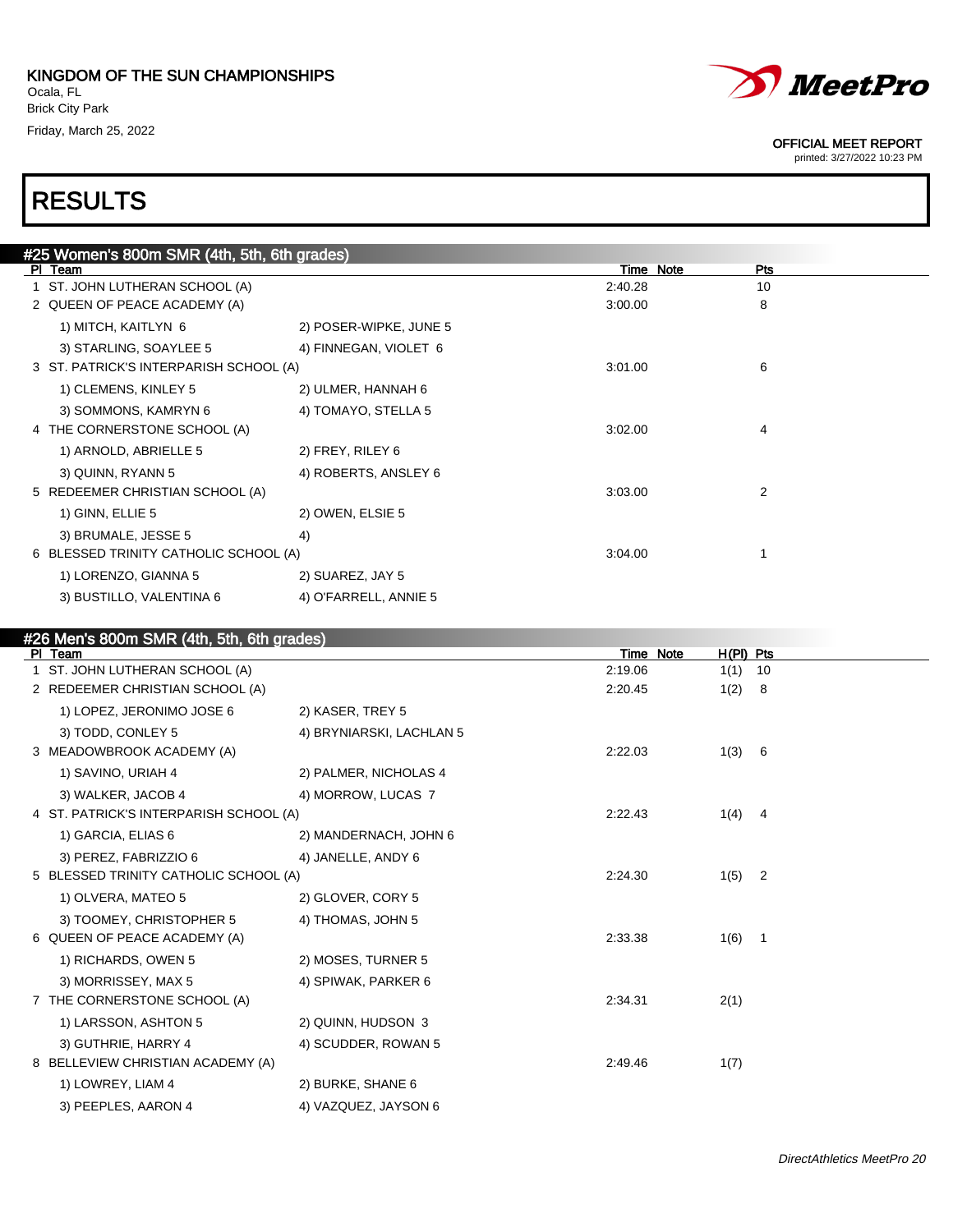

#### OFFICIAL MEET REPORT

printed: 3/27/2022 10:23 PM

### #26 Men's 800m SMR (4th, 5th, 6th grades) (cont'd) Pl Team Time Note H(Pl) Pts 9 GRACE CHRISTIAN SCHOOL (A) 3:05.56 1(8) 1) PATEL, SHY 6 2) DONOHUE, LIAM 6 3) JUDY, GREER 6 4) THOMAS, OMARI 3 SECTION RESULTS PI Team Time Note Section 1 of 2 1 ST. JOHN LUTHERAN SCHOOL (A) 2:19.06 2 REDEEMER CHRISTIAN SCHOOL (A) 2:20.45 1) LOPEZ, JERONIMO JOSE 6 2) KASER, TREY 5 3) TODD, CONLEY 5 4) BRYNIARSKI, LACHLAN 5 3 MEADOWBROOK ACADEMY (A) 2:22.03 1) SAVINO, URIAH 4 2) PALMER, NICHOLAS 4 3) WALKER, JACOB 4 4) MORROW, LUCAS 7 4 ST. PATRICK'S INTERPARISH SCHOOL (A) 2:22.43 1) GARCIA, ELIAS 6 2) MANDERNACH, JOHN 6 3) PEREZ, FABRIZZIO 6 4) JANELLE, ANDY 6 5 BLESSED TRINITY CATHOLIC SCHOOL (A) 2:24.30 1) OLVERA, MATEO 5 2) GLOVER, CORY 5 3) TOOMEY, CHRISTOPHER 5 4) THOMAS, JOHN 5 6 QUEEN OF PEACE ACADEMY (A) 2:33.38 1) RICHARDS, OWEN 5 2) MOSES, TURNER 5 3) MORRISSEY, MAX 5 4) SPIWAK, PARKER 6 7 BELLEVIEW CHRISTIAN ACADEMY (A) 2:49.46 1) LOWREY, LIAM 4 2) BURKE, SHANE 6 3) PEEPLES, AARON 4 4) VAZQUEZ, JAYSON 6 8 GRACE CHRISTIAN SCHOOL (A) 3:05.56 1) PATEL, SHY 6 2) DONOHUE, LIAM 6 3) JUDY, GREER 6 4) THOMAS, OMARI 3 Section 2 of 2 1 THE CORNERSTONE SCHOOL (A) 2:34.31 1) LARSSON, ASHTON 5 2) QUINN, HUDSON 3 3) GUTHRIE, HARRY 4 4 4) SCUDDER, ROWAN 5

| #27 Women's 800m SMR (7th & 8th grades) |  |
|-----------------------------------------|--|
| <b>PI</b> Team                          |  |

| PI Team                               |                          | Time Note | Pts |  |
|---------------------------------------|--------------------------|-----------|-----|--|
| 1 ST. JOHN LUTHERAN SCHOOL (A)        |                          | 2:13.96   | 10  |  |
| 2 QUEEN OF PEACE ACADEMY (A)          |                          | 2:17.56   | 8   |  |
| 1) WHISLER, AUDREY 8                  | 2) THOMAS, JORDAN 8      |           |     |  |
| 3) DEY, ALLIE 8                       | 4) COLLANTE, ESTELLA 8   |           |     |  |
| 3 BLESSED TRINITY CATHOLIC SCHOOL (A) |                          | 2:22.21   | 6   |  |
| 1) RAD, ISABEL 7                      | 2) STEVENS, MARY GRACE 5 |           |     |  |
| 3) O'FARRELL, MARGARET 7              | 4) CUPIT, KARLY 8        |           |     |  |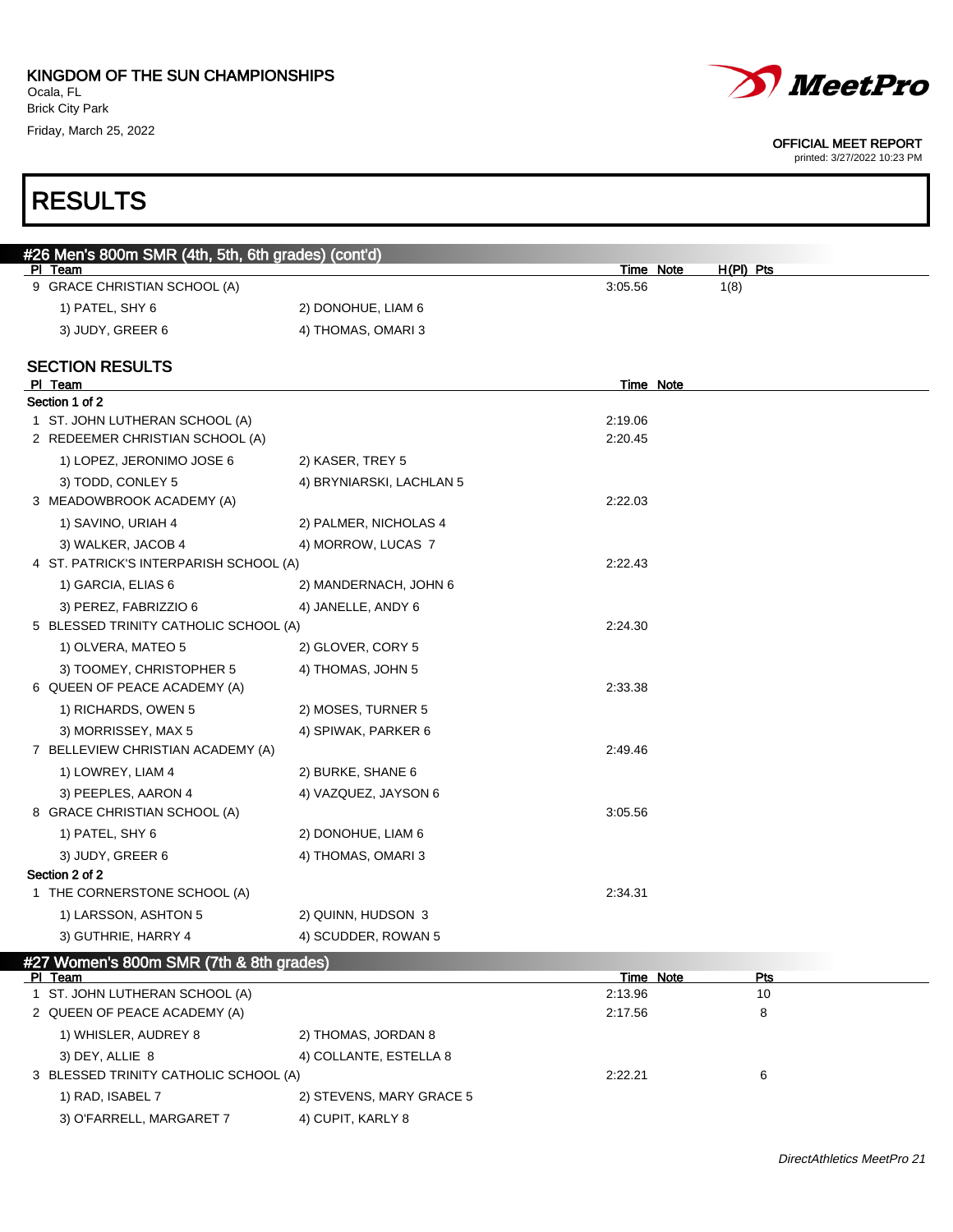

printed: 3/27/2022 10:23 PM

## RESULTS

| #27 Women's 800m SMR (7th & 8th grades) (cont'd) |                         |           |     |
|--------------------------------------------------|-------------------------|-----------|-----|
| PI Team                                          |                         | Time Note | Pts |
| 4 THE CORNERSTONE SCHOOL (A)                     |                         | 2:35.18   | 4   |
| 1) MILLANA, EMMA 7                               | 2) RUSSELL, ALYSSA 7    |           |     |
| 3) WALKER, NICOLETTE 7                           | 4) GUTHRIE, EMILIA 8    |           |     |
| 5 ST. PATRICK'S INTERPARISH SCHOOL (A)           |                         | 2:43.32   | 2   |
| 1) COX, KALISSA 7                                | 2) GRIFFIN, AMALIA 7    |           |     |
| 3) MUSALO, GABBY 7                               | 4) HANSEN, SAMANTHA 8   |           |     |
| 6 BELLEVIEW CHRISTIAN ACADEMY (A)                |                         | 3:08.73   | 1   |
| 1) SOUTHARD, LYLA-FAY 7                          | 2) SNEED, TRICITY 7     |           |     |
| 3) GUYTON, ZYIONA 7                              | 4) GUYTON, ZYNIA 7      |           |     |
|                                                  |                         |           |     |
| #28 Men's 800m SMR (7th & 8th grades)            |                         |           |     |
| PI Team                                          |                         | Time Note | Pts |
| 1 ST. JOHN LUTHERAN SCHOOL (A)                   |                         | 1:59.02   | 10  |
| 2 REDEEMER CHRISTIAN SCHOOL (A)                  |                         | 1:59.92   | 8   |
| 1) JOHNSON, JOSHUA 8                             | 2) THOMAS, ASHER 8      |           |     |
| 3) PAVICIC, GABRIEL 7                            | 4) DIBLASI, BENJAMIN 7  |           |     |
| 3 ST. PATRICK'S INTERPARISH SCHOOL (A)           |                         | 2:02.92   | 6   |
| 1) KAZBOUR, ADAM 7                               | 2) CARRINTON, DEVIN 7   |           |     |
| 3) BOSKO, WILL 7                                 | 4) ANDROLEVICH, AYDEN 8 |           |     |
| 4 QUEEN OF PEACE ACADEMY (A)                     |                         | 2:05.24   | 4   |
| 1) TRAN, QUAN 8                                  | 2) MUNSON, CHASE 7      |           |     |
| 3) LARIZ-MCDANIEL, CHRISTIAN 7                   | 4) MORESCHI, DOMINIC 7  |           |     |
| 5 THE CORNERSTONE SCHOOL (A)                     |                         | 2:06.26   | 2   |
| 1) BELCHER, JACK 8                               | 2) RUDMAN, BRIAN 8      |           |     |
| 3) BRIGHT, MARCUS 8                              | 4) DESANTIS, DYLAN 8    |           |     |
| 6 MEADOWBROOK ACADEMY (A)                        |                         | 2:12.28   | 1   |
| 1) GLOVER, SYMARI 8                              | 2) DIAZ, ADAM 8         |           |     |
| 3) YOUMANS, VICTOR 7                             | 4) ROSS, ZACHARY 7      |           |     |
| 7 BLESSED TRINITY CATHOLIC SCHOOL (A)            |                         | 2:12.86   |     |
| 1) CLEMENTE, SEBASTIAN 8                         | 2) FORGETTE, LOGAN 8    |           |     |

3) BARBOSA, JHEREMIE 7 4) VAZQUEZ, LUIS 7

### #29 Men's High Jump (4th, 5th, 6th grades)

| PI Name               | Yr Team            | <b>Mark</b> |            |            | $3'6''$ $3'8''$ $3'10''$ | <b>Pts</b> |
|-----------------------|--------------------|-------------|------------|------------|--------------------------|------------|
| 1 OWEN, ELI           | 5 THE CORNE 3' 10" |             | XO         | XXO        | <b>XXO</b>               |            |
| 2 JANELLE, ANDY       | 6 ST. PATRICK3' 8" |             | O          | XO         | <b>XXX</b>               | 4          |
| 2 CRABTREE, BRYCE     | 5 THE CORNE 3' 8"  |             | O          | XO         | <b>XXX</b>               | 4          |
| 2 SPELLMAN, WILL      | 5 ST. JOHN LU3' 8" |             | O          | XO         | <b>XXX</b>               | 4          |
| 5 TODD, CONLEY        | 5 REDEEMER 3'6"    |             | XO         | <b>XXX</b> |                          | 2          |
| 6 CALHOUN, WILLIAM    | 6 ST. PATRICK3' 6" |             | XXO        | <b>XXX</b> |                          | 0.5        |
| 6 TOOMEY, CHRISTOPHER | 5 BLESSED TR3' 6"  |             | XXO XXX    |            |                          | 0.5        |
| <b>GUTHRIE, HARRY</b> | 4 THE CORNE NH     |             | XXX.       |            |                          |            |
| PATRICK, CASH         | 5 ST. JOHN LUNH    |             | <b>XXX</b> |            |                          |            |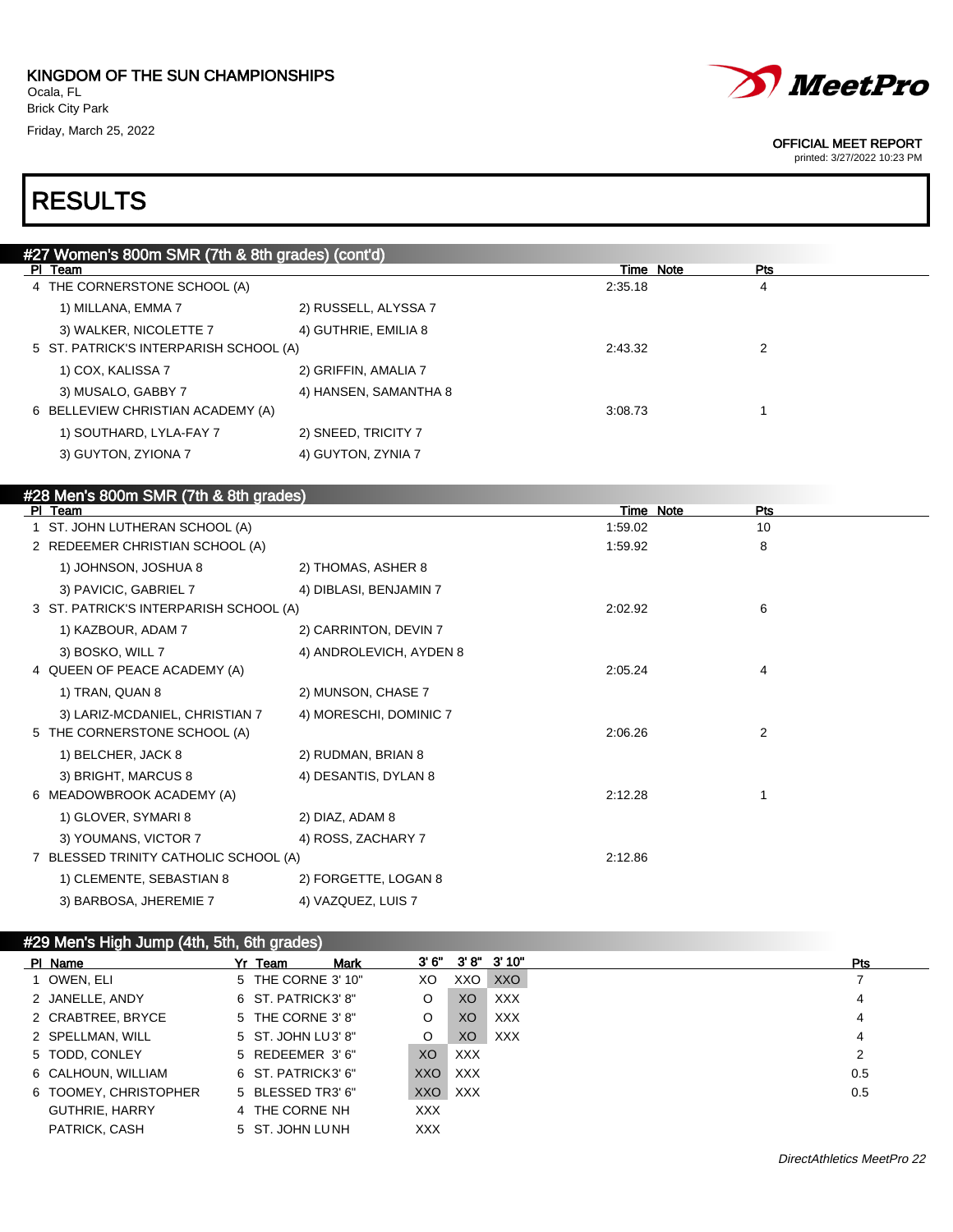

printed: 3/27/2022 10:23 PM

# RESULTS

### #29 Men's High Jump (4th, 5th, 6th grades) (cont'd)

| PI Name         | Mark<br>Yr Team | 3'6'' | $3'8''$ $3'10''$ | Pts |
|-----------------|-----------------|-------|------------------|-----|
| ADAMS, CASH     | 4 ST. JOHN LUNH | XXX   |                  |     |
| SCHWAB, CALEB   | REDEEMER NH     | XXX   |                  |     |
| ESPOSITO, AXTON | BLESSED TRNH    | XXX   |                  |     |
|                 |                 |       |                  |     |

### #30 Women's High Jump (4th, 5th, 6th grades)

| PI Name              | Yr Team             | Mark | 3'0"    | 3'2"       | 3'4" | 3'6''      | 3'8"       | - 3' 10" | 4' 0"      | 4' 2" | Pts |
|----------------------|---------------------|------|---------|------------|------|------------|------------|----------|------------|-------|-----|
| 1 MURPHY, LAUREN     | 6 ST. JOHN LU4' 0"  |      | O       | O          | P    | O          | O          | O        | O          | XXX   |     |
| 2 THOMPSON, MAKENZIE | 6 ST. JOHN LU3' 10" |      | O       | O          | P    | O          | $\circ$    |          | <b>XXX</b> |       | 5   |
| 3 HERNAN, SKYLAR     | 6 ST. JOHN LU3' 10" |      |         | O          | P    | O          | XO         |          | <b>XXX</b> |       | 4   |
| 4 ULMER, HANNAH      | 6 ST. PATRICK3' 6"  |      |         | $\circ$    | P    | $\circ$    | <b>XXX</b> |          |            |       | 3   |
| 5 TOMAYO, STELLA     | 5 ST. PATRICK3' 6"  |      |         | XO         | P    | $\circ$    | <b>XXX</b> |          |            |       | 2   |
| 6 O'FARRELL, ANNIE   | 5 BLESSED TR3' 6"   |      |         | O          | XXO  | O          | <b>XXX</b> |          |            |       |     |
| 7 ROBERTS, ANSLEY    | 6 THE CORNE 3' 6"   |      |         | XXO        | XXO  | <b>XXC</b> | <b>XXX</b> |          |            |       |     |
| 8 RAD, ANABEL        | 5 BLESSED TR3' 0"   |      | $\circ$ | <b>XXX</b> |      |            |            |          |            |       |     |

### #31 Men's High Jump (7th & 8th grades)

| PI Name          | <b>Mark</b><br>Yr Team | 4' 0" | 4' 2" | 4' 4"      | 4'6"       | 4'8" | 4' 10" | -5' 0"     | - 5' 2" | Pts |
|------------------|------------------------|-------|-------|------------|------------|------|--------|------------|---------|-----|
| 1 DAVIS, DAMARIN | 5 ST. JOHN LU5' 0"     | O     | Ő     | O          |            | O    |        | XO         | XXX     |     |
| 2 CURRY, DYLAN   | 8 ST. JOHN LU4' 10"    | O     | Ő     | Ő          |            | O    |        | <b>XXX</b> |         |     |
| 3 KAZBOUR, ADAM  | 7 ST. PATRICK4' 6"     | O     | O     | XO         | XXO        | XXX  |        |            |         |     |
| 4 BELCHER, JACK  | 8 THE CORNE 4' 4"      |       | O     | O          | <b>XXX</b> |      |        |            |         |     |
| 5 HAMM, HUDSON   | 7 THE CORNE 4' 2"      | O     | XO    | <b>XXX</b> |            |      |        |            |         | ົ   |
| 6 GLOVER, SYMARI | 8 MEADOWBR 4' 2"       | XO    | XXO   | <b>XXX</b> |            |      |        |            |         |     |
| FORGETTE, LOGAN  | 8 BLESSED TRNH         | XXX   |       |            |            |      |        |            |         |     |

### #32 Women's High Jump (7th & 8th grades)

| PI Name               | Yr Team             | <b>Mark</b> | 3'6'' |            | $3'8''$ $3'10''$ | 4' 0"      | 4'2"       | 4' 4"      | 4' 6" | Pts |
|-----------------------|---------------------|-------------|-------|------------|------------------|------------|------------|------------|-------|-----|
| 1 REESE, EMMA         | 8 ST. JOHN LU4' 4"  |             | O     |            | O                |            | XO         | XXO        | XXX   |     |
| 2 FERRERO, MILEY      | 8 ST. JOHN LU4' 2"  |             | O     | O          | XO               |            | $\circ$    | <b>XXX</b> |       | 5   |
| 3 O'FARRELL, MARGARET | 7 BLESSED TR4' 0"   |             | O     | $\circ$    | O                | $\Omega$   | <b>XXX</b> |            |       | 4   |
| 4 MUSALO, GABBY       | 7 ST. PATRICK3' 10" |             | O     | $\circ$    | $\circ$          | <b>XXX</b> |            |            |       | 3   |
| 5 MICHEWICZ, LAYEL    | 7 THE CORNE 3' 10"  |             | O     | XO.        | O                | XXX.       |            |            |       | 2   |
| 6 GUTHRIE, EMILIA     | 8 THE CORNE 3' 10"  |             | XXO   | $\circ$    | $\circ$          | <b>XXX</b> |            |            |       |     |
| 7 HEALY, CLAIRE       | 8 ST. JOHN LU3' 10" |             | O     | $\circ$    | XO               | XXX.       |            |            |       |     |
| 7 HANSEN, SAMANTHA    | 8 ST. PATRICK3' 10" |             | O     | $\circ$    | XO               | <b>XXX</b> |            |            |       |     |
| 9 COX. KALISSA        | 7 ST. PATRICK3' 6"  |             | O     | <b>XXX</b> |                  |            |            |            |       |     |

| #33 Men's Long Jump (4th, 5th, 6th grades) |                    |  |                                |      |                     |       |       |       |       |       |             |     |
|--------------------------------------------|--------------------|--|--------------------------------|------|---------------------|-------|-------|-------|-------|-------|-------------|-----|
|                                            | PI Name            |  | <b>Mark</b><br>Yr Team         |      | Rnd 1               | Rnd 2 | Rnd 3 | Rnd 4 | Rnd 5 | Rnd 6 | $F(PI)$ Pts |     |
|                                            | WISE. BRADLEY      |  | 6 QUEEN OF P13' 2"             | (NW) | 13'2"               |       |       |       |       |       | 1(1)        |     |
|                                            | 2 GUERRA, GRACEN   |  | 6 MEADOWBR 12' 11 1/2          | (NW) | 12' 11'2            |       |       |       |       |       | 1(2)        | - 5 |
|                                            | 3 HISE, BRANTLEY   |  | 6 REDEEMER 12'8 $\frac{1}{2}$  | (NW) | 12' 8 $\frac{1}{2}$ |       |       |       |       |       | 1(3)        | - 4 |
|                                            | 4 OLVERA, MATEO    |  | 5 BLESSED TR12' $0\frac{1}{2}$ | (NW) | 12' 0 $\frac{1}{2}$ |       |       |       |       |       | $2(1)$ 3    |     |
|                                            | 5 PEREZ, FABRIZZIO |  | 6 ST. PATRICK11' 1"            | (NW) | 11'1"               |       |       |       |       |       | 1(4)        |     |
|                                            | 5 MIKELL, SAM      |  | 6 QUEEN OF P11' 1"             | (NW) | 11'1"               |       |       |       |       |       | 1(4)        |     |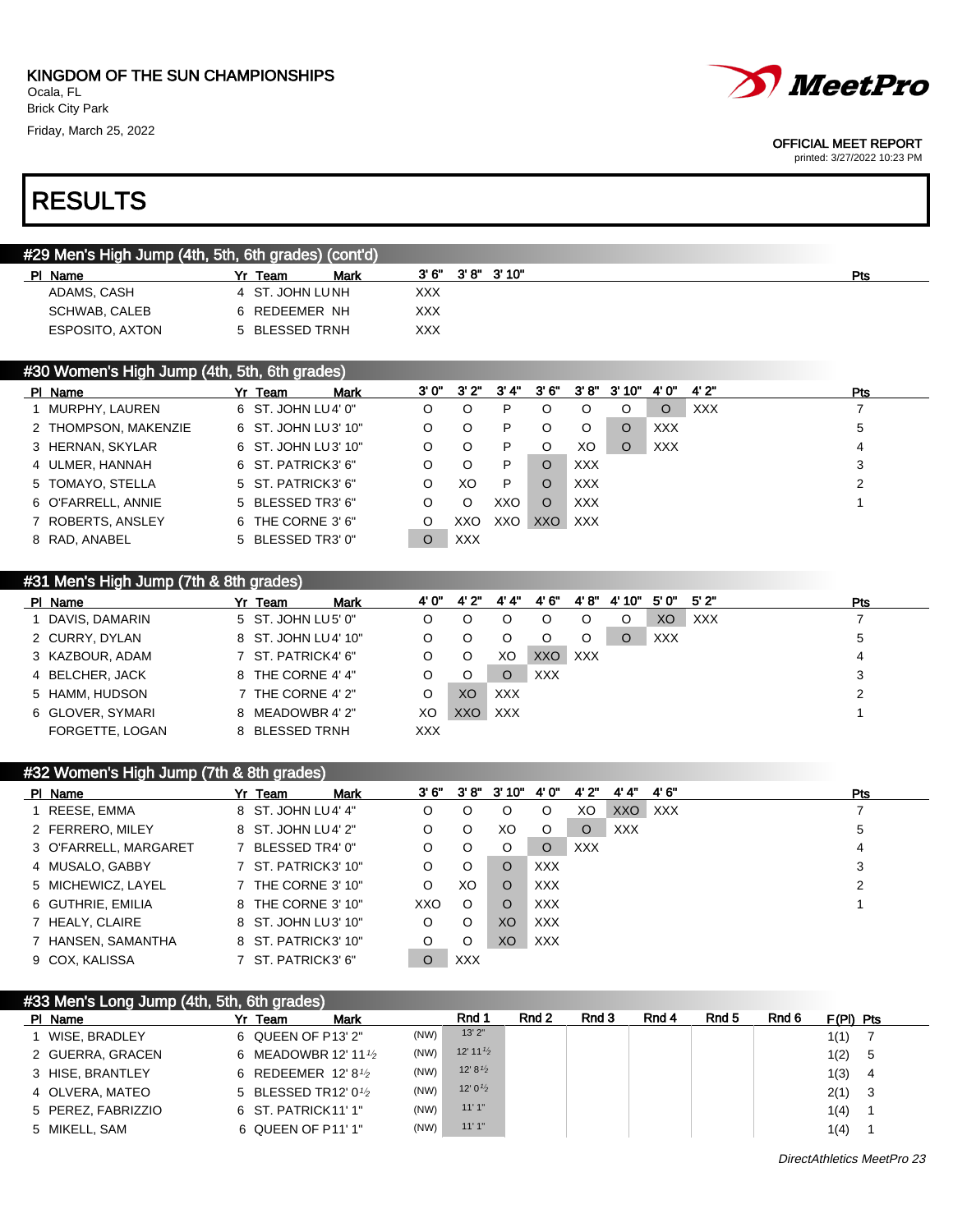$3/44h$  Fith, City grades) (cont'd)

# RESULTS



#### OFFICIAL MEET REPORT

printed: 3/27/2022 10:23 PM

| <b>#33 Men S Long Jump (4th, 3th, 6th grades) (Cont d)</b> |                                               |      |                                  |       |       |       |                  |       |                      |
|------------------------------------------------------------|-----------------------------------------------|------|----------------------------------|-------|-------|-------|------------------|-------|----------------------|
| PI Name                                                    | <b>Mark</b><br>Yr Team                        |      | Rnd 1                            | Rnd 2 | Rnd 3 | Rnd 4 | Rnd <sub>5</sub> | Rnd 6 | $F(PI)$ Pts          |
| 5 VAZQUEZ, JAYSON                                          | 6 BELLEVIEW 11'1"                             | (NW) | 11'1"                            |       |       |       |                  |       | 2(2)<br>$\mathbf{1}$ |
| 8 PRESTON, NOAH                                            | 6 THE CORNE 10' 10"                           | (NW) | 10' 10"                          |       |       |       |                  |       | 2(3)                 |
| 9 MORROW, LUCAS                                            | 7 MEADOWBR 10' 11/2                           | (NW) | 10' $1\frac{1}{2}$               |       |       |       |                  |       | 1(6)                 |
| 10 SPIWAK, PARKER                                          | 6 QUEEN OF P10' 01/2                          | (NW) | 10' 0 $\frac{1}{2}$              |       |       |       |                  |       | 1(7)                 |
| 11 SHAW, TEAGAN                                            | 6 VILLAGE VIE 10' 0"                          | (NW) | 10'0''                           |       |       |       |                  |       | 1(8)                 |
| 11 THOMAS, KNOX                                            | 4 ST. JOHN LU10' 0"                           | (NW) | 10'0"                            |       |       |       |                  |       | 2(4)                 |
| 13 KAIL, LINCOLN                                           | 5 ST. JOHN LU9' 111/2                         | (NW) | $9'$ 11 $\frac{1}{2}$            | 9'3"  |       |       |                  |       | 2(5)                 |
| 14 LAW, LIAM                                               | 6 THE CORNE 9' 11 <sup>1</sup> / <sub>2</sub> | (NW) | $9'$ 11 $\frac{1}{2}$            | 8'7'' |       |       |                  |       | 2(6)                 |
| 15 EILAND, WALTON                                          | 4 BLESSED TR9' 11"                            | (NW) | 9'11"                            |       |       |       |                  |       | 2(7)                 |
| 16 JOYCE, LUCAS                                            | 6 REDEEMER 9'10"                              | (NW) | 9'10"                            |       |       |       |                  |       | 2(8)                 |
| 17 GARNER, AUBREY                                          | 6 GRACE CHR 9' 9"                             | (NW) | 9'9''                            |       |       |       |                  |       | 1(9)                 |
| 18 MANDERNACH, JOHN                                        | 6 ST. PATRICK9' 61/2                          | (NW) | 9' 6'2                           |       |       |       |                  |       | 1(10)                |
| 19 PARCHMENT, DEVYN                                        | 6 MEADOWBR 9'3 <sup>1</sup> /2                | (NW) | 9'3'2                            |       |       |       |                  |       | 1(11)                |
| 19 DONOHUE, LIAM                                           | 6 GRACE CHR 9' 3 <sup>1</sup> /2              | (NW) | 9'3'2                            |       |       |       |                  |       | 1(11)                |
| 21 DIBLASI, SAMUEL                                         | 6 REDEEMER 9'0"                               | (NW) | 9'0''                            |       |       |       |                  |       | 2(9)                 |
| 22 BYERS, LOGAN                                            | 5 VILLAGE VIE 8' 11/2                         | (NW) | 8' 1'2                           |       |       |       |                  |       | 1(13)                |
| 23 LOWREY, LIAM                                            | 4 BELLEVIEW 8'01/2                            | (NW) | 8'0'2                            |       |       |       |                  |       | 2(10)                |
| 24 GIBBS, WAYLON                                           | 4 THE CORNE 7' 1 <sup>1</sup> / <sub>2</sub>  | (NW) | 7' 1 <sup>1</sup> / <sub>2</sub> |       |       |       |                  |       | 2(11)                |
| 25 NARBONNE, LEVI                                          | 4 VILLAGE VIE 7' 1"                           | (NW) | 7'1''                            |       |       |       |                  |       | 2(12)                |
| 26 GLOVER, CORY                                            | 5 BLESSED TR7' 0"                             | (NW) | 7' 0"                            |       |       |       |                  |       | 2(13)                |
| 27 WEAVING, JACKSON                                        | 5 BELLEVIEW 5'81/2                            | (NW) | 5' 8'2                           |       |       |       |                  |       | 2(14)                |
| 28 THOMAS, OMARI                                           | 3 GRACE CHR 5' 5"                             | (NW) | $5' 5"$                          |       |       |       |                  |       | 1(14)                |
| ANDERSON, JAYCE                                            | 5 ST. JOHN LUNM                               |      |                                  |       |       |       |                  |       | $\overline{2}$       |
|                                                            |                                               |      |                                  |       |       |       |                  |       |                      |

| PI Name             | Yr Team<br>Mark                              |      | Rnd 1                            | Rnd 2 | Rnd 3 | Rnd 4 | Rnd 5 | Rnd 6 |
|---------------------|----------------------------------------------|------|----------------------------------|-------|-------|-------|-------|-------|
| Flight 1 of 2       |                                              |      |                                  |       |       |       |       |       |
| 1 WISE, BRADLEY     | 6 QUEEN OF P13' 2"                           | (NW) | 13'2"                            |       |       |       |       |       |
| 2 GUERRA, GRACEN    | 6 MEADOWBR 12' 111/2                         | (NW) | 12' 11 $\frac{1}{2}$             |       |       |       |       |       |
| 3 HISE, BRANTLEY    | 6 REDEEMER 12'81/2                           | (NW) | 12' 8'2                          |       |       |       |       |       |
| 4 PEREZ, FABRIZZIO  | 6 ST. PATRICK11' 1"                          | (NW) | 11'1"                            |       |       |       |       |       |
| 4 MIKELL, SAM       | 6 QUEEN OF P11' 1"                           | (NW) | 11'1"                            |       |       |       |       |       |
| 6 MORROW, LUCAS     | 7 MEADOWBR 10' 1 <sup>1</sup> / <sub>2</sub> | (NW) | 10' $1\frac{1}{2}$               |       |       |       |       |       |
| 7 SPIWAK, PARKER    | 6 QUEEN OF P10' 01/2                         | (NW) | 10' 0 $\frac{1}{2}$              |       |       |       |       |       |
| 8 SHAW, TEAGAN      | 6 VILLAGE VIE 10' 0"                         | (NW) | 10'0"                            |       |       |       |       |       |
| 9 GARNER, AUBREY    | 6 GRACE CHR 9' 9"                            | (NW) | 9'9''                            |       |       |       |       |       |
| 10 MANDERNACH, JOHN | 6 ST. PATRICK9' 6 $1/2$                      | (NW) | 9'6'2                            |       |       |       |       |       |
| 11 PARCHMENT, DEVYN | 6 MEADOWBR 9' $3\frac{1}{2}$                 | (NW) | 9'3'2                            |       |       |       |       |       |
| 11 DONOHUE, LIAM    | 6 GRACE CHR 9' 3 <sup>1</sup> /2             | (NW) | 9'3'2                            |       |       |       |       |       |
| 13 BYERS, LOGAN     | 5 VILLAGE VIE 8' 11/2                        | (NW) | 8' 1 <sup>1</sup> / <sub>2</sub> |       |       |       |       |       |
| 14 THOMAS, OMARI    | 3 GRACE CHR 5' 5"                            | (NW) | 5'5''                            |       |       |       |       |       |
| Flight 2 of 2       |                                              |      |                                  |       |       |       |       |       |
| 1 OLVERA, MATEO     | 5 BLESSED TR12' 01/2                         | (NW) | 12' $0\frac{1}{2}$               |       |       |       |       |       |
| 2 VAZQUEZ, JAYSON   | 6 BELLEVIEW 11'1"                            | (NW) | 11'1"                            |       |       |       |       |       |
| 3 PRESTON, NOAH     | THE CORNE 10' 10"<br>6.                      | (NW) | 10' 10"                          |       |       |       |       |       |
| 4 THOMAS, KNOX      | 4 ST. JOHN LU10' 0"                          | (NW) | 10'0"                            |       |       |       |       |       |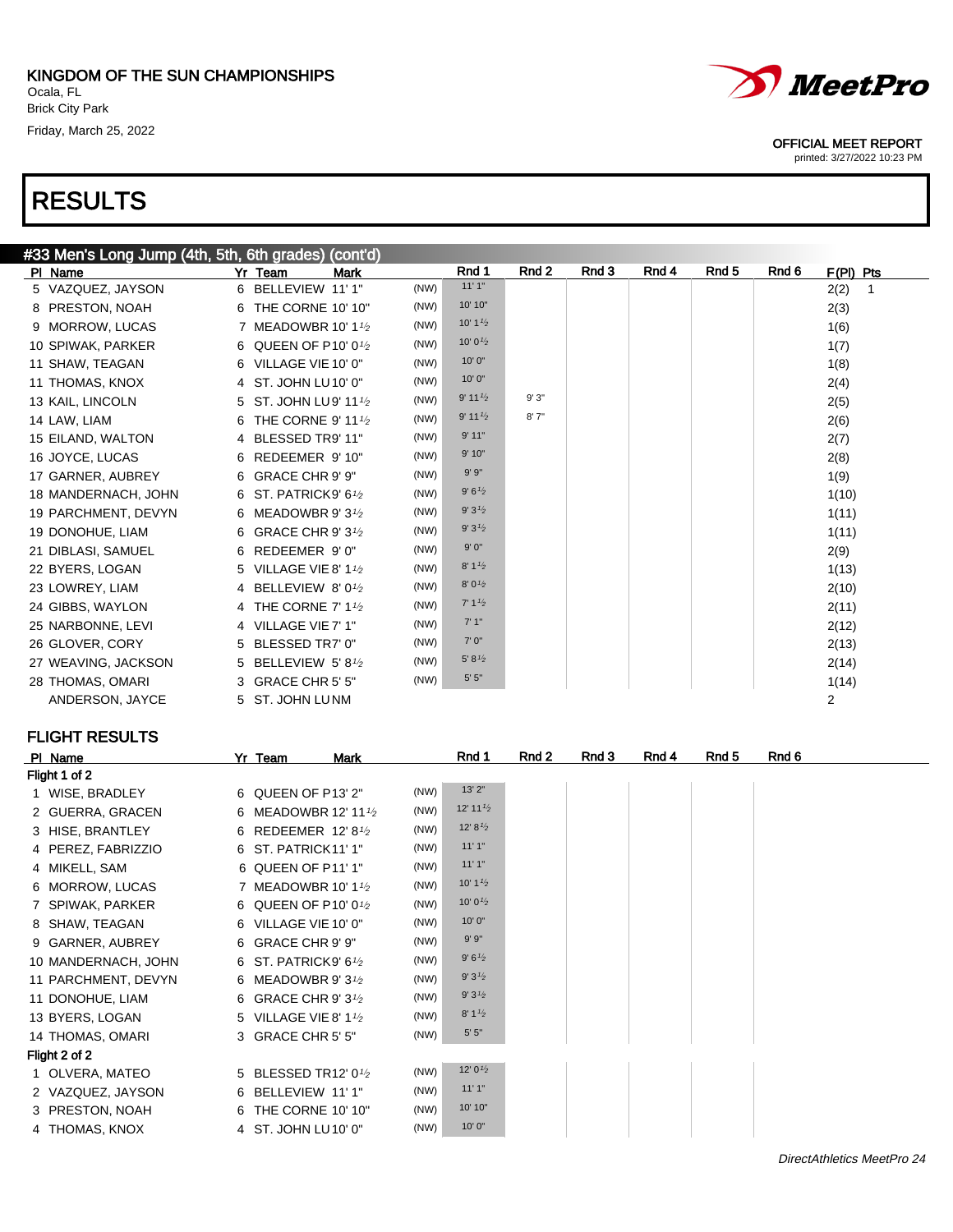

#### OFFICIAL MEET REPORT

| #33 Men's Long Jump (4th, 5th, 6th grades) (cont'd) |         |                                              |      |                                  |                     |                                   |       |       |       |                        |
|-----------------------------------------------------|---------|----------------------------------------------|------|----------------------------------|---------------------|-----------------------------------|-------|-------|-------|------------------------|
| PI Name                                             | Yr Team | <b>Mark</b>                                  |      | Rnd 1                            | Rnd <sub>2</sub>    | Rnd 3                             | Rnd 4 | Rnd 5 | Rnd 6 |                        |
| 5 KAIL, LINCOLN                                     |         | 5 ST. JOHN LU9' 111/2                        | (NW) | 9' 11'2                          | 9'3"                |                                   |       |       |       |                        |
| 6 LAW, LIAM                                         |         | 6 THE CORNE 9' 11 1/2                        | (NW) | $9'$ 11 $\frac{1}{2}$            | 8'7''               |                                   |       |       |       |                        |
| 7 EILAND, WALTON                                    |         | 4 BLESSED TR9' 11"                           | (NW) | 9'11"                            |                     |                                   |       |       |       |                        |
| 8 JOYCE, LUCAS                                      |         | 6 REDEEMER 9' 10"                            | (NW) | 9'10"                            |                     |                                   |       |       |       |                        |
| 9 DIBLASI, SAMUEL                                   |         | 6 REDEEMER 9'0"                              | (NW) | $9'0"$                           |                     |                                   |       |       |       |                        |
| 10 LOWREY, LIAM                                     |         | 4 BELLEVIEW 8'0 <sup>1</sup> /2              | (NW) | 8'0'2                            |                     |                                   |       |       |       |                        |
| 11 GIBBS, WAYLON                                    |         | 4 THE CORNE 7' 1 <sup>1</sup> / <sub>2</sub> | (NW) | 7' 1 <sup>1</sup> / <sub>2</sub> |                     |                                   |       |       |       |                        |
| 12 NARBONNE, LEVI                                   |         | 4 VILLAGE VIE 7' 1"                          | (NW) | 7'1''                            |                     |                                   |       |       |       |                        |
| 13 GLOVER, CORY                                     |         | 5 BLESSED TR7' 0"                            | (NW) | $7' 0''$                         |                     |                                   |       |       |       |                        |
| 14 WEAVING, JACKSON                                 |         | 5 BELLEVIEW 5'81/2                           | (NW) | 5' 8'2                           |                     |                                   |       |       |       |                        |
| ANDERSON, JAYCE                                     |         | 5 ST. JOHN LUNM                              |      |                                  |                     |                                   |       |       |       |                        |
| #34 Women's Long Jump (4th, 5th, 6th grades)        |         |                                              |      |                                  |                     |                                   |       |       |       |                        |
| PI Name                                             | Yr Team | <b>Mark</b>                                  |      | Rnd 1                            | Rnd <sub>2</sub>    | Rnd 3                             | Rnd 4 | Rnd 5 | Rnd 6 | $F(PI)$ Pts            |
| 1 SOMMONS, KAMRYN                                   |         | 6 ST. PATRICK12' 111/2                       | (NW) | 12' 11 $\frac{1}{2}$             | 12' $9\frac{1}{2}$  | 12' 11'2                          |       |       |       | 1(1)<br>$\overline{7}$ |
| 2 MCDANIEL, GRACE                                   |         | 5 QUEEN OF P12' 01/2                         | (NW) | 12' $0\frac{1}{2}$               | 11'0''              | 12' $0\frac{1}{2}$                |       |       |       | 1(2)<br>5              |
| 3 HOLDER, JISELLE                                   |         | 5 MEADOWBR 11' 11/2                          | (NW) | 11'1'2                           | 10' 2"              | 11' 1 <sup>1</sup> / <sub>2</sub> |       |       |       | 1(3)<br>4              |
| 4 OWEN, ELSIE                                       |         | 5 REDEEMER 11'0"                             | (NW) | 11'0''                           | 6' 4''              | 7'0''                             |       |       |       | 1(4)<br>3              |
| 5 HALLICK, ANNALISE                                 |         | 4 ST. JOHN LU10' 2"                          | (NW) | 10'2"                            | 9' 8''              | 9' 1'2                            |       |       |       | 2<br>1(5)              |
| 6 FINNEGAN, VIOLET                                  |         | 6 QUEEN OF P10' 0"                           | (NW) | 10' 0"                           | 8'7''               | 9'7"                              |       |       |       | 2(1)<br>$\mathbf{1}$   |
| 7 MACDONALD, KALLIE                                 |         | 6 REDEEMER 9'5"                              | (NW) | 9'5"                             | 9'2"                | 8'5"                              |       |       |       | 2(2)                   |
| 8 SNEED, ISABELLA                                   |         | 6 BELLEVIEW 9' 41/2                          | (NW) | 8'5''                            | 7'1''               | 9' 4'2                            |       |       |       | 2(3)                   |
| 9 QUINN, RYANN                                      |         | 5 THE CORNE 9' 4"                            | (NW) | 8'11"                            | 9' 4''              | <b>FOUL</b>                       |       |       |       | 2(4)                   |
| 10 HOLLNAGEL, JULIA                                 |         | 4 ST. JOHN LU9' 4"                           | (NW) | 9' 4"                            | 8'7''               | 8' 8'2                            |       |       |       | 1(6)                   |
| 11 LORENZO, GIANNA                                  |         | 5 BLESSED TR9' 1"                            | (NW) | 9'1"                             | 8'6''               | 8'11"                             |       |       |       | 2(5)                   |
| 12 SANON, NAHEMIAH                                  |         | 5 MEADOWBR 9' 0"                             | (NW) | 9'0''                            | 7'7'2               | 8'1"                              |       |       |       | 1(7)                   |
| 13 CURIEL, AMARIAH                                  |         | 4 MEADOWBR 8' $7\frac{1}{2}$                 | (NW) | 8'7'2                            | 7'2"                | 7'9'2                             |       |       |       | 1(8)                   |
| 14 POSER-WIPKE, JUNE                                |         | 5 QUEEN OF P8' 6"                            | (NW) | 6'7''                            | 8'6''               | 6' 0"                             |       |       |       | 2(6)                   |
| 15 FARRIS, SYDNEY                                   |         | 4 ST. JOHN LU8' 5 <sup>1</sup> /2            | (NW) | 8' 5'2                           | 7'11"               | <b>FOUL</b>                       |       |       |       | 1(9)                   |
| 16 CAYEA, BRIELLA                                   |         | 6 VILLAGE VIE 8' 5"                          | (NW) | 5' 10"                           | 7' 4'2              | $8'$ $5''$                        |       |       |       | 2(7)                   |
| 17 ROPER, NAILAH                                    |         | 5 BELLEVIEW 8' 4"                            | (NW) | <b>FOUL</b>                      | <b>FOUL</b>         | $8' 4"$                           |       |       |       | 2(8)                   |
| 18 TAYLOR, CHEIRSTYN                                |         | 6 GRACE CHR 8' 2 <sup>1</sup> /2             | (NW) | 8'2"                             | 7' 8''              | 8' 2'2                            |       |       |       | 1(10)                  |
| 19 O'CONNOR, LILY                                   |         | 5 BLESSED TR8' 1"                            | (NW) | 7'11"                            | 7' 4'2              | 8'1"                              |       |       |       | 2(9)                   |
| 20 YOUNG, EVELYN                                    |         | 4 VILLAGE VIE 7' 11"                         | (NW) | 7' 11"                           | 7' 4'2              | 7'11"                             |       |       |       | 2(10)                  |
| 21 FREY, RILEY                                      |         | 6 THE CORNE 7' 10"                           | (NW) | 7' 10"                           | 7'6''               | <b>FOUL</b>                       |       |       |       | 2(11)                  |
| 22 CRUZ, LIYANNA                                    |         | 6 ST. PATRICK7' 61/2                         | (NW) | 7' 6'2                           | 7'0''               | 7' 0'2                            |       |       |       | 1(11)                  |
| 23 YANCY, RAILYNN                                   |         | 6 VILLAGE VIE 7' 6"                          | (NW) | <b>FOUL</b>                      | 6'5''               | 7' 6''                            |       |       |       | 2(12)                  |
| 24 BRADISH, LILLY                                   |         | 4 GRACE CHR 7' 3"                            | (NW) | 7'3''                            | 5' 10 $\frac{1}{2}$ | 6'9'2                             |       |       |       | 1(12)                  |
| 25 MAPP, SOPHIA                                     |         | 6 ST. PATRICK6' 3 <sup>1</sup> /2            | (NW) | <b>FOUL</b>                      | 5' 8''              | 6'3'2                             |       |       |       | 2(13)                  |
| 26 TANNER, TAYLIN                                   |         | 4 GRACE CHR 5' 6"                            | (NW) | $5'6''$                          | 2' 6'2              | 5'3"                              |       |       |       | 1(13)                  |
| 27 BLANCHARD, ZAYA                                  |         | 4 BELLEVIEW 5' 51/2                          | (NW) | 5' 5'2                           | <b>FOUL</b>         | 4' 10"                            |       |       |       | 2(14)                  |
| 28 MILTON, ARERONNA                                 |         | 6 THE CORNE 4'3"                             | (NW) | 4'3''                            | 3' 4''              | 2'9''                             |       |       |       | 2(15)                  |
| <b>FLIGHT RESULTS</b>                               |         |                                              |      |                                  |                     |                                   |       |       |       |                        |

| PI Name           | Team                               | Mark | Rnd 1    | Rnd <sub>2</sub>    | Rnd 3    | Rnd 4 | Rnd 5 | Rnd 6 |
|-------------------|------------------------------------|------|----------|---------------------|----------|-------|-------|-------|
| Flight 1 of 2     |                                    |      |          |                     |          |       |       |       |
| I SOMMONS, KAMRYN | 6 ST. PATRICK 12' 11 $\frac{1}{2}$ | (NW) | 12' 11'2 | 12' 9 $\frac{1}{2}$ | 12' 11'2 |       |       |       |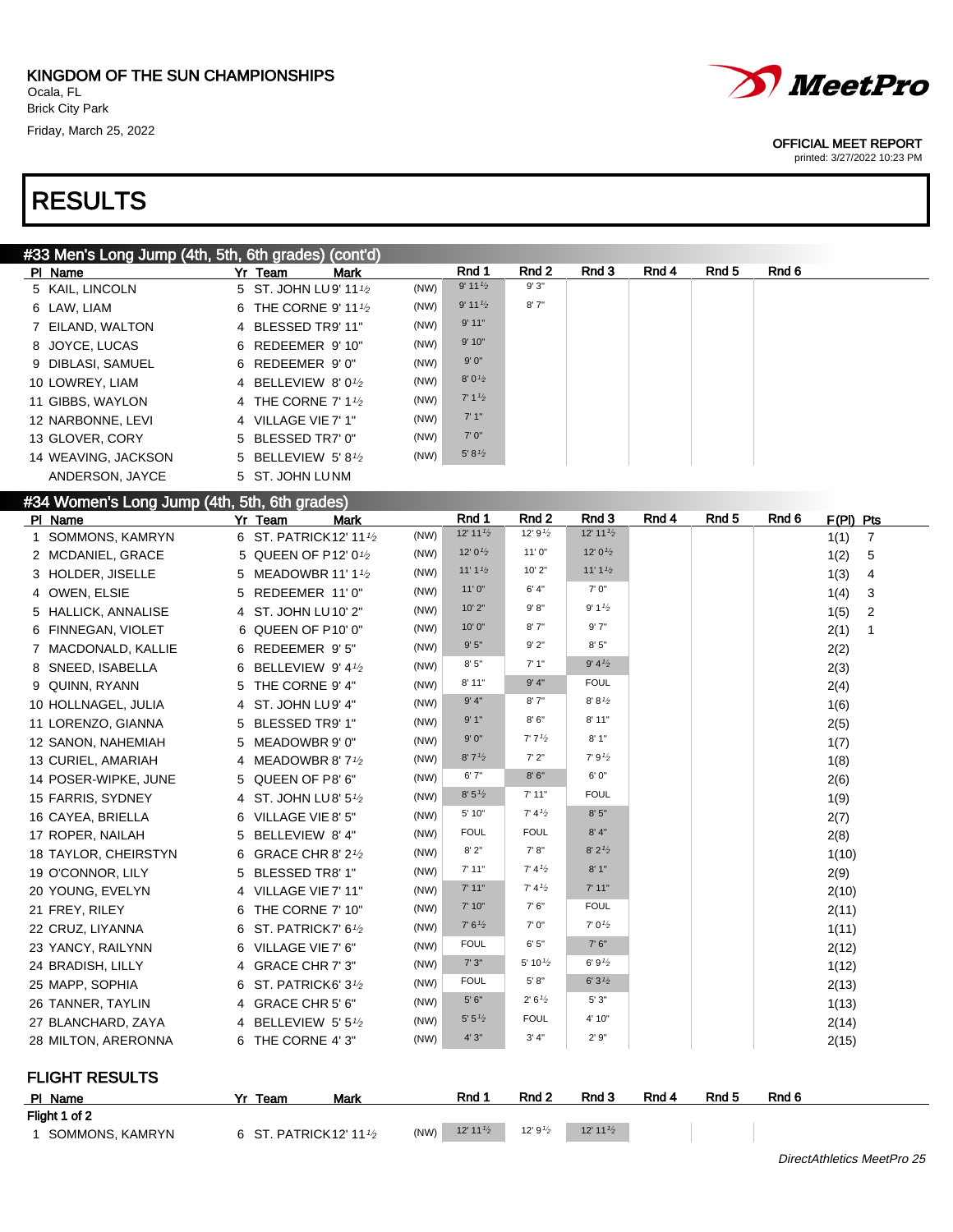

#### OFFICIAL MEET REPORT

printed: 3/27/2022 10:23 PM

| #34 Women's Long Jump (4th, 5th, 6th grades) (cont'd) |                                             |      |                     |                     |                                  |       |       |       |
|-------------------------------------------------------|---------------------------------------------|------|---------------------|---------------------|----------------------------------|-------|-------|-------|
| PI Name                                               | Yr Team<br><b>Mark</b>                      |      | Rnd 1               | Rnd <sub>2</sub>    | Rnd 3                            | Rnd 4 | Rnd 5 | Rnd 6 |
| 2 MCDANIEL, GRACE                                     | 5 QUEEN OF P12' 01/2                        | (NW) | 12' 0 $\frac{1}{2}$ | 11'0''              | 12' $0\frac{1}{2}$               |       |       |       |
| 3 HOLDER, JISELLE                                     | 5 MEADOWBR 11' 11/2                         | (NW) | 11'1'2              | 10'2"               | 11'1'2                           |       |       |       |
| 4 OWEN, ELSIE                                         | 5 REDEEMER 11'0"                            | (NW) | 11'0''              | 6' 4''              | 7'0''                            |       |       |       |
| 5 HALLICK, ANNALISE                                   | 4 ST. JOHN LU 10' 2"                        | (NW) | 10'2"               | 9' 8''              | 9' 1 <sup>1</sup> / <sub>2</sub> |       |       |       |
| 6 HOLLNAGEL, JULIA                                    | 4 ST. JOHN LU9' 4"                          | (NW) | 9' 4"               | 8'7''               | 8' 8'2                           |       |       |       |
| 7 SANON, NAHEMIAH                                     | 5 MEADOWBR 9' 0"                            | (NW) | $9'0"$              | 7'7'' <sub>2</sub>  | 8'1"                             |       |       |       |
| 8 CURIEL, AMARIAH                                     | 4 MEADOWBR 8' 7 <sup>1</sup> / <sub>2</sub> | (NW) | 8'7'2               | 7'2"                | 7'9'2                            |       |       |       |
| 9 FARRIS, SYDNEY                                      | 4 ST. JOHN LU8' 51/2                        | (NW) | 8' 5'2'             | 7'11"               | <b>FOUL</b>                      |       |       |       |
| 10 TAYLOR, CHEIRSTYN                                  | 6 GRACE CHR 8' 2 <sup>1</sup> /2            | (NW) | 8'2"                | 7' 8"               | 8' 2'2                           |       |       |       |
| 11 CRUZ, LIYANNA                                      | 6 ST. PATRICK7' 6 <sup>1</sup> 2            | (NW) | 7' 6'2              | 7' 0"               | $7'0\frac{1}{2}$                 |       |       |       |
| 12 BRADISH, LILLY                                     | 4 GRACE CHR 7' 3"                           | (NW) | 7'3''               | 5' 10 $\frac{1}{2}$ | 6'9'2                            |       |       |       |
| 13 TANNER, TAYLIN                                     | 4 GRACE CHR 5' 6"                           | (NW) | $5'6"$              | 2' 6'2              | 5'3''                            |       |       |       |
| Flight 2 of 2                                         |                                             |      |                     |                     |                                  |       |       |       |
| 1 FINNEGAN, VIOLET                                    | 6 QUEEN OF P10' 0"                          | (NW) | 10'0"               | 8'7''               | 9'7''                            |       |       |       |
| 2 MACDONALD, KALLIE                                   | 6 REDEEMER 9'5"                             | (NW) | 9'5''               | 9'2"                | 8'5''                            |       |       |       |
| 3 SNEED, ISABELLA                                     | 6 BELLEVIEW 9' 41/2                         | (NW) | 8'5''               | 7'1''               | 9' 4'2                           |       |       |       |
| 4 QUINN, RYANN                                        | 5 THE CORNE 9' 4"                           | (NW) | 8'11"               | 9' 4''              | <b>FOUL</b>                      |       |       |       |
| 5 LORENZO, GIANNA                                     | 5 BLESSED TR9' 1"                           | (NW) | 9'1"                | 8'6''               | 8' 11"                           |       |       |       |
| 6 POSER-WIPKE, JUNE                                   | 5 QUEEN OF P8' 6"                           | (NW) | 6'7''               | 8'6''               | 6' 0"                            |       |       |       |
| 7 CAYEA, BRIELLA                                      | 6 VILLAGE VIE 8' 5"                         | (NW) | 5' 10"              | 7' 4'2              | 8'5"                             |       |       |       |
| 8 ROPER, NAILAH                                       | 5 BELLEVIEW 8' 4"                           | (NW) | <b>FOUL</b>         | <b>FOUL</b>         | 8' 4"                            |       |       |       |
| 9 O'CONNOR, LILY                                      | 5 BLESSED TR8' 1"                           | (NW) | 7'11"               | 7' 4'2              | 8'1"                             |       |       |       |
| 10 YOUNG, EVELYN                                      | 4 VILLAGE VIE 7' 11"                        | (NW) | 7' 11"              | 7' 4'2              | 7'11"                            |       |       |       |
| 11 FREY, RILEY                                        | 6 THE CORNE 7' 10"                          | (NW) | 7' 10"              | 7'6''               | <b>FOUL</b>                      |       |       |       |
| 12 YANCY, RAILYNN                                     | 6 VILLAGE VIE 7' 6"                         | (NW) | <b>FOUL</b>         | 6'5''               | 7'6''                            |       |       |       |
| 13 MAPP, SOPHIA                                       | 6 ST. PATRICK6' 3 <sup>1</sup> /2           | (NW) | <b>FOUL</b>         | 5' 8''              | 6'3'2                            |       |       |       |
| 14 BLANCHARD, ZAYA                                    | 4 BELLEVIEW 5'51/2                          | (NW) | 5' 5'2              | <b>FOUL</b>         | 4' 10"                           |       |       |       |
| 15 MILTON, ARERONNA                                   | 6 THE CORNE 4'3"                            | (NW) | 4'3''               | 3' 4''              | 2'9''                            |       |       |       |

### #35 Men's Long Jump (7th & 8th grades)

| PI Name                                          | Yr Team<br><b>Mark</b>                         |      | Rnd 1                 | Rnd 2       | Rnd 3                 | Rnd 4 | Rnd 5 | Rnd 6 | $F(PI)$ Pts |                |
|--------------------------------------------------|------------------------------------------------|------|-----------------------|-------------|-----------------------|-------|-------|-------|-------------|----------------|
| 1 PAIGE, BRIAN                                   | 8 MEADOWBR 15' 2 <sup>1</sup> / <sub>2</sub>   | (NW) | $15'$ 2 $\frac{1}{2}$ | <b>FOUL</b> | 14' 4"                |       |       |       | 1(1)        | -7             |
| 2 RUDMAN, BRIAN                                  | 8 THE CORNE 14' 8"                             | (NW) | 14' 8''               | 14' 5"      | 13' 10"               |       |       |       | 1(2)        | 5              |
| 3 TRAN, QUAN                                     | 8 QUEEN OF P14' 0"                             | (NW) | 14' 0"                | <b>FOUL</b> | <b>FOUL</b>           |       |       |       | 1(3)        | -4             |
| 4 LARIZ-MCDANIEL, CHRISTIAN 7 QUEEN OF P13' 51/2 |                                                | (NW) | 13'5'' <sub>2</sub>   | 13'3'2      | 13' $1\frac{1}{2}$    |       |       |       | 1(4)        | -3             |
| 5 JONES, ISAAC                                   | 8 ST. JOHN LU13' 41/2                          | (NW) | 13' $4\frac{1}{2}$    | 12'7''      | 12' $3\frac{1}{2}$    |       |       |       | 1(5)        | $\overline{2}$ |
| 6 ANDROLEVICH, AYDEN                             | 8 ST. PATRICK12' 2 <sup>1</sup> / <sub>2</sub> | (NW) | 12'2'2'               | 12'0''      | 11' 7 $\frac{1}{2}$   |       |       |       | 1(6)        |                |
| 7 LILES, CASH                                    | 7 ST. JOHN LU12' 2"                            | (NW) | 12'2''                | <b>FOUL</b> | 11'11"                |       |       |       | 1(7)        |                |
| 8 JAMES, JOSHUA                                  | 8 ST. PATRICK12' 0"                            | (NW) | 12' 0"                | 11'5''      | 9'1"                  |       |       |       | 1(8)        |                |
| 9 STEPP, GABRIEL                                 | 7 BELLEVIEW 11'8"                              | (NW) | 11' 8''               | 9'11"       | $8'$ 11 $\frac{1}{2}$ |       |       |       | 2(1)        |                |
| 10 BOSKO, WILL                                   | 7 ST. PATRICK11'7"                             | (NW) | 11'7''                | 11'6''      | 11' 0 $\frac{1}{2}$   |       |       |       | 2(2)        |                |
| 11 ROSS, ZACHARY                                 | 7 MEADOWBR 11'6 $1/2$                          | (NW) | 11'6'2                | 10' 4"      | 10'6"                 |       |       |       | 1(9)        |                |
| 12 FARRIS, NOLAN                                 | 7 ST. JOHN LU11' 5"                            | (NW) | 11'5''                | 10'9"       | 10' 9"                |       |       |       | 1(10)       |                |
| 13 JOHNSON, JOSHUA                               | 8 REDEEMER 11'3"                               | (NW) | 11'3''                | <b>FOUL</b> | 9'6'2                 |       |       |       | 2(3)        |                |
| 14 NUNEZ, MICHAEL                                | 8 BLESSED TR10' 0"                             | (NW) | 10'0"                 | 9'1"        | <b>FOUL</b>           |       |       |       | 2(4)        |                |
| 15 MCCOMISKIE, OLIVER                            | 7 THE CORNE 9' $9\frac{1}{2}$                  | (NW) | 9' 9'2                | 9'6''       | 9'5"                  |       |       |       | 2(5)        |                |
| 16 FARMER, JOSHUA                                | 8 VILLAGE VIE 9' 7 <sup>1</sup> /2             | (NW) | 9'7'2                 | 9'0''       | 9'2"                  |       |       |       | 2(6)        |                |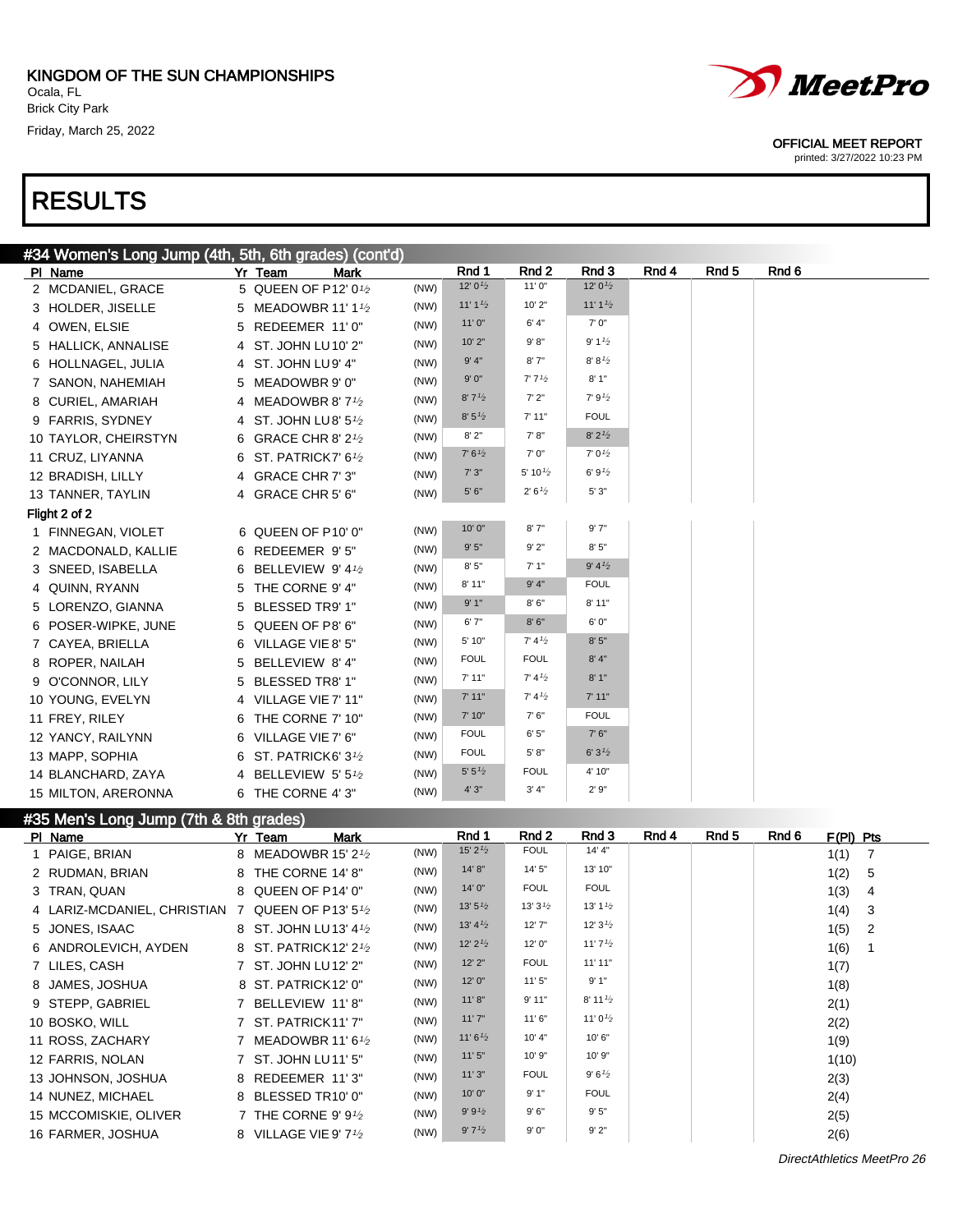# MeetPro

#### OFFICIAL MEET REPORT

printed: 3/27/2022 10:23 PM

# RESULTS

| #35 Men's Long Jump (7th & 8th grades) (cont'd) |  |                        |      |             |                    |             |       |       |       |             |
|-------------------------------------------------|--|------------------------|------|-------------|--------------------|-------------|-------|-------|-------|-------------|
| PI Name                                         |  | <b>Mark</b><br>Yr Team |      | Rnd 1       | Rnd 2              | Rnd 3       | Rnd 4 | Rnd 5 | Rnd 6 | $F(PI)$ Pts |
| 17 MEEKS, JAYDEN                                |  | 7 VILLAGE VIE 9' 6"    | (NW) | 9'6''       | <b>FOUL</b>        | <b>FOUL</b> |       |       |       | 2(7)        |
| 18 VON ROSENBURG, MARKUS                        |  | 8 THE CORNE 9' 5"      | (NW) | 9'5''       | <b>FOUL</b>        | 8' 10"      |       |       |       | 2(8)        |
| 19 THOMAS, ASHER                                |  | 8 REDEEMER 9'0"        | (NW) | 9'0''       | $7' 10\frac{1}{2}$ | 6'11"       |       |       |       | 1(11)       |
| 20 BYERS, TAYLOR                                |  | 7 VILLAGE VIE 8' 11"   | (NW) | 8'11"       | 8' 4''             | <b>FOUL</b> |       |       |       | 2(9)        |
| 21 MUNSON, CHASE                                |  | 7 QUEEN OF P8' 1"      | (NW) | 8'1"        | <b>FOUL</b>        | 6' 10"      |       |       |       | 1(12)       |
| CLEMENTE, SEBASTIAN                             |  | 8 BLESSED TRNM         |      | <b>FOUL</b> | <b>FOUL</b>        | <b>FOUL</b> |       |       |       | 2           |
|                                                 |  |                        |      |             |                    |             |       |       |       |             |

### FLIGHT RESULTS

| PI Name                       |   | Yr Team<br><b>Mark</b>                       |      | Rnd 1               | Rnd 2                             | Rnd 3                 | Rnd 4 | Rnd 5 | Rnd 6 |
|-------------------------------|---|----------------------------------------------|------|---------------------|-----------------------------------|-----------------------|-------|-------|-------|
| Flight 1 of 2                 |   |                                              |      |                     |                                   |                       |       |       |       |
| 1 PAIGE, BRIAN                |   | 8 MEADOWBR 15' 2 <sup>1</sup> / <sub>2</sub> | (NW) | 15' $2\frac{1}{2}$  | <b>FOUL</b>                       | 14' 4''               |       |       |       |
| 2 RUDMAN, BRIAN               | 8 | THE CORNE 14' 8"                             | (NW) | 14' 8"              | 14' 5"                            | 13' 10"               |       |       |       |
| 3 TRAN, QUAN                  |   | 8 QUEEN OF P14' 0"                           | (NW) | 14' 0"              | <b>FOUL</b>                       | <b>FOUL</b>           |       |       |       |
| 4 LARIZ-MCDANIEL, CHRISTIAN 7 |   | QUEEN OF P13' 51/2                           | (NW) | 13'5'' <sub>2</sub> | 13'3'2                            | 13' 1 $\frac{1}{2}$   |       |       |       |
| 5 JONES, ISAAC                |   | 8 ST. JOHN LU13' 41/2                        | (NW) | 13' 4'2             | 12'7''                            | 12' $3\frac{1}{2}$    |       |       |       |
| 6 ANDROLEVICH, AYDEN          |   | 8 ST. PATRICK12' 21/2                        | (NW) | $12'$ $2'$          | 12' 0"                            | 11'7'2                |       |       |       |
| 7 LILES, CASH                 |   | 7 ST. JOHN LU12' 2"                          | (NW) | $12'$ $2"$          | <b>FOUL</b>                       | 11'11"                |       |       |       |
| 8 JAMES, JOSHUA               |   | 8 ST. PATRICK12' 0"                          | (NW) | 12' 0"              | 11'5''                            | 9'1"                  |       |       |       |
| 9 ROSS, ZACHARY               | 7 | MEADOWBR 11' 6 $1/2$                         | (NW) | 11'6'' <sub>2</sub> | 10' 4"                            | 10'6"                 |       |       |       |
| 10 FARRIS, NOLAN              |   | 7 ST. JOHN LU11' 5"                          | (NW) | 11'5''              | 10' 9"                            | 10' 9"                |       |       |       |
| 11 THOMAS, ASHER              |   | 8 REDEEMER 9'0"                              | (NW) | 9'0''               | 7' 10 <sup>1</sup> / <sub>2</sub> | 6'11"                 |       |       |       |
| 12 MUNSON, CHASE              |   | 7 QUEEN OF P8' 1"                            | (NW) | 8'1''               | <b>FOUL</b>                       | 6' 10"                |       |       |       |
| Flight 2 of 2                 |   |                                              |      |                     |                                   |                       |       |       |       |
| 1 STEPP, GABRIEL              |   | 7 BELLEVIEW 11'8"                            | (NW) | 11' 8''             | 9'11"                             | $8'$ 11 $\frac{1}{2}$ |       |       |       |
| 2 BOSKO, WILL                 |   | 7 ST. PATRICK11'7"                           | (NW) | 11'7''              | 11'6''                            | 11' 0 $\frac{1}{2}$   |       |       |       |
| 3 JOHNSON, JOSHUA             |   | 8 REDEEMER 11'3"                             | (NW) | 11'3''              | <b>FOUL</b>                       | 9'6'2                 |       |       |       |
| 4 NUNEZ, MICHAEL              |   | 8 BLESSED TR10' 0"                           | (NW) | 10'0"               | 9'1"                              | <b>FOUL</b>           |       |       |       |
| 5 MCCOMISKIE, OLIVER          |   | 7 THE CORNE 9' 91/2                          | (NW) | 9' 9'2              | 9'6''                             | 9'5"                  |       |       |       |
| 6 FARMER, JOSHUA              |   | 8 VILLAGE VIE 9' 71/2                        | (NW) | 9'7'2               | 9'0''                             | 9'2"                  |       |       |       |
| 7 MEEKS, JAYDEN               |   | 7 VILLAGE VIE 9' 6"                          | (NW) | 9'6''               | <b>FOUL</b>                       | <b>FOUL</b>           |       |       |       |
| 8 VON ROSENBURG, MARKUS       |   | 8 THE CORNE 9' 5"                            | (NW) | 9'5''               | <b>FOUL</b>                       | 8' 10"                |       |       |       |
| 9 BYERS, TAYLOR               |   | 7 VILLAGE VIE 8' 11"                         | (NW) | 8'11"               | 8' 4''                            | <b>FOUL</b>           |       |       |       |
| CLEMENTE, SEBASTIAN           |   | 8 BLESSED TRNM                               |      | <b>FOUL</b>         | <b>FOUL</b>                       | <b>FOUL</b>           |       |       |       |
|                               |   |                                              |      |                     |                                   |                       |       |       |       |

### #36 Women's Long Jump (7th & 8th grades)

| PI Name             |                          | Yr Team               | <b>Mark</b> |      | Rnd 1   | Rnd 2       | Rnd 3       | Rnd 4 | Rnd 5 | Rnd 6 | $F(PI)$ Pts |                            |
|---------------------|--------------------------|-----------------------|-------------|------|---------|-------------|-------------|-------|-------|-------|-------------|----------------------------|
| 1 SMITH, GAVEENA    |                          | 7 GRACE CHR 13' 3"    |             | (NW) | 13'3''  | 12' 8''     | 12' 9"      |       |       |       | 1(1)        |                            |
| 2 WALKER, NICOLETTE |                          | 7 THE CORNE 12' 7"    |             | (NW) | 12'7''  | 12'7''      | 12' 6''     |       |       |       | 1(2)        | - 5                        |
| 3 HERNAN, BROOKE    |                          | 8 ST. JOHN LU11' 9"   |             | (NW) | 11'5''  | 11'5''      | 11'9''      |       |       |       | 1(3)        | -4                         |
| 4 DEY. ALLIE        |                          | 8 QUEEN OF P11' 2"    |             | (NW) | 11'2"   | 8'1''       | 9' 8"       |       |       |       | 1(4)        | $_{3}$                     |
| 5 BALDEO, SAVITRIE  |                          | 8 VILLAGE VIE 10' 11" |             | (NW) | 10' 11" | 10' 11"     | <b>FOUL</b> |       |       |       | 1(5)        | $\overline{\phantom{0}}^2$ |
|                     | 6 AMARIS SILVA, ISABELLA | 8 QUEEN OF P10' 9"    |             | (NW) | 10'9''  | <b>FOUL</b> | 10'9''      |       |       |       | 2(1)        |                            |
| 7 ASENCION, LUNA    |                          | 7 ST. JOHN LU10' 8"   |             | (NW) | 10' 8'' | <b>FOUL</b> | 10' 8''     |       |       |       | 2(2)        |                            |
|                     | 8 GOODNIGHT, AVERYONNA   | 7 THE CORNE 10' 5"    |             | (NW) | 10'5''  | 10'5"       | 9'6''       |       |       |       | 2(3)        |                            |
| 9 VELAZQUEZ, SOLEIL |                          | 8 VILLAGE VIE 10' 4"  |             | (NW) | 10' 4"  | 10'1"       | 10'3"       |       |       |       | 1(6)        |                            |
| 10 BEASER, REESE    |                          | 8 ST. JOHN LU10' 2"   |             | (NW) | 10'2"   | 10'2"       | 10'0"       |       |       |       | 2(4)        |                            |
|                     | 11 LAIZ. LLANIRA JUANITA | 8 THE CORNE 10' 0"    |             | (NW) | 10'0''  | 10'0''      | 9'5"        |       |       |       | 2(5)        |                            |

DirectAthletics MeetPro 27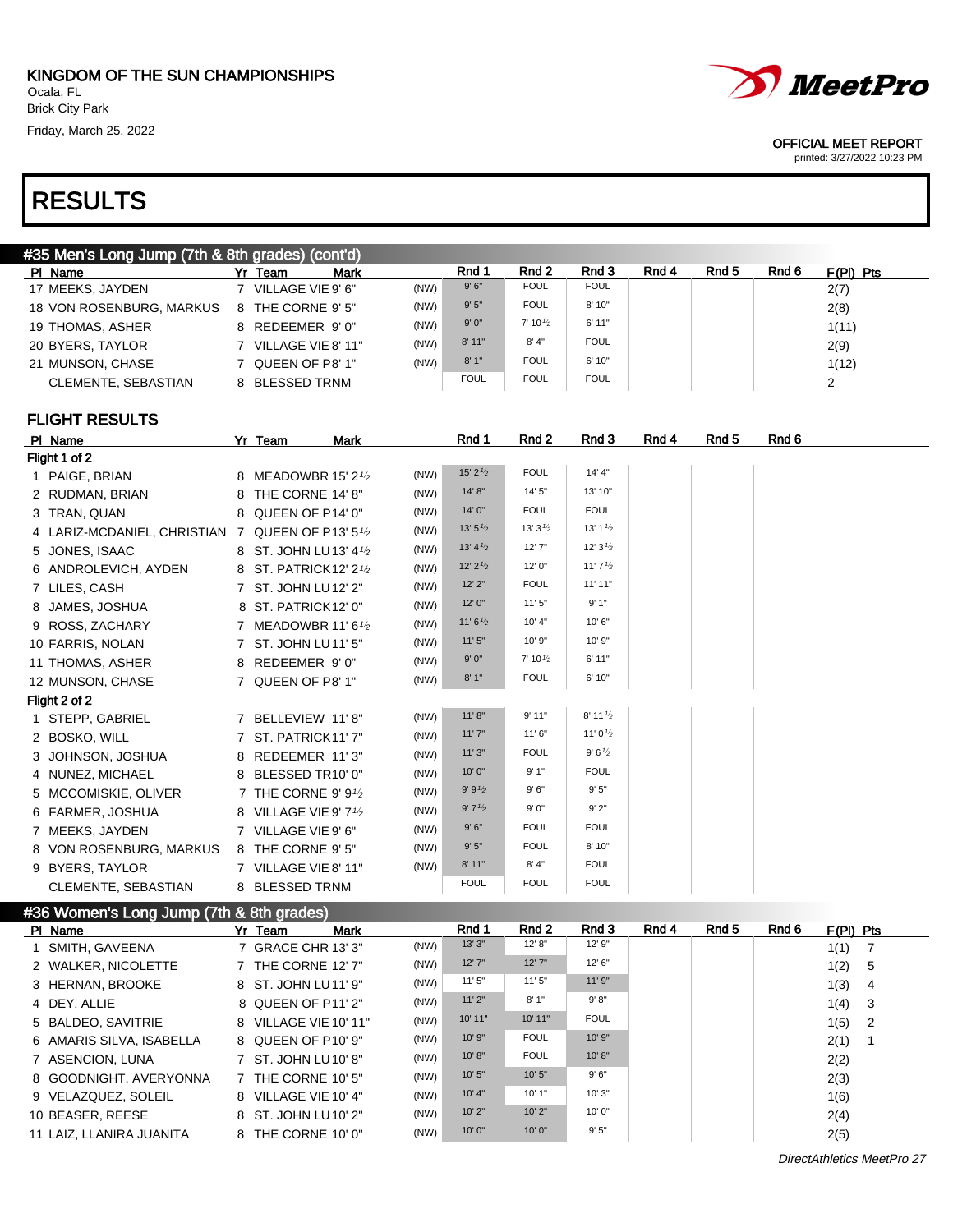6 RULLAN-O'BRIEN, MICHAEL 5 THE CORNE 19' 91/2

# RESULTS



#### OFFICIAL MEET REPORT

printed: 3/27/2022 10:23 PM

| #36 Women's Long Jump (7th & 8th grades) (cont'd) |                        |                           |             |                       |       |                    |       |       |       |                |
|---------------------------------------------------|------------------------|---------------------------|-------------|-----------------------|-------|--------------------|-------|-------|-------|----------------|
| PI Name                                           | Yr Team<br>Mark        |                           | Rnd 1       | Rnd 2                 |       | Rnd 3              | Rnd 4 | Rnd 5 | Rnd 6 | $F(PI)$ Pts    |
| 12 CUPIT, KARLY                                   | 8 BLESSED TR9' 9"      | (NW)                      | $9'$ $9"$   | $9'$ $9"$             |       | $9'3"$             |       |       |       | 1(7)           |
| 13 WHISLER, AUDREY                                | 8 QUEEN OF P9' 81/2    | (NW)                      | 9' 8'2      | 9'6'2                 |       | 9' 8'2             |       |       |       | 2(6)           |
| 14 BILLINGS, TABITHA                              | 8 ST. PATRICK9' 3"     | (NW)                      | 9'3"        | 9'2"                  |       | 8'11"              |       |       |       | 1(8)           |
| 15 GRIFFIN, AMALIA                                | 7 ST. PATRICK9' 0"     | (NW)                      | 9'0''       | 8' 11"                |       | 9'0''              |       |       |       | 1(9)           |
| 16 BATEMAN, EMBER                                 | 6 BLESSED TR8' 0"      | (NW)                      | 8'0''       | 8'0''                 |       | <b>FOUL</b>        |       |       |       | 2(7)           |
| 17 REYES, HANNAH                                  | 8 VILLAGE VIE 7' 5"    | (NW)                      | 7'5''       | <b>FOUL</b>           |       | 7'2"               |       |       |       | 2(8)           |
| 18 GUYTON, ZYNIA                                  | 7 BELLEVIEW 7' 41/2    | (NW)                      | 7' 4'2      | 7' 4'2                |       | 7' 1'2             |       |       |       | 2(9)           |
| 19 WILEY, KAYLONI                                 | 6 GRACE CHR 6' 1"      | (NW)                      | 6'1"        | 5' 9"                 |       | 6'1"               |       |       |       | 1(10)          |
| 20 SOUTHARD, LYLA-FAY                             | 7 BELLEVIEW 3' 9"      | (NW)                      | 3'9''       | 3'2"                  |       | 3'9''              |       |       |       | 2(10)          |
| OGLESBY, ALAINA                                   | 7 GRACE CHR NM         |                           | <b>FOUL</b> | <b>FOUL</b>           |       | <b>FOUL</b>        |       |       |       | 1              |
| O'FARRELL, MARGARET                               | 7 BLESSED TRNM         |                           | <b>FOUL</b> | <b>FOUL</b>           |       | <b>FOUL</b>        |       |       |       | 2              |
|                                                   |                        |                           |             |                       |       |                    |       |       |       |                |
| <b>FLIGHT RESULTS</b>                             |                        |                           |             |                       |       |                    |       |       |       |                |
| PI Name                                           | Yr Team<br><b>Mark</b> |                           | Rnd 1       | Rnd 2                 |       | Rnd 3              | Rnd 4 | Rnd 5 | Rnd 6 |                |
| Flight 1 of 2                                     |                        |                           |             |                       |       |                    |       |       |       |                |
| 1 SMITH, GAVEENA                                  | 7 GRACE CHR 13' 3"     | (NW)                      | 13' 3"      | 12' 8"                |       | 12' 9"             |       |       |       |                |
| 2 WALKER, NICOLETTE                               | 7 THE CORNE 12' 7"     | (NW)                      | 12' 7"      | 12'7''                |       | 12' 6"             |       |       |       |                |
| 3 HERNAN, BROOKE                                  | 8 ST. JOHN LU11' 9"    | (NW)                      | 11'5"       | 11'5''                |       | 11' 9"             |       |       |       |                |
| 4 DEY, ALLIE                                      | 8 QUEEN OF P11' 2"     | (NW)                      | 11'2"       | 8'1''                 |       | 9' 8''             |       |       |       |                |
| 5 BALDEO, SAVITRIE                                | 8 VILLAGE VIE 10' 11"  | (NW)                      | 10' 11"     | 10' 11"               |       | <b>FOUL</b>        |       |       |       |                |
| 6 VELAZQUEZ, SOLEIL                               | 8 VILLAGE VIE 10' 4"   | (NW)                      | $10'$ 4"    | 10'1"                 |       | 10' 3"             |       |       |       |                |
| 7 CUPIT, KARLY                                    | 8 BLESSED TR9' 9"      | (NW)                      | 9'9''       | 9' 9''                |       | 9'3"               |       |       |       |                |
| 8 BILLINGS, TABITHA                               | 8 ST. PATRICK9' 3"     | (NW)                      | 9'3"        | 9'2"                  |       | 8' 11"             |       |       |       |                |
|                                                   |                        | (NW)                      | 9'0''       | 8'11"                 |       | 9'0''              |       |       |       |                |
| 9 GRIFFIN, AMALIA                                 | 7 ST. PATRICK9' 0"     | (NW)                      | 6'1"        | 5' 9"                 |       | 6'1"               |       |       |       |                |
| 10 WILEY, KAYLONI                                 | 6 GRACE CHR 6' 1"      |                           | <b>FOUL</b> | <b>FOUL</b>           |       | <b>FOUL</b>        |       |       |       |                |
| OGLESBY, ALAINA                                   | 7 GRACE CHR NM         |                           |             |                       |       |                    |       |       |       |                |
| Flight 2 of 2                                     |                        | (NW)                      | 10' 9"      | <b>FOUL</b>           |       | 10' 9"             |       |       |       |                |
| 1 AMARIS SILVA, ISABELLA                          | 8 QUEEN OF P10' 9"     | (NW)                      | 10' 8"      | <b>FOUL</b>           |       | 10' 8"             |       |       |       |                |
| 2 ASENCION, LUNA                                  | 7 ST. JOHN LU10' 8"    |                           | 10'5''      | 10'5"                 |       | 9'6''              |       |       |       |                |
| 3 GOODNIGHT, AVERYONNA                            | 7 THE CORNE 10' 5"     | (NW)                      | 10'2"       | 10'2"                 |       | 10' 0"             |       |       |       |                |
| 4 BEASER, REESE                                   | 8 ST. JOHN LU10' 2"    | (NW)                      | 10' 0"      | 10'0''                |       | 9'5"               |       |       |       |                |
| 5 LAIZ, LLANIRA JUANITA                           | 8 THE CORNE 10' 0"     | (NW)                      | 9' 8'2      | 9'6'2                 |       | 9' 8'2             |       |       |       |                |
| 6 WHISLER, AUDREY                                 | 8 QUEEN OF P9' 81/2    | (NW)                      |             | 8'0''                 |       | <b>FOUL</b>        |       |       |       |                |
| 7 BATEMAN, EMBER                                  | 6 BLESSED TR8' 0"      | (NW)                      | 8'0''       |                       |       | 7'2"               |       |       |       |                |
| 8 REYES, HANNAH                                   | 8 VILLAGE VIE 7' 5"    | (NW)                      | 7'5''       | <b>FOUL</b><br>7' 4'2 |       |                    |       |       |       |                |
| 9 GUYTON, ZYNIA                                   | 7 BELLEVIEW 7'41/2     | (NW)                      | 7' 4'2      |                       |       | 7' 1' <sub>2</sub> |       |       |       |                |
| 10 SOUTHARD, LYLA-FAY                             | 7 BELLEVIEW 3'9"       | (NW)                      | 3'9''       | 3'2"                  |       | $3' 9''$           |       |       |       |                |
| O'FARRELL, MARGARET                               | 7 BLESSED TRNM         |                           | <b>FOUL</b> | <b>FOUL</b>           |       | <b>FOUL</b>        |       |       |       |                |
| #37 Men's Shot Put (4th, 5th, 6th grades)         |                        |                           |             |                       |       |                    |       |       |       |                |
| PI Name                                           | Yr Team<br>Mark        | Rnd 1                     |             | Rnd 2                 | Rnd 3 | Rnd 4              | Rnd 5 | Rnd 6 |       | $F(PI)$ Pts    |
| 1 WILLIAMS, ISAAC                                 | 5 REDEEMER 24' 7"      | 24' 7"                    |             |                       |       |                    |       |       |       | 1(1) 7         |
| 2 YEST, ALEX                                      | 5 REDEEMER 24' 21/2    | $24'$ $2'$ / <sub>2</sub> |             |                       |       |                    |       |       | 1(2)  | 5              |
| 3 ELDER, DYLAN                                    | 6 QUEEN OF P24' 1"     | 24' 1"                    |             |                       |       |                    |       |       | 1(3)  | $\overline{4}$ |
| 4 SANTAMARINA, ANDRES "AJ"                        | 6 QUEEN OF P22' 6"     | 22' 6"                    |             |                       |       |                    |       |       | 1(4)  | 3              |
| 5 JONES, RESHARD                                  | 5 MEADOWBR 20' 6"      | 20' 6"                    |             |                       |       |                    |       |       | 1(5)  | $\overline{2}$ |
| 6 RULLAN-O'BRIEN MICHAEL 5 THE CORNE 19'91/2      |                        | 19' $9^{1/2}$             |             |                       |       |                    |       |       | 1(6)  |                |

 $19'9'2$  19'  $1(6)$  1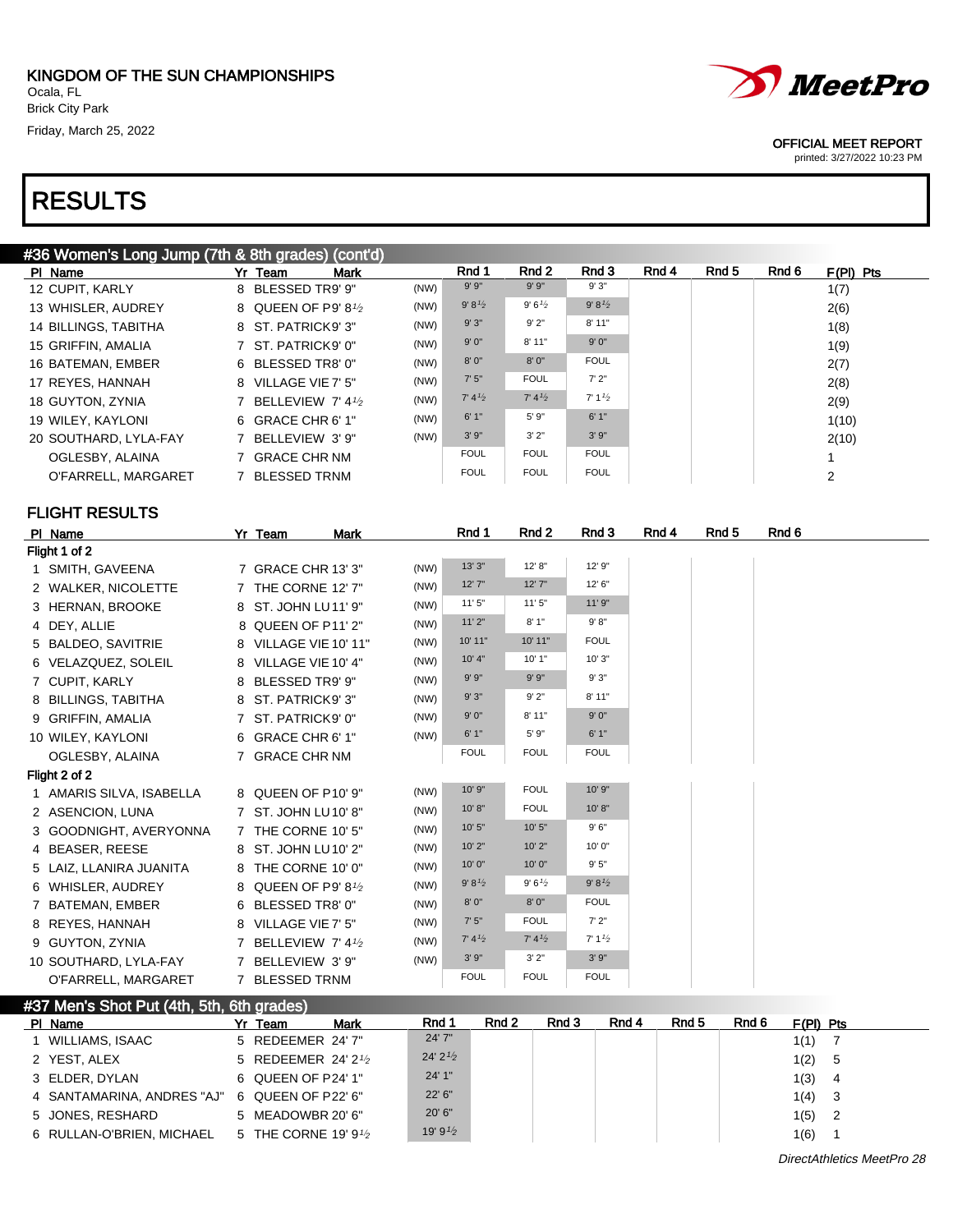| #37 Men's Shot Put (4th, 5th, 6th grades) (cont'd) |  |  |
|----------------------------------------------------|--|--|



#### OFFICIAL MEET REPORT

printed: 3/27/2022 10:23 PM

| #37 Men's Shot Put (4th, 5th, 6th grades) (cont'd) |                                   |                     |       |       |       |       |       |             |
|----------------------------------------------------|-----------------------------------|---------------------|-------|-------|-------|-------|-------|-------------|
| PI Name                                            | Mark<br>Yr Team                   | Rnd 1               | Rnd 2 | Rnd 3 | Rnd 4 | Rnd 5 | Rnd 6 | $F(PI)$ Pts |
| 7 BURKE, SHANE                                     | 6 BELLEVIEW 19'3"                 | 19' 3"              |       |       |       |       |       | 1(7)        |
| 8 KLODELL, COLLIN                                  | 6 QUEEN OF P18'7"                 | 18'7''              |       |       |       |       |       | 1(8)        |
| 9 THOMAS, JOHN                                     | 5 BLESSED TR17' 11/2              | 17' $1\frac{1}{2}$  |       |       |       |       |       | 2(1)        |
| 10 DONOHUE, LIAM                                   | 6 GRACE CHR 16' 7"                | 16'7''              |       |       |       |       |       | 2(2)        |
| 11 LEBREE, RYAN                                    | 5 VILLAGE VIE 16' 6"              | 16' 6''             |       |       |       |       |       | 1(9)        |
| 12 PEEPLES, AARON                                  | 4 BELLEVIEW 16'0"                 | 16'0''              |       |       |       |       |       | 2(3)        |
| 13 PALMER, NICHOLAS                                | 4 MEADOWBR 15' 11"                | 15' 11"             |       |       |       |       |       | 2(4)        |
| 14 WALKER, JACOB                                   | 4 MEADOWBR 15' 10"                | 15' 10"             |       |       |       |       |       | 2(5)        |
| 15 MCCOY, LIAM                                     | 6 ST. PATRICK 15' 9 $\frac{1}{2}$ | 15' 9 $\frac{1}{2}$ |       |       |       |       |       | 2(6)        |
| 16 IVERSON, RYAN                                   | 4 VILLAGE VIE 14' 8 $\frac{1}{2}$ | 14' 8 $\frac{1}{2}$ |       |       |       |       |       | 1(10)       |
| 17 GARCIA, ELIAS                                   | 6 ST. PATRICK13' 5"               | 13' 5"              |       |       |       |       |       | 1(11)       |
| 18 TOOMEY, CHRISTOPHER                             | 5 BLESSED TR12' 2"                | 12'2''              |       |       |       |       |       | 2(7)        |
| 19 THOMAS, OMARI                                   | 3 GRACE CHR 11' 6"                | 11'6''              |       |       |       |       |       | 2(8)        |
| 20 DOAK, HAYDEN                                    | 6 ST. PATRICK5' 3"                | 5'3''               |       |       |       |       |       | 2(9)        |
| ROSARIO, JORGE                                     | 5 GRACE CHR NM                    |                     |       |       |       |       |       | 2           |

| PI Name                                     | Yr Team                             | Mark | Rnd 1               | Rnd 2 | Rnd 3 | Rnd 4 | Rnd 5 | Rnd 6 |
|---------------------------------------------|-------------------------------------|------|---------------------|-------|-------|-------|-------|-------|
| Flight 1 of 2                               |                                     |      |                     |       |       |       |       |       |
| 1 WILLIAMS, ISAAC                           | 5 REDEEMER 24' 7"                   |      | 24' 7"              |       |       |       |       |       |
| 2 YEST, ALEX                                | 5 REDEEMER 24' 21/2                 |      | $24'$ 2 $1/2$       |       |       |       |       |       |
| 3 ELDER, DYLAN                              | 6 QUEEN OF P24' 1"                  |      | 24' 1"              |       |       |       |       |       |
| 4 SANTAMARINA, ANDRES "AJ"                  | 6 QUEEN OF P22' 6"                  |      | 22' 6"              |       |       |       |       |       |
| 5 JONES, RESHARD                            | 5 MEADOWBR 20' 6"                   |      | 20' 6"              |       |       |       |       |       |
| 6 RULLAN-O'BRIEN, MICHAEL                   | 5 THE CORNE 19' 91/2                |      | 19' 9 $\frac{1}{2}$ |       |       |       |       |       |
| 7 BURKE, SHANE                              | 6 BELLEVIEW 19'3"                   |      | 19' 3"              |       |       |       |       |       |
| 8 KLODELL, COLLIN                           | 6 QUEEN OF P18' 7"                  |      | 18'7''              |       |       |       |       |       |
| 9 LEBREE, RYAN                              | 5 VILLAGE VIE 16' 6"                |      | 16' 6"              |       |       |       |       |       |
| 10 IVERSON, RYAN                            | 4 VILLAGE VIE 14' 8 <sup>1</sup> /2 |      | 14' 8 $\frac{1}{2}$ |       |       |       |       |       |
| 11 GARCIA, ELIAS                            | 6 ST. PATRICK13' 5"                 |      | 13'5''              |       |       |       |       |       |
| Flight 2 of 2                               |                                     |      |                     |       |       |       |       |       |
| 1 THOMAS, JOHN                              | 5 BLESSED TR17' 11/2                |      | 17' $1\frac{1}{2}$  |       |       |       |       |       |
| 2 DONOHUE, LIAM                             | 6 GRACE CHR 16' 7"                  |      | 16'7''              |       |       |       |       |       |
| 3 PEEPLES, AARON                            | 4 BELLEVIEW 16'0"                   |      | 16'0''              |       |       |       |       |       |
| 4 PALMER, NICHOLAS                          | 4 MEADOWBR 15' 11"                  |      | 15' 11"             |       |       |       |       |       |
| 5 WALKER, JACOB                             | 4 MEADOWBR 15' 10"                  |      | 15' 10"             |       |       |       |       |       |
| 6 MCCOY, LIAM                               | 6 ST. PATRICK 15' 9 <sup>1</sup> /2 |      | 15' 9 $\frac{1}{2}$ |       |       |       |       |       |
| 7 TOOMEY, CHRISTOPHER                       | 5 BLESSED TR12' 2"                  |      | $12'$ $2"$          |       |       |       |       |       |
| 8 THOMAS, OMARI                             | 3 GRACE CHR 11' 6"                  |      | 11'6''              |       |       |       |       |       |
| 9 DOAK, HAYDEN                              | 6 ST. PATRICK5' 3"                  |      | 5'3''               |       |       |       |       |       |
| ROSARIO, JORGE                              | 5 GRACE CHR NM                      |      |                     |       |       |       |       |       |
| #38 Women's Shot Put (4th, 5th, 6th grades) |                                     |      |                     |       |       |       |       |       |

| PI Name             | Mark<br>Team       | Rnd 1  | Rnd <sub>2</sub> | Rnd 3               | Rnd 4 | Rnd <sub>5</sub> | Rnd 6 | $F(PI)$ Pts |
|---------------------|--------------------|--------|------------------|---------------------|-------|------------------|-------|-------------|
| ARNOLD, ABRIELLE    | 5 THE CORNE 25' 0" | 25' 0" | 24' 6"           | <b>FOUL</b>         |       |                  |       | 2(1)        |
| 2 SHEFFIELD, ALAYNA | 6 GRACE CHR 21' 7" | 21'7'' | 18'8"            | 20' 3 $\frac{1}{2}$ |       |                  |       | 2(2)        |
| 3 O'CONNOR, ROSE    | 5 BLESSED TR20' 9" | 20' 9" | 18'8"            | 17'5''              |       |                  |       | 1(1)<br>-4  |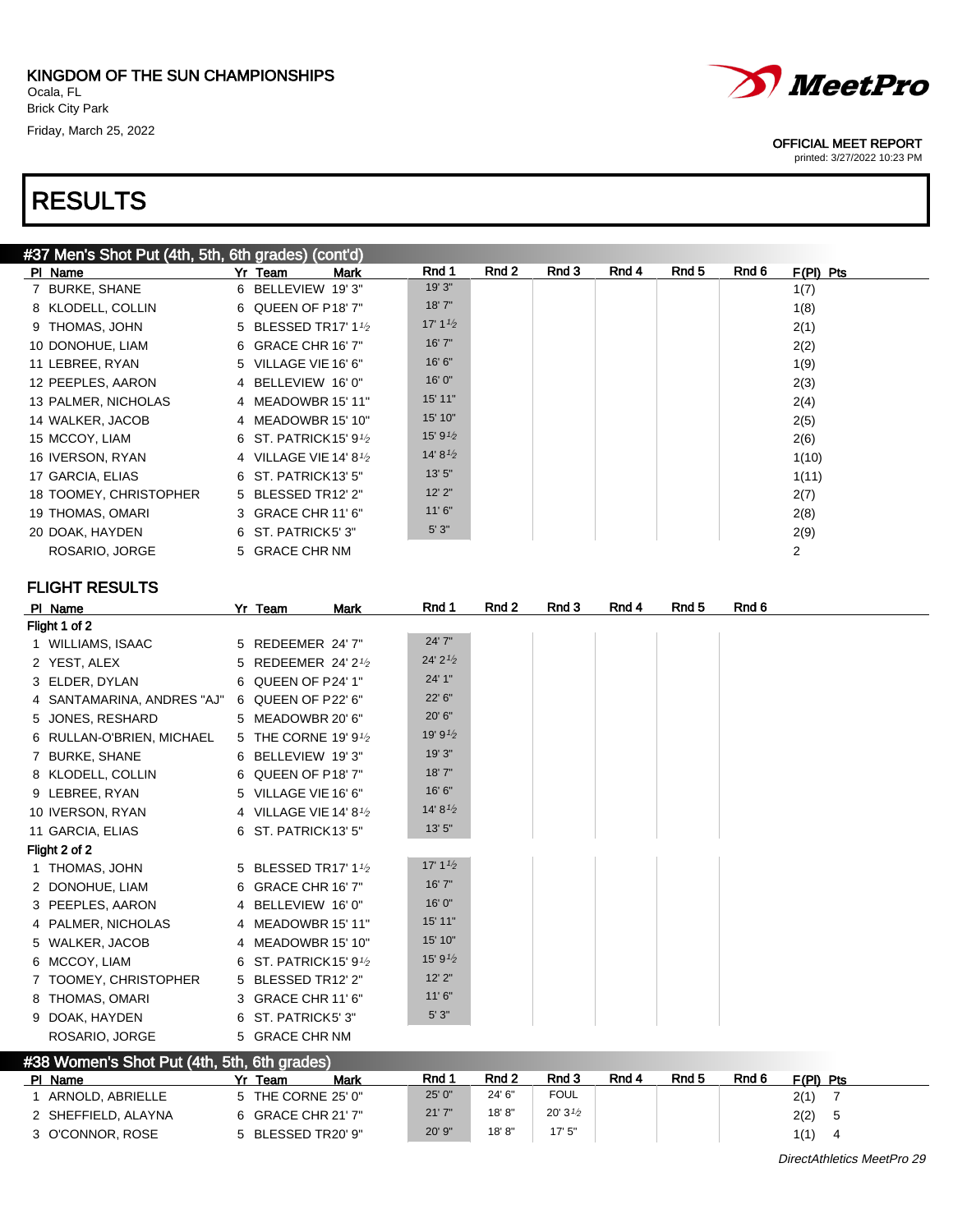#38 Women's Shot Put (4th, 5th, 6th grades) (cont'd)

# RESULTS



#### OFFICIAL MEET REPORT

printed: 3/27/2022 10:23 PM

| #38 Women's Shot Put (4th, 5th, 6th grades) (cont'd) |                                               |                     |                     |                                   |       |       |       |             |                |
|------------------------------------------------------|-----------------------------------------------|---------------------|---------------------|-----------------------------------|-------|-------|-------|-------------|----------------|
| PI Name                                              | Yr Team<br>Mark                               | Rnd 1               | Rnd 2               | Rnd 3                             | Rnd 4 | Rnd 5 | Rnd 6 | $F(PI)$ Pts |                |
| 4 BROWN, TENIJAH                                     | 6 MEADOWBR 20' 51/2                           | $20' 5\frac{1}{2}$  | 14' 9"              | 19' 10 $\frac{1}{2}$              |       |       |       | 1(2)        | $\mathbf{3}$   |
| 5 HAWK, ADDY                                         | 6 ST. PATRICK19' 10"                          | 19' 10"             | 8'6''               | 8'0''                             |       |       |       | 2(3)        | $\overline{2}$ |
| 6 SUAREZ, JAY                                        | 5 BLESSED TR19' 4"                            | 18' 9"              | 18' 1"              | 19' 4"                            |       |       |       | 2(4)        | 1              |
| 7 WILLIAMS, OLIVIA                                   | 5 QUEEN OF P19' 1"                            | 19' 1"              | 17' $7^{1/2}$       | 14' 9"                            |       |       |       | 1(3)        |                |
| 8 STUART, ALEXIS                                     | 6 GRACE CHR 18' 8 <sup>1</sup> / <sub>2</sub> | 18' 8 $\frac{1}{2}$ | 15'2"               | 15' $9^{1/2}$                     |       |       |       | 2(5)        |                |
| 9 SNEED, CALLIE                                      | 5 BELLEVIEW 17'8"                             | 17' 8''             | 15' 11"             | 16' $7\frac{1}{2}$                |       |       |       | 2(6)        |                |
| 10 KAIL, CHARLOTTE                                   | 5 ST. JOHN LU17' 61/2                         | 17' $6^{1/2}$       | 13'6''              | 16' 5"                            |       |       |       | 1(4)        |                |
| 11 GOODSON, AUDREY                                   | 5 ST. JOHN LU17' 5"                           | 17'5''              | 13'6''              | 16' $4\frac{1}{2}$                |       |       |       | 1(5)        |                |
| 12 MORALES, GENESIS                                  | 6 VILLAGE VIE 17' 41/2                        | 15' 8"              | 17' $2^{1/2}$       | 17' 4 <sup>1</sup> / <sub>2</sub> |       |       |       | 1(6)        |                |
| 13 DAVID, TONI                                       | 5 VILLAGE VIE 17' 41/2                        | 14' 9"              | 17' $4\frac{1}{2}$  | 16' 9"                            |       |       |       | 1(7)        |                |
| 14 HARTKOP, GABRIELLE                                | 6 THE CORNE 17' 2 <sup>1</sup> / <sub>2</sub> | $17'$ 2 $1/2$       | <b>FOUL</b>         | 17'2"                             |       |       |       | 2(7)        |                |
| 15 BRUMALE, JESSE                                    | 5 REDEEMER 16' 11"                            | 16' 8"              | 15'3''              | 16' 11"                           |       |       |       | 1(8)        |                |
| 16 ESPINAL, LIDIA CHANELLE                           | 6 QUEEN OF P16' 3"                            | 16' 3"              | 11'6''              | 16' 2"                            |       |       |       | 2(8)        |                |
| 17 MIKEL, KENNEDY                                    | 4 ST. JOHN LU16' 0"                           | 14' 8"              | 15' 8"              | 16' 0"                            |       |       |       | 1(9)        |                |
| 18 MORAN, LEXI                                       | 5 QUEEN OF P15' 81/2                          | 15' 6"              | 15' 8 $\frac{1}{2}$ | 14' 10"                           |       |       |       | 1(10)       |                |
| 19 PIERRE, THAHENAH                                  | 6 MEADOWBR 14' 5"                             | 10' 8"              | 14'5''              | 14' $2^{1/2}$                     |       |       |       | 1(11)       |                |
| 20 DOWNER, MAKENZIE                                  | 4 VILLAGE VIE 13' 9"                          | 11'6''              | 13' 9"              | 12'0''                            |       |       |       | 1(12)       |                |
| 21 DEAL, SOLONA                                      | 6 ST. PATRICK13' 3"                           | 13'3''              | 10' 8''             | 12' 11"                           |       |       |       | 2(9)        |                |
| 22 BUGOS, RACHEL                                     | 6 ST. PATRICK12' 81/2                         | 12' 8'2             | 10'1"               | 10'9"                             |       |       |       | 2(10)       |                |
| 23 TEMPLE, HAILEY                                    | 5 BLESSED TR12' 2"                            | 10'6"               | $12'$ $2"$          | 12'1"                             |       |       |       | 1(13)       |                |
| 24 PENUEL, JACKIE                                    | 4 BELLEVIEW 11' 41/2                          | 11'4'2              | 10' 4"              | 10' $2^{1/2}$                     |       |       |       | 2(11)       |                |
| 25 SAVINO, LEXI                                      | 5 GRACE CHR 11' 2"                            | 11'2"               | 10' 0"              | 11'1"                             |       |       |       | 2(12)       |                |
| O'CONNOR, LILY                                       | 5 BLESSED TRNM                                |                     |                     |                                   |       |       |       |             |                |
|                                                      |                                               |                     |                     |                                   |       |       |       |             |                |

| PI Name             | Yr Team                | <b>Mark</b> | Rnd 1              | Rnd 2               | Rnd 3                | Rnd 4 | Rnd 5 | Rnd 6 |
|---------------------|------------------------|-------------|--------------------|---------------------|----------------------|-------|-------|-------|
| Flight 1 of 2       |                        |             |                    |                     |                      |       |       |       |
| 1 O'CONNOR, ROSE    | 5 BLESSED TR20' 9"     |             | 20' 9"             | 18'8"               | 17'5''               |       |       |       |
| 2 BROWN, TENIJAH    | 6 MEADOWBR 20' 51/2    |             | $20' 5\frac{1}{2}$ | 14' 9"              | 19' 10 $\frac{1}{2}$ |       |       |       |
| 3 WILLIAMS, OLIVIA  | 5 QUEEN OF P19' 1"     |             | 19' 1"             | 17' 7 $\frac{1}{2}$ | 14' 9"               |       |       |       |
| 4 KAIL, CHARLOTTE   | 5 ST. JOHN LU17' 61/2  |             | 17' $6^{1/2}$      | 13' 6"              | 16' 5"               |       |       |       |
| 5 GOODSON, AUDREY   | 5 ST. JOHN LU17' 5"    |             | 17'5''             | 13' 6"              | 16' 4 $\frac{1}{2}$  |       |       |       |
| 6 MORALES, GENESIS  | 6 VILLAGE VIE 17' 41/2 |             | 15' 8''            | 17' $2^{1/2}$       | 17' $4\frac{1}{2}$   |       |       |       |
| 7 DAVID, TONI       | 5 VILLAGE VIE 17' 41/2 |             | 14' 9"             | 17' $4\frac{1}{2}$  | 16' 9"               |       |       |       |
| 8 BRUMALE, JESSE    | 5 REDEEMER 16' 11"     |             | 16'8"              | 15'3''              | 16' 11"              |       |       |       |
| 9 MIKEL, KENNEDY    | 4 ST. JOHN LU16' 0"    |             | 14' 8"             | 15' 8"              | 16' 0"               |       |       |       |
| 10 MORAN, LEXI      | 5 QUEEN OF P15' 81/2   |             | 15' 6"             | 15' 8 $\frac{1}{2}$ | 14' 10"              |       |       |       |
| 11 PIERRE, THAHENAH | 6 MEADOWBR 14' 5"      |             | 10' 8"             | 14'5''              | 14' $2^{1/2}$        |       |       |       |
| 12 DOWNER, MAKENZIE | 4 VILLAGE VIE 13' 9"   |             | 11'6''             | 13' 9"              | 12' 0"               |       |       |       |
| 13 TEMPLE, HAILEY   | 5 BLESSED TR12' 2"     |             | 10'6''             | $12'$ $2"$          | 12'1"                |       |       |       |
| O'CONNOR, LILY      | 5 BLESSED TRNM         |             |                    |                     |                      |       |       |       |
| Flight 2 of 2       |                        |             |                    |                     |                      |       |       |       |
| 1 ARNOLD, ABRIELLE  | 5 THE CORNE 25' 0"     |             | 25' 0"             | 24' 6"              | <b>FOUL</b>          |       |       |       |
| 2 SHEFFIELD, ALAYNA | 6 GRACE CHR 21' 7"     |             | 21'7''             | 18'8"               | 20' $3^{1/2}$        |       |       |       |
| 3 HAWK, ADDY        | 6 ST. PATRICK19' 10"   |             | 19' 10"            | 8'6''               | 8'0''                |       |       |       |
| 4 SUAREZ, JAY       | 5 BLESSED TR19' 4"     |             | 18' 9"             | 18' 1"              | 19' 4"               |       |       |       |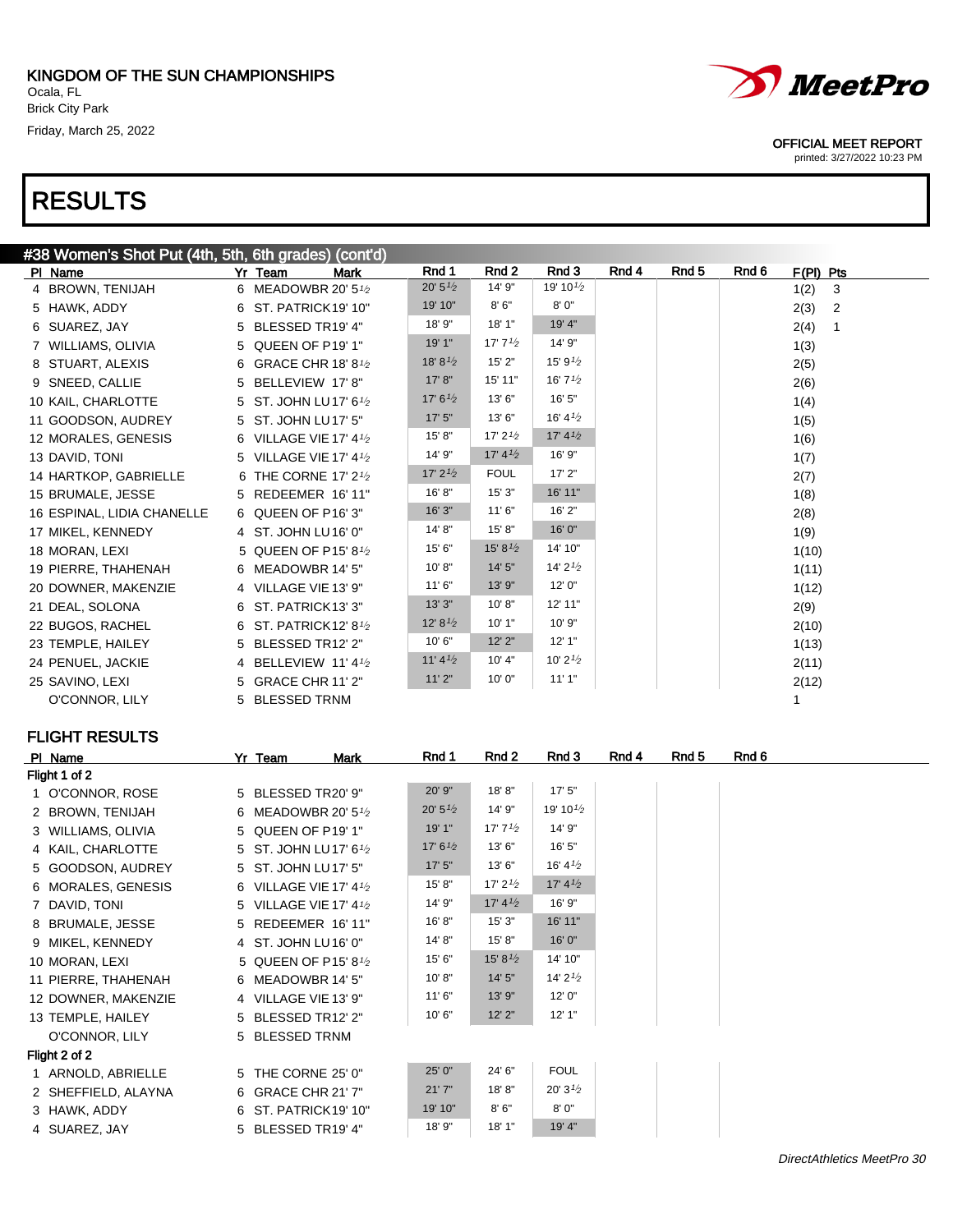# *MeetPro*

#### OFFICIAL MEET REPORT

printed: 3/27/2022 10:23 PM

### #38 Women's Shot Put (4th, 5th, 6th grades) (cont'd)

| PI Name                   | Yr Team                                       | <b>Mark</b> | Rnd 1               | Rnd 2       | Rnd 3               | Rnd 4 | Rnd 5 | Rnd 6 |
|---------------------------|-----------------------------------------------|-------------|---------------------|-------------|---------------------|-------|-------|-------|
| 5 STUART, ALEXIS          | 6 GRACE CHR 18' 8 $\frac{1}{2}$               |             | 18' 8 $\frac{1}{2}$ | 15'2"       | 15' 9 $\frac{1}{2}$ |       |       |       |
| 6 SNEED, CALLIE           | 5 BELLEVIEW 17'8"                             |             | 17' 8''             | 15' 11"     | 16' 7 $\frac{1}{2}$ |       |       |       |
| 7 HARTKOP, GABRIELLE      | 6 THE CORNE 17' 2 <sup>1</sup> / <sub>2</sub> |             | 17' $2^{1/2}$       | <b>FOUL</b> | 17'2"               |       |       |       |
| 8 ESPINAL, LIDIA CHANELLE | 6 QUEEN OF P16'3"                             |             | 16'3''              | 11'6''      | 16'2"               |       |       |       |
| 9 DEAL, SOLONA            | 6 ST. PATRICK13' 3"                           |             | 13'3''              | 10' 8''     | $12'$ 11"           |       |       |       |
| 10 BUGOS, RACHEL          | 6 ST. PATRICK 12' 8 $\frac{1}{2}$             |             | 12' $8^{1/2}$       | 10'1"       | 10'9"               |       |       |       |
| 11 PENUEL, JACKIE         | 4 BELLEVIEW 11' 4 $\frac{1}{2}$               |             | 11'4'2              | 10' 4"      | 10' 2 $\frac{1}{2}$ |       |       |       |
| 12 SAVINO, LEXI           | 5 GRACE CHR 11' 2"                            |             | 11'2"               | 10'0''      | 11'1"               |       |       |       |

### #39 Men's Shot Put (7th & 8th grades)

| PI Name               | <b>Mark</b><br>Yr Team                       | Rnd 1                 | Rnd 2                | Rnd 3               | Rnd 4 | Rnd 5 | Rnd 6 | $F(PI)$ Pts            |
|-----------------------|----------------------------------------------|-----------------------|----------------------|---------------------|-------|-------|-------|------------------------|
| 1 QUINTANA, MALACHI   | 8 ST. JOHN LU35' 8"                          | 35' 8"                | 35'3''               | 34'8'2              |       |       |       | 1(1)<br>7              |
| 2 DU, ALEXANDER       | 8 QUEEN OF P33' 51/2                         | 33' $5\frac{1}{2}$    | <b>FOUL</b>          | 31'9'2              |       |       |       | 1(2)<br>5              |
| 3 RIVERA, RAFAEL      | 7 THE CORNE 33' 0"                           | 33' 0"                |                      |                     |       |       |       | 2(1)<br>4              |
| 4 SCROGGIE, GRADY     | 8 ST. JOHN LU32' 3"                          | 32' 3"                | 31'5''2              | 30' 8"              |       |       |       | 1(3)<br>3              |
| 5 DIBLASI, BENJAMIN   | 7 REDEEMER 31'61/2                           | 31'6'2                | 29' 1"               | 30' 8"              |       |       |       | 1(4)<br>$\overline{2}$ |
| 6 PERRIN, JACKSON     | 8 BLESSED TR29' 61/2                         | 29' $6^{1/2}$         | 27'5'' <sub>2</sub>  | 25' 2'2             |       |       |       | 1(5)                   |
| 7 KLODELL, CHARLES    | 7 QUEEN OF P29' 5"                           | 29' 5"                | 29' 2"               | 26' 2'2             |       |       |       | 1(6)                   |
| 8 STEVER, PARKER      | 7 THE CORNE 29' 2 <sup>1/2</sup>             | 29' $2^{1/2}$         |                      |                     |       |       |       | 2(2)                   |
| 9 ORR, WAYLON         | 8 ST. JOHN LU 29' 11/2                       | 29' $1\frac{1}{2}$    | 26' 10 $\frac{1}{2}$ | 28' $3^{1/2}$       |       |       |       | 1(7)                   |
| 10 PENNINGTON, RYAN   | 8 THE CORNE 28' 5"                           | 28' 5"                |                      |                     |       |       |       | 2(3)                   |
| 11 SIMMONS, GEREMIAH  | 7 ST. PATRICK24' 11"                         | 24' 11"               |                      |                     |       |       |       | 2(4)                   |
| 12 SAVINO, JORDAN     | 7 VILLAGE VIE 24' 6"                         | 24' 6"                |                      |                     |       |       |       | 2(5)                   |
| 13 PAVICIC, GABRIEL   | 7 REDEEMER 24'01/2                           | 24' $0^{1/2}$         | <b>FOUL</b>          | 21'2"               |       |       |       | 1(8)                   |
| 14 ELDER, WILL        | 8 QUEEN OF P23' 91/2                         | 23'9'2                | 22' 5"               | 23' 1"              |       |       |       | 1(9)                   |
| 15 DIAZ, ADAM         | 8 MEADOWBR 22' 9"                            | 22' 9"                |                      |                     |       |       |       | 2(6)                   |
| 16 WEECH, AIZIK       | 8 BLESSED TR22' 3"                           | 22' 3"                |                      |                     |       |       |       | 2(7)                   |
| 17 YOUMANS, VICTOR    | 7 MEADOWBR 20' 7 <sup>1</sup> / <sub>2</sub> | $20'$ 7 $\frac{1}{2}$ | 18' 11"              | 20'3'' <sub>2</sub> |       |       |       | 1(10)                  |
| 18 DICKERSON, BRAYLON | 7 MEADOWBR 20' 71/2                          | 20'7'2                |                      |                     |       |       |       | 2(8)                   |
| 19 ROGERS, JAMES      | 7 VILLAGE VIE 20' 7"                         | 20' 7"                |                      |                     |       |       |       | 2(9)                   |
| 20 MCCLAIN, JOHN      | 7 VILLAGE VIE 20' 0"                         | 20' 0"                |                      |                     |       |       |       | 2(10)                  |
| 21 MALLARD, KAINE     | 8 ST. PATRICK18' 71/4                        | 18' 6''/4             | 18'7''/4             | 18'0"               |       |       |       | 1(11)                  |

| PI Name             | Yr Team             | <b>Mark</b>                                     | Rnd 1               | Rnd 2              | Rnd 3               | Rnd 4 | Rnd 5 | Rnd 6 |
|---------------------|---------------------|-------------------------------------------------|---------------------|--------------------|---------------------|-------|-------|-------|
| Flight 1 of 2       |                     |                                                 |                     |                    |                     |       |       |       |
| 1 QUINTANA, MALACHI | 8 ST. JOHN LU35' 8" |                                                 | 35' 8"              | 35'3''             | 34' 8 $\frac{1}{2}$ |       |       |       |
| 2 DU, ALEXANDER     |                     | 8 QUEEN OF P33' 51/2                            | 33' $5\frac{1}{2}$  | <b>FOUL</b>        | 31'9'2              |       |       |       |
| 3 SCROGGIE, GRADY   | 8 ST. JOHN LU32' 3" |                                                 | 32' 3"              | 31'5'2             | 30' 8"              |       |       |       |
| 4 DIBLASI, BENJAMIN |                     | 7 REDEEMER 31'6 $\frac{1}{2}$                   | 31'6'2              | 29' 1"             | 30' 8"              |       |       |       |
| 5 PERRIN, JACKSON   |                     | 8 BLESSED TR29' 61/2                            | 29' $6^{1/2}$       | 27'5''2            | 25'2'2              |       |       |       |
| 6 KLODELL, CHARLES  | 7 QUEEN OF P29' 5"  |                                                 | 29' 5"              | 29' 2"             | 26'2'2              |       |       |       |
| 7 ORR, WAYLON       |                     | 8 ST. JOHN LU 29' 1 <sup>1</sup> / <sub>2</sub> | 29' $1\frac{1}{2}$  | $26'10\frac{1}{2}$ | 28' 3 $\frac{1}{2}$ |       |       |       |
| 8 PAVICIC, GABRIEL  |                     | 7 REDEEMER 24' 01/2                             | 24' $0^{1/2}$       | <b>FOUL</b>        | 21'2"               |       |       |       |
| 9 ELDER, WILL       |                     | 8 QUEEN OF P23' 91/2                            | 23'9'2              | 22' 5"             | 23' 1"              |       |       |       |
| 10 YOUMANS, VICTOR  |                     | 7 MEADOWBR 20' 71/2                             | 20'7'2              | 18' 11"            | 20' 3 $\frac{1}{2}$ |       |       |       |
| 11 MALLARD, KAINE   |                     | 8 ST. PATRICK18' 71/4                           | 18' 6 $\frac{1}{4}$ | 18' $7^{1/4}$      | 18'0"               |       |       |       |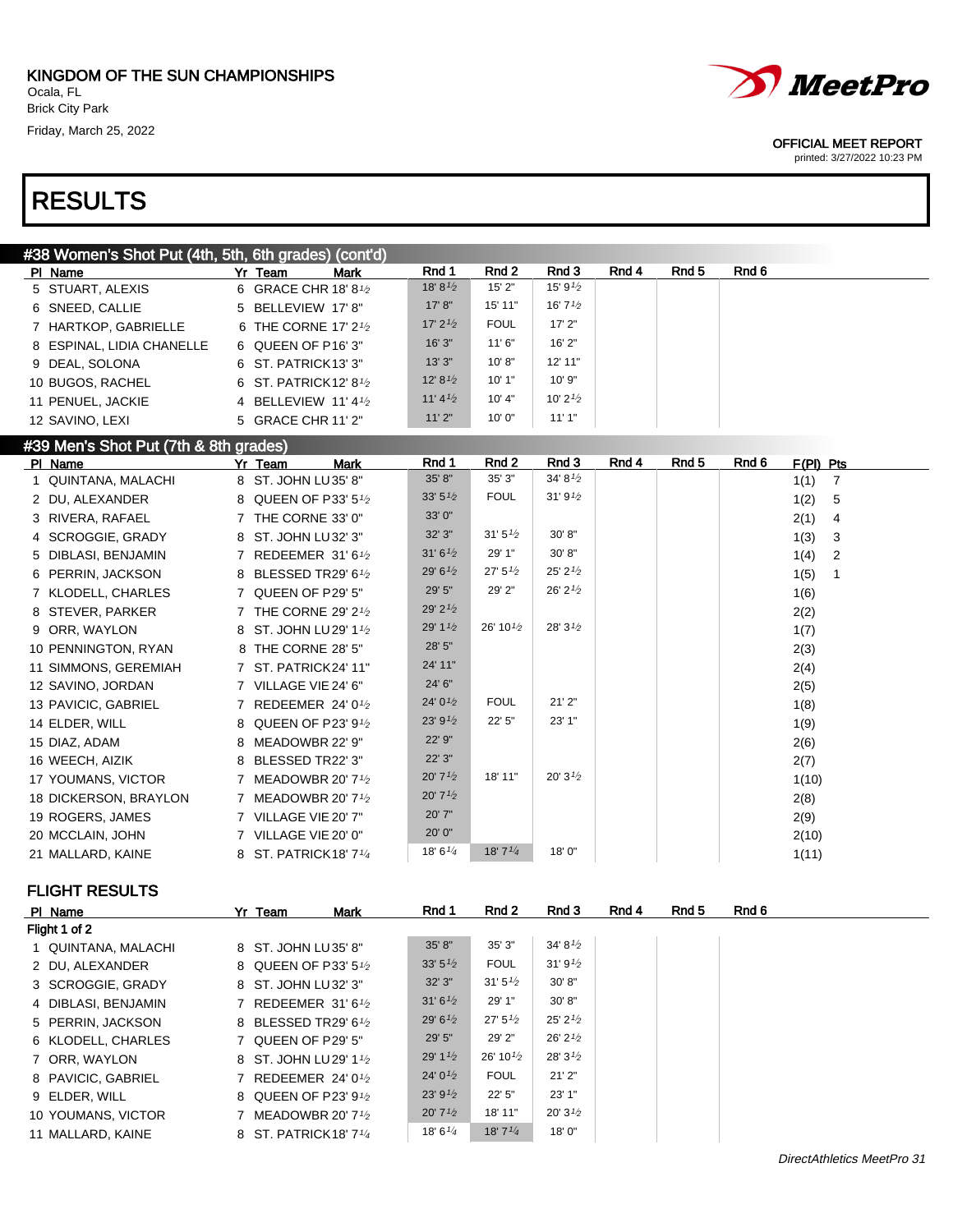

### #40 Women's Shot Put (7th & 8th grades)

| PI Name                | Mark<br>Yr Team                                 | Rnd 1                             | Rnd 2                | Rnd 3                | Rnd 4 | Rnd 5 | Rnd 6<br>$F(PI)$ Pts   |
|------------------------|-------------------------------------------------|-----------------------------------|----------------------|----------------------|-------|-------|------------------------|
| 1 FABRICK, EVA         | 7 ST. PATRICK29' 41/2                           | 29' $4\frac{1}{2}$                | 25' 2"               | 23' 11 $\frac{3}{4}$ |       |       | 1(1)<br>$\overline{7}$ |
| 2 FARIBORZIAN, FAITH   | 7 QUEEN OF P27' 9"                              | 27' 9"                            | 26'7'2               | 27' 2'2              |       |       | 1(2)<br>- 5            |
| 3 HUGGINS, LYLA        | 7 ST. JOHN LU 27' 3"                            | 27'3''                            | 25' 0 $\frac{1}{2}$  | 27' 0"               |       |       | 1(3)<br>4              |
| 4 JONES, LIZZY         | 8 THE CORNE 27' 1"                              | 27'1"                             | 26' 9"               | 26' 3"               |       |       | 1(4)<br>3              |
| 5 HALLICK, ASHLYN      | 7 ST. JOHN LU26' 3"                             | 26' 3"                            | 24' 8"               | 24' 7"               |       |       | 1(5)<br>$\overline{2}$ |
| 6 CZYZ, EMILY          | 8 QUEEN OF P24' 101/2                           | 24' 10 $\frac{1}{2}$              | 24' 6"               | 24' $8^{1/4}$        |       |       | 1(6)                   |
| 7 FERNANDEZ, ELIZABETH | 8 BLESSED TR24' 71/2                            | 24'7'' <sub>2</sub>               | 23' 2"               | 24' 5'               |       |       | 1(7)                   |
| 8 BENITEZ, ALEXIS      | 8 VILLAGE VIE 22' 91/2                          | 22' 9'2                           | 21'2"                | 22'3'2               |       |       | 2(1)                   |
| 9 PRATT, CHASELYN      | 7 ST. JOHN LU 22' 51/2                          | 22' 5'2                           | 18' 9"               | <b>FOUL</b>          |       |       | 1(8)                   |
| 10 THOMPSON, TARA      | 5 BLESSED TR22' 31/2                            | 22'3'2                            | 22'3'2               | 21' 9"               |       |       | 2(2)                   |
| 11 HARTKOP, ISABELLA   | 6 THE CORNE 21' 11/2                            | 21' 1 <sup>1</sup> / <sub>2</sub> | <b>FOUL</b>          | 20' 4'2              |       |       | 2(3)                   |
| 12 THOMAS, JORDAN      | 8 QUEEN OF P21' 1"                              | 21'1''                            | 18' 10"              | 20' 8"               |       |       | 1(9)                   |
| 13 IWUJI, URIEL        | 7 VILLAGE VIE 21' 0"                            | 21'0''                            | 20' 5"               | 19' 11"              |       |       | 2(4)                   |
| 14 MULLIS, ERIN GRACE  | 7 ST. PATRICK20' 41/2                           | 20' 4'2                           | 19' 9 $\frac{1}{2}$  | 19' 11 $\frac{1}{2}$ |       |       | 2(5)                   |
| 15 SNEED, TRICITY      | 7 BELLEVIEW 20'01/2                             | 20' 0 $\frac{1}{2}$               | 18'0"                | 19' 0 $\frac{1}{2}$  |       |       | 2(6)                   |
| 16 BAXLEY, KATE        | 7 MEADOWBR 17' 2 <sup>1</sup> / <sub>2</sub>    | 17' $2^{1/2}$                     | 11' 10 $\frac{1}{2}$ | 16' $2^{1/4}$        |       |       | 1(10)                  |
| 17 BUGOS, SAMANTHA     | 8 ST. PATRICK 17' 2 <sup>1</sup> / <sub>2</sub> | 17' $2^{1/2}$                     | 15'7''               | 15'7''               |       |       | 2(7)                   |
| 18 GUYTON, ZYIONA      | 7 BELLEVIEW 16' 71/2                            | 16' 7 $\frac{1}{2}$               | 15' 10 $\frac{1}{2}$ | 15' 9 $\frac{1}{2}$  |       |       | 2(8)                   |
| 19 MCCLAIN, WHITNEY    | 7 VILLAGE VIE 14' 3"                            | 14'3''                            | 11' 8''              | 12'0''               |       |       | 2(9)                   |

### FLIGHT RESULTS

| PI Name                | Yr Team              | <b>Mark</b>                         | Rnd 1                | Rnd 2                | Rnd 3                  | Rnd 4 | Rnd 5 | Rnd 6 |
|------------------------|----------------------|-------------------------------------|----------------------|----------------------|------------------------|-------|-------|-------|
| Flight 1 of 2          |                      |                                     |                      |                      |                        |       |       |       |
| 1 FABRICK, EVA         |                      | 7 ST. PATRICK29' 41/2               | 29' $4\frac{1}{2}$   | 25' 2"               | $23'$ 11 $\frac{3}{4}$ |       |       |       |
| 2 FARIBORZIAN, FAITH   | 7 QUEEN OF P27' 9"   |                                     | 27' 9"               | 26' 7 $\frac{1}{2}$  | $27'$ $2'$             |       |       |       |
| 3 HUGGINS, LYLA        | 7 ST. JOHN LU 27' 3" |                                     | 27'3''               | 25' 0 $\frac{1}{2}$  | 27' 0"                 |       |       |       |
| 4 JONES, LIZZY         | 8 THE CORNE 27' 1"   |                                     | 27'1"                | 26' 9"               | 26' 3"                 |       |       |       |
| 5 HALLICK, ASHLYN      | 7 ST. JOHN LU 26' 3" |                                     | 26' 3"               | 24' 8"               | 24' 7"                 |       |       |       |
| 6 CZYZ, EMILY          |                      | 8 QUEEN OF P24' 101/2               | 24' 10 $\frac{1}{2}$ | 24' 6"               | 24' 8 $\frac{1}{4}$    |       |       |       |
| 7 FERNANDEZ, ELIZABETH |                      | 8 BLESSED TR24' 71/2                | 24'7'2               | 23' 2"               | 24' $5\frac{1}{2}$     |       |       |       |
| 8 PRATT, CHASELYN      |                      | 7 ST. JOHN LU 22' 5 <sup>1</sup> /2 | 22'5'' <sub>2</sub>  | 18' 9"               | <b>FOUL</b>            |       |       |       |
| 9 THOMAS, JORDAN       | 8 QUEEN OF P21' 1"   |                                     | 21'1"                | 18' 10"              | 20' 8"                 |       |       |       |
| 10 BAXLEY, KATE        |                      | 7 MEADOWBR 17' $2\frac{1}{2}$       | 17' $2^{1/2}$        | 11' 10 $\frac{1}{2}$ | 16' $2^{1/4}$          |       |       |       |



OFFICIAL MEET REPORT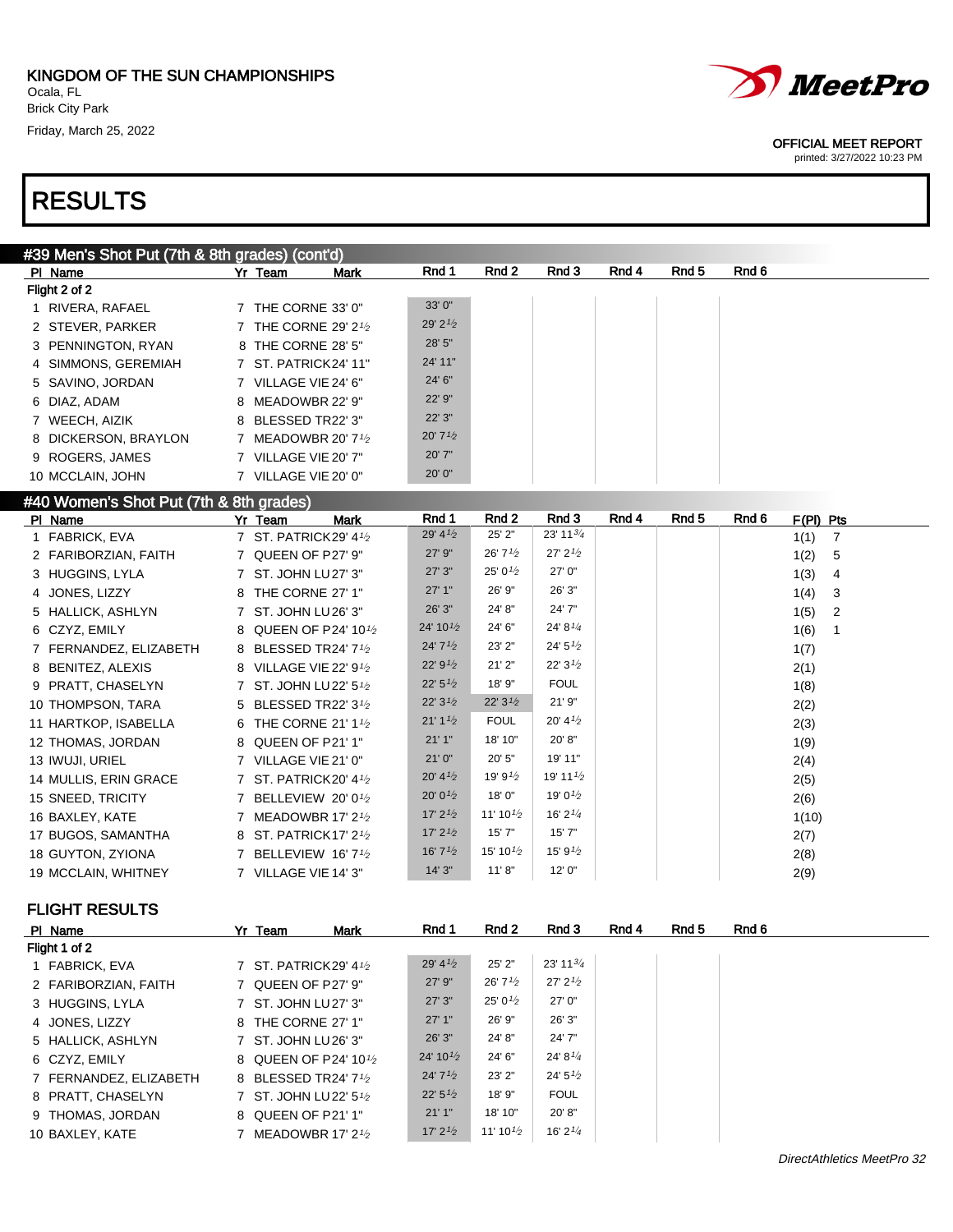

#### OFFICIAL MEET REPORT

|                | #40 Women's Shot Put (7th & 8th grades) (cont'd) |                        |                |                       |                      |                      |       |                  |                            |
|----------------|--------------------------------------------------|------------------------|----------------|-----------------------|----------------------|----------------------|-------|------------------|----------------------------|
|                | PI Name                                          | Yr Team                | <b>Mark</b>    | Rnd 1                 | Rnd 2                | Rnd 3                | Rnd 4 | Rnd <sub>5</sub> | Rnd 6                      |
|                | Flight 2 of 2                                    |                        |                |                       |                      |                      |       |                  |                            |
|                | 1 BENITEZ, ALEXIS                                | 8 VILLAGE VIE 22' 91/2 |                | 22' $9^{1/2}$         | 21'2"                | 22'3'2               |       |                  |                            |
|                | 2 THOMPSON, TARA                                 | 5 BLESSED TR22' 31/2   |                | 22'3'2                | 22'3'2               | 21' 9"               |       |                  |                            |
|                | 3 HARTKOP, ISABELLA                              | 6 THE CORNE 21' 11/2   |                | 21' 1'2               | <b>FOUL</b>          | 20' 4 $\frac{1}{2}$  |       |                  |                            |
|                | 4 IWUJI, URIEL                                   | 7 VILLAGE VIE 21' 0"   |                | 21'0''                | 20' 5"               | 19' 11"              |       |                  |                            |
|                | 5 MULLIS, ERIN GRACE                             | 7 ST. PATRICK20' 41/2  |                | 20' 4'2               | 19' 91/2             | 19' 11 $\frac{1}{2}$ |       |                  |                            |
|                | 6 SNEED, TRICITY                                 | 7 BELLEVIEW 20' 01/2   |                | 20' 0 $\frac{1}{2}$   | 18' 0"               | 19' 0 $\frac{1}{2}$  |       |                  |                            |
|                | 7 BUGOS, SAMANTHA                                | 8 ST. PATRICK17' 21/2  |                | $17'$ 2 $\frac{1}{2}$ | 15' 7"               | 15' 7"               |       |                  |                            |
|                | 8 GUYTON, ZYIONA                                 | 7 BELLEVIEW 16' 71/2   |                | 16' $7\frac{1}{2}$    | 15' 10 $\frac{1}{2}$ | 15' 9 $\frac{1}{2}$  |       |                  |                            |
|                | 9 MCCLAIN, WHITNEY                               | 7 VILLAGE VIE 14' 3"   |                | 14'3''                | 11' 8''              | 12' 0"               |       |                  |                            |
|                |                                                  |                        |                |                       |                      |                      |       |                  |                            |
|                | 7th & 8th grades Men's Scores                    |                        |                |                       |                      |                      |       |                  |                            |
| PI             | Team                                             | Code                   | Score          |                       |                      |                      |       |                  |                            |
| $\mathbf{1}$   | St. John Lutheran School                         | <b>STJM</b>            | 68             |                       |                      |                      |       |                  |                            |
| 2              | The Cornerstone School                           | COOC                   | 57             |                       |                      |                      |       |                  |                            |
| 3              | Meadowbrook Academy                              | <b>MEDO</b>            | 31             |                       |                      |                      |       |                  |                            |
| 4              | Redeemer Christian School                        | <b>RCHS</b>            | 26             |                       |                      |                      |       |                  |                            |
| 5              | Queen of Peace Academy                           | QUEE                   | 24             |                       |                      |                      |       |                  |                            |
| 6              | St. Patrick's Interparish School                 | <b>SPIS</b>            | 23             |                       |                      |                      |       |                  |                            |
| $\overline{7}$ | <b>Blessed Trinity Catholic School</b>           | <b>BTOS</b>            | 9              |                       |                      |                      |       |                  |                            |
|                | 7th & 8th grades Women's Scores                  |                        |                |                       |                      |                      |       |                  |                            |
| PI             | Team                                             | Code                   | Score          |                       |                      |                      |       |                  |                            |
| $\mathbf{1}$   | St. John Lutheran School                         | <b>STJM</b>            | 81             |                       |                      |                      |       |                  |                            |
| 2              | Queen of Peace Academy                           | QUEE                   | 39             |                       |                      |                      |       |                  |                            |
| 3              | <b>Blessed Trinity Catholic School</b>           | <b>BTOS</b>            | 38             |                       |                      |                      |       |                  |                            |
| 4              | <b>Grace Christian School</b>                    | <b>GCS</b>             | 28             |                       |                      |                      |       |                  |                            |
| 5              | St. Patrick's Interparish School                 | <b>SPIS</b>            | 25             |                       |                      |                      |       |                  |                            |
| 6              | The Cornerstone School                           | COOC                   | 24             |                       |                      |                      |       |                  |                            |
|                |                                                  |                        |                |                       |                      |                      |       |                  |                            |
| 7              | Village View Christian Academy                   | <b>VVCA</b>            | $\overline{2}$ |                       |                      |                      |       |                  |                            |
| 8              | <b>Belleview Christian Academy</b>               | <b>BCA</b>             | 1              |                       |                      |                      |       |                  |                            |
|                | 4th, 5th, 6th grades Men's Scores                |                        |                |                       |                      |                      |       |                  |                            |
| PI             | Team                                             | Code                   | Score          |                       |                      |                      |       |                  |                            |
| 1              | Meadowbrook Academy                              | <b>MEDO</b>            | 58             |                       |                      |                      |       |                  |                            |
| 2              | Redeemer Christian School                        | <b>RCHS</b>            | 51             |                       |                      |                      |       |                  |                            |
| 3              | Queen of Peace Academy                           | QUEE                   | 36             |                       |                      |                      |       |                  |                            |
| 4              | The Cornerstone School                           | COOC                   | 32             |                       |                      |                      |       |                  |                            |
| 5              | St. John Lutheran School                         | <b>STJM</b>            | 21             |                       |                      |                      |       |                  |                            |
| 6              | St. Patrick's Interparish School                 | <b>SPIS</b>            | 20.5           |                       |                      |                      |       |                  |                            |
| 7              | <b>Blessed Trinity Catholic School</b>           | <b>BTOS</b>            | 9.5            |                       |                      |                      |       |                  |                            |
| 8              | <b>Grace Christian School</b>                    | GCS                    | 9              |                       |                      |                      |       |                  |                            |
| 9              | <b>Belleview Christian Academy</b>               | <b>BCA</b>             | $\mathbf{1}$   |                       |                      |                      |       |                  |                            |
|                |                                                  |                        |                |                       |                      |                      |       |                  |                            |
|                | 4th, 5th, 6th grades Women's Scores              |                        |                |                       |                      |                      |       |                  |                            |
| PI             | Team                                             | Code                   | Score          |                       |                      |                      |       |                  |                            |
| $\mathbf{1}$   | St. John Lutheran School                         | <b>STJM</b>            | 87             |                       |                      |                      |       |                  |                            |
| 2              | Meadowbrook Academy                              | MEDO                   | 34             |                       |                      |                      |       |                  |                            |
| 3              | Queen of Peace Academy                           | QUEE                   | 31             |                       |                      |                      |       |                  |                            |
|                |                                                  |                        |                |                       |                      |                      |       |                  | DirectAthletics MeetPro 33 |